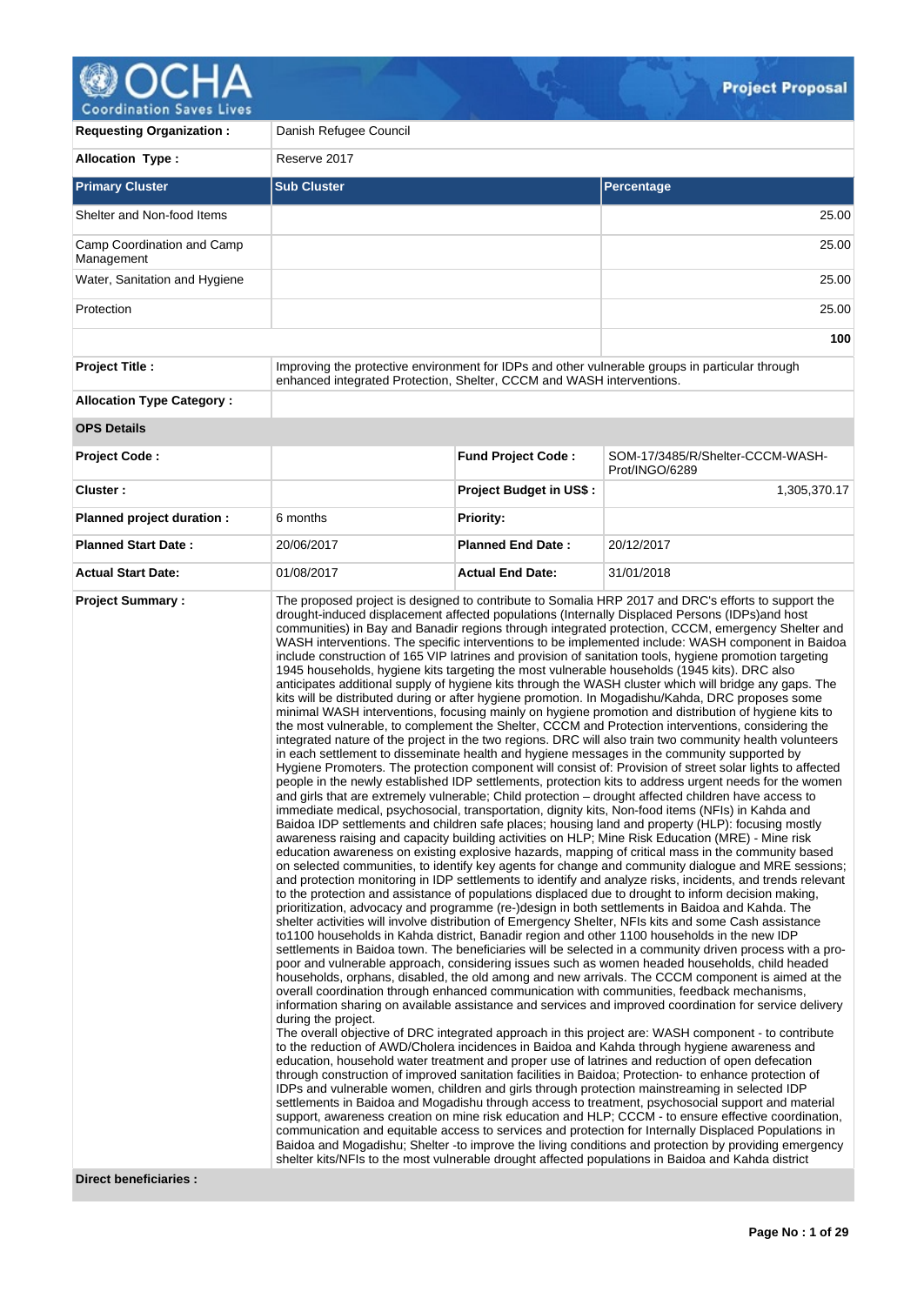| <b>Men</b>                                                                                                                                                                                                                                                                                                                                                                                                                                                                                                                                                                                                                                                                                                                                                                                                                                                                                                                                                                                                                                                                                                                                                                                                                                                                                                                                                                                                                                                                                                         | <b>Women</b>            |                           | <b>Boys</b>              | <b>Girls</b> | <b>Total</b>                 |        |  |  |  |  |  |
|--------------------------------------------------------------------------------------------------------------------------------------------------------------------------------------------------------------------------------------------------------------------------------------------------------------------------------------------------------------------------------------------------------------------------------------------------------------------------------------------------------------------------------------------------------------------------------------------------------------------------------------------------------------------------------------------------------------------------------------------------------------------------------------------------------------------------------------------------------------------------------------------------------------------------------------------------------------------------------------------------------------------------------------------------------------------------------------------------------------------------------------------------------------------------------------------------------------------------------------------------------------------------------------------------------------------------------------------------------------------------------------------------------------------------------------------------------------------------------------------------------------------|-------------------------|---------------------------|--------------------------|--------------|------------------------------|--------|--|--|--|--|--|
| 3,634                                                                                                                                                                                                                                                                                                                                                                                                                                                                                                                                                                                                                                                                                                                                                                                                                                                                                                                                                                                                                                                                                                                                                                                                                                                                                                                                                                                                                                                                                                              |                         | 4,124                     | 5,334                    |              | 9,178                        | 22,270 |  |  |  |  |  |
| <b>Other Beneficiaries:</b>                                                                                                                                                                                                                                                                                                                                                                                                                                                                                                                                                                                                                                                                                                                                                                                                                                                                                                                                                                                                                                                                                                                                                                                                                                                                                                                                                                                                                                                                                        |                         |                           |                          |              |                              |        |  |  |  |  |  |
| <b>Beneficiary name</b>                                                                                                                                                                                                                                                                                                                                                                                                                                                                                                                                                                                                                                                                                                                                                                                                                                                                                                                                                                                                                                                                                                                                                                                                                                                                                                                                                                                                                                                                                            |                         | <b>Men</b>                | <b>Women</b>             | <b>Boys</b>  | <b>Girls</b><br><b>Total</b> |        |  |  |  |  |  |
| <b>Internally Displaced People</b>                                                                                                                                                                                                                                                                                                                                                                                                                                                                                                                                                                                                                                                                                                                                                                                                                                                                                                                                                                                                                                                                                                                                                                                                                                                                                                                                                                                                                                                                                 |                         | 3,271                     | 3,712                    | 4,801        | 8,261                        | 20,045 |  |  |  |  |  |
| People in Host Communities                                                                                                                                                                                                                                                                                                                                                                                                                                                                                                                                                                                                                                                                                                                                                                                                                                                                                                                                                                                                                                                                                                                                                                                                                                                                                                                                                                                                                                                                                         |                         | 363                       | 412                      | 533          | 917                          | 2,225  |  |  |  |  |  |
| <b>Indirect Beneficiaries:</b>                                                                                                                                                                                                                                                                                                                                                                                                                                                                                                                                                                                                                                                                                                                                                                                                                                                                                                                                                                                                                                                                                                                                                                                                                                                                                                                                                                                                                                                                                     |                         |                           |                          |              |                              |        |  |  |  |  |  |
| The Indirect beneficiaries in Baidoa are all 18 settlements sorrounding the 6 target settlements who will benefit through improved sanitation<br>and hygiene in the neighboring settlements, and through CCCM, shelter and protection interventions by extension, e.g. The solar lighting<br>will cover almost all of the 18 settlements.<br>The 18 settlements have total households estimated to about 4,535 or 27,210 persons.<br>In Kahda: 30,000 persons are expected to indirectly benefit from the project.                                                                                                                                                                                                                                                                                                                                                                                                                                                                                                                                                                                                                                                                                                                                                                                                                                                                                                                                                                                                 |                         |                           |                          |              |                              |        |  |  |  |  |  |
| <b>Catchment Population:</b>                                                                                                                                                                                                                                                                                                                                                                                                                                                                                                                                                                                                                                                                                                                                                                                                                                                                                                                                                                                                                                                                                                                                                                                                                                                                                                                                                                                                                                                                                       |                         |                           |                          |              |                              |        |  |  |  |  |  |
| Baidoa: over 22,000 households or 132,000 people<br>Kahda: 18,467 households or 110,802 people                                                                                                                                                                                                                                                                                                                                                                                                                                                                                                                                                                                                                                                                                                                                                                                                                                                                                                                                                                                                                                                                                                                                                                                                                                                                                                                                                                                                                     |                         |                           |                          |              |                              |        |  |  |  |  |  |
| Link with allocation strategy :                                                                                                                                                                                                                                                                                                                                                                                                                                                                                                                                                                                                                                                                                                                                                                                                                                                                                                                                                                                                                                                                                                                                                                                                                                                                                                                                                                                                                                                                                    |                         |                           |                          |              |                              |        |  |  |  |  |  |
| HRP 2017 reserve allocation emphasizes on integrated response across the clusters, with a focus on areas with priority needs, and<br>specifically drought affected displaced populations in Baidoa and Mogadishu. DRC project is designed to address two of the four Somalia<br>HRP 2017 strategic objectives namely: to provide life-saving and life-sustaining integrated multi-sectoral assistance to reduce acute<br>humanitarian needs among the most vulnerable people; and to reinforce the protection of the displaced and other vulnerable groups at risk.<br>The project integrates Shelter, CCCM, WASH and Protection interventions targeting the newly displaced populations with live saving<br>assistance including emergency shelter, cash assistance, construction of emergency latrines and provision of NFIs. The CCCM component<br>of the project is designed to provide both the beneficiaries and other stakeholders with relevant cross-sectoral data to allow for an evidence-<br>based response, as well as to ensure that displaced people have the information they need to access services safely. Similarly, DRC has a<br>strong Protection emphasis, which will be integrated in the project through protection and gender mainstreaming across all interventions<br>focusing mainly on women and children through treatment of Gender Based Violence victims, child friendly interventions, Housing land and<br>Property rights, psychosocial support and Mine Risk Education (MRE). |                         |                           |                          |              |                              |        |  |  |  |  |  |
| <b>Sub-Grants to Implementing Partners:</b>                                                                                                                                                                                                                                                                                                                                                                                                                                                                                                                                                                                                                                                                                                                                                                                                                                                                                                                                                                                                                                                                                                                                                                                                                                                                                                                                                                                                                                                                        |                         |                           |                          |              |                              |        |  |  |  |  |  |
|                                                                                                                                                                                                                                                                                                                                                                                                                                                                                                                                                                                                                                                                                                                                                                                                                                                                                                                                                                                                                                                                                                                                                                                                                                                                                                                                                                                                                                                                                                                    | <b>Partner Name</b>     |                           | <b>Partner Type</b>      |              | <b>Budget in US\$</b>        |        |  |  |  |  |  |
|                                                                                                                                                                                                                                                                                                                                                                                                                                                                                                                                                                                                                                                                                                                                                                                                                                                                                                                                                                                                                                                                                                                                                                                                                                                                                                                                                                                                                                                                                                                    |                         |                           |                          |              |                              |        |  |  |  |  |  |
| Other funding secured for the same project (to date) :                                                                                                                                                                                                                                                                                                                                                                                                                                                                                                                                                                                                                                                                                                                                                                                                                                                                                                                                                                                                                                                                                                                                                                                                                                                                                                                                                                                                                                                             |                         |                           |                          |              |                              |        |  |  |  |  |  |
| <b>Other Funding Source</b><br><b>Other Funding Amount</b>                                                                                                                                                                                                                                                                                                                                                                                                                                                                                                                                                                                                                                                                                                                                                                                                                                                                                                                                                                                                                                                                                                                                                                                                                                                                                                                                                                                                                                                         |                         |                           |                          |              |                              |        |  |  |  |  |  |
|                                                                                                                                                                                                                                                                                                                                                                                                                                                                                                                                                                                                                                                                                                                                                                                                                                                                                                                                                                                                                                                                                                                                                                                                                                                                                                                                                                                                                                                                                                                    |                         |                           |                          |              |                              |        |  |  |  |  |  |
| Organization focal point:                                                                                                                                                                                                                                                                                                                                                                                                                                                                                                                                                                                                                                                                                                                                                                                                                                                                                                                                                                                                                                                                                                                                                                                                                                                                                                                                                                                                                                                                                          |                         |                           |                          |              |                              |        |  |  |  |  |  |
| <b>Name</b>                                                                                                                                                                                                                                                                                                                                                                                                                                                                                                                                                                                                                                                                                                                                                                                                                                                                                                                                                                                                                                                                                                                                                                                                                                                                                                                                                                                                                                                                                                        | <b>Title</b>            |                           | <b>Email</b>             |              | Phone                        |        |  |  |  |  |  |
| Eliab Mulili                                                                                                                                                                                                                                                                                                                                                                                                                                                                                                                                                                                                                                                                                                                                                                                                                                                                                                                                                                                                                                                                                                                                                                                                                                                                                                                                                                                                                                                                                                       |                         | <b>Protection Manager</b> | E.Mulili@drcsomalia.org  |              | +252 612522289               |        |  |  |  |  |  |
| Simon Nzioka                                                                                                                                                                                                                                                                                                                                                                                                                                                                                                                                                                                                                                                                                                                                                                                                                                                                                                                                                                                                                                                                                                                                                                                                                                                                                                                                                                                                                                                                                                       | <b>Country Director</b> |                           | s.nziokah@DRCSOMALIA.ORG |              | +254722307125                |        |  |  |  |  |  |

# **BACKGROUND**

**1. Humanitarian context analysis**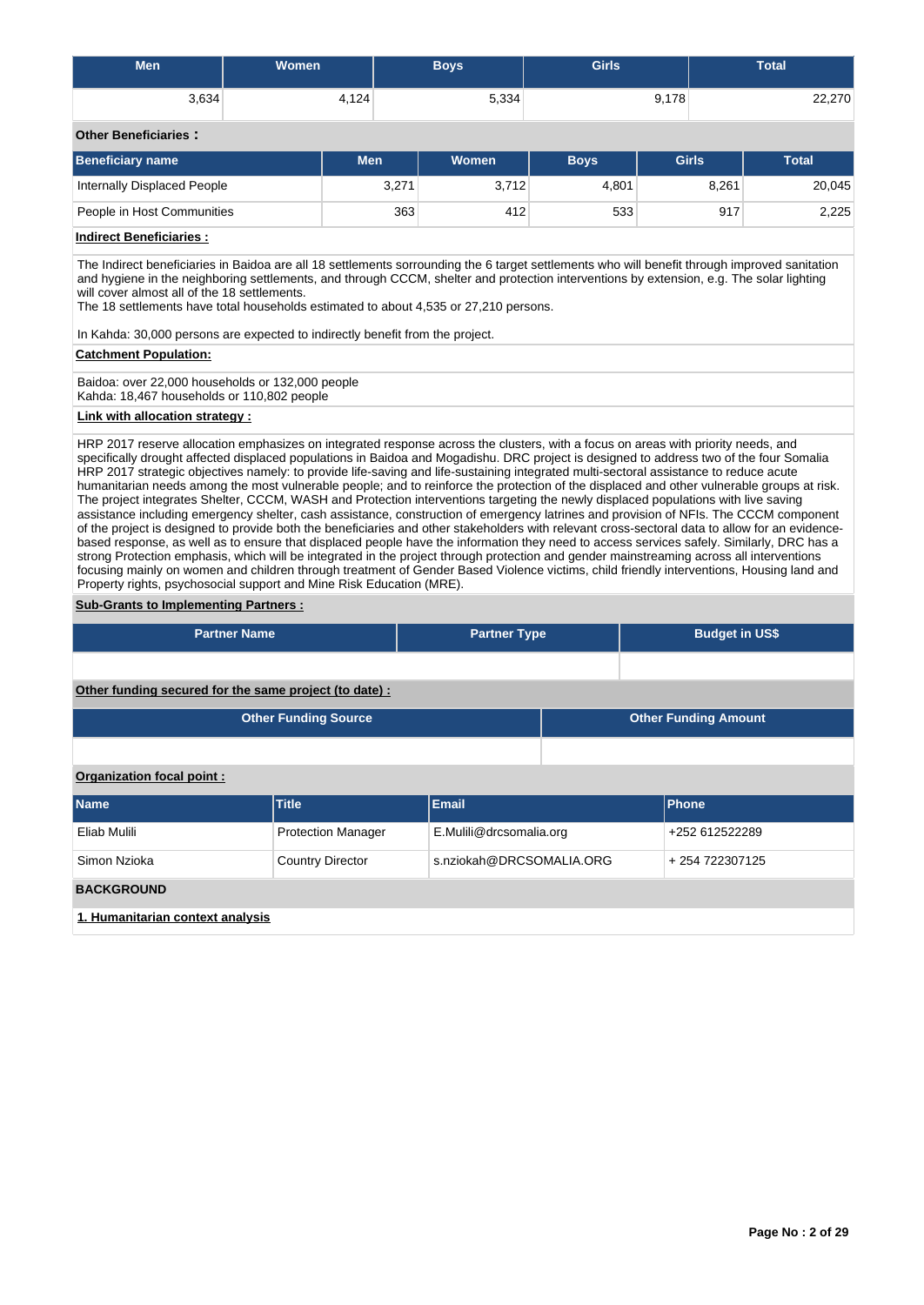Despite the humanitarian efforts, Somalia remains one of the most complex emergencies in the world, acute humanitarian needs persist, which require urgent attention to avert millions of vulnerable people from sliding back into famine. According to UNICEF Situation Report, May 2017, 6.7 million people are in need of humanitarian assistance, including 3.2 million people in crisis and 4.5 million people estimated to be in need of water, sanitation and hygiene (WASH) assistance. The newly displaced are currently estimated at 683,000 persons, over above the 1.1 million protracted IDPs, with Baidoa town and Mogadishu receiving 155,000 and 147,000 respectively since the start of the crisis. The resulting phenomena has led to serious overcrowding, created huge pressure on few or nonexistence WASH facilities, leading to high incidences of AWD and Cholera. As of 18th week of the 2017, UNICEF reported close to 38,000 cases of AWD/cholera, which were 2.4 times more than the 2016 caseload. Further, 683 AWD/Cholera related deaths have been recorded, equivalent to 1.8 per cent Case Fatality Rate (CFR). The WASH cluster similarly is reporting huge gaps in terms of sanitation ad hygiene. As at the end of April, of the 600,000 persons targeted for sanitation, only 242,842 persons were reached representing 40% coverage. Similarly on hygiene only 44% of the target population representing 1.1m of 2.5 million have been reached. The new displacements and migration, as well as linked protection concerns and negative coping strategies have increased risk to over 90,000 children of dropping out of school. A Child Protection Rapid Assessment (CPRA April 2017) conducted in April 2017, indicated that displacement coupled with loss of income and livelihoods for the parents/ caregivers exposes children to child labour, school dropout, exploitation, forced marriage, limited access to basic services and makes them more vulnerable to physical and sexual abuse. Further, there are increased risks of Gender Based Violence (GBV) against women and girls during the displacement, many of whom have no shelters or are living in makeshift shelters that offer no protection. On Mine Risk, according to the April 2017 contamination data from UNMAS on South central Somalia, Bay region has 1 battle area, 22 suspected hazardous areas, and no data on confirmed hazardous areas. Banadir has 14 battle areas, and no information on confirmed or suspected hazardous areas. With the increased influx of IDPs, the limited data, the possibility of IDPs entering into hazardous areas and exposing themselves to risks associated with Explosive Remnants of War (ERW) is high.

A joint Shelter and Protection cluster meetings with Global CCCM cluster held on 19th April 2017 at DOCC, UNOCHA in Baidoa identified the following gaps and challenges which faced settlements management in Somalia; the need for the formulation of a coordination mechanism overseeing humanitarian response in Baidoa and Mogadishu, need for enhanced information sharing ( eg. Assessments); establishment of 4W within settlements; creating linkages with government agencies to provide land and formulation of leadership structures within the IDP settlements. This project is therefore the first step towards the establishment of CCCM structures within the IDP settlements in Somalia. Baidoa and Mogadishu are currently the humanitarian focus in Somalia, primarily due to increased number of displaced people settling in the two major urban centres.

### **2. Needs assessment**

Protection: Drought in rural areas near Baidoa and Mogadishu has resulted in increased IDPs to these urban centers estimated at 155,000 and 147,000 persons respectively. UNHCR's Protection & Return Monitoring Network (PRMN) from 1 November 2016 to 7 April 2017 indicates a total of 117,000+ drought-affected IDPs having arrived in Mogadishu in particular Kahda, Daynile and Garasbaley areas. The network also identifies and reports on protection risks and incidents underlying such movements. This has led to high levels of human rights violations, including increased GBV incidents. In Kahda where the new arrivals are coming and settling, there are no fencing and lighting facilities. Women and girls have to walk in the dark at night to defecate in the open areas as there are no latrines. In Baidoa, Reach assessment in April 2017 showed a high vulnerability rating, with 95% of the IDP population caring for children below 5 years. Theft was identified as the main protection issue (90%), while general assault on community members was also reported by 9% of the Key Informants (KIs). Further, 16% of the KI's interviewed also mentioned that women are not able to move freely within the settlements. DRC field assessments in May in ADC 4, Qawoowe, Yarrow Xasheey and Macaaney IDP settlements also found that girls are at risk of sexual violence as they travel long distances in search of water. The situation in these locations is worsened by lack of proper shelters as the IDPs sleep in make shift houses which are not safe for women and girls at night. The makeshift shelters also do not provide adequate protection from rains and heat.

WASH: The WASH component of the project will target both areas with interventions in Baidoa town focusing on new arrivals and new settlements. Baidoa town currently has over 168 IDP settlements hosting over 155,000 IDPs. Water, sanitation and hygiene have been identified as a priority by the majority of the IDPs, with water having a score of 84% (REACH, April 2017). The assessment found that the average number of people sharing a single latrine is 100, which is five times the Sphere standard of maximum 20 people per latrine. A similar assessment by DRC carried out in April 2017 found that 64.6% of the surveyed populations were practicing open defecation. Open defecation was more prevalent in the new settlements with over 73.9% practicing open defecation compared to 42.5% in old settlements. The assessment found that majority of Baidoa residents reported regularly washing their hands, meal times (before and after eating) cited by 71.9% of the population, washing their hands after cleaning children bottom (45.1%) and before feeding children (18.6%). However, after washing of hands after defecation and before preparation of food were not mentioned as key times when people wash their hands. 34% of the sampled population confirmed an incidence of diarrhea for children less than 5 years, a week prior to the assessment which was more prevalent in the old settlements (67.5%) compared to the new settlements (65.3%)..

CCCM; CCCM is new sector in Somalia and has been introduced owing to the glaring coordination gaps in most IDP settlements in Somalia. Some of the gaps includes information sharing, overlap in humanitarian assistance, lack of coordinated approach, inadequate feedback mechanisms between the humanitarian organization and the IDPs settlements.

Shelter: Both Baidoa and Mogadishu IDP settlements are targeted for emergency shelter intervention. UNHCR's Protection & Return Monitoring Network (PRMN) from 1 November 2016 to 7 April 2017 indicates a total of 117,000+ drought-affected IDPs having arrived in Mogadishu in particular Kahda, Daynile and Garasbaley areas. Majority of these live in makeshift shelters making IDP populations vulnerable to the harsh environment and GBV among other risk. In Baidoa, shelter and NFIs have been ranked among the priority needs for 82% of the households.

# **3. Description Of Beneficiaries**

Mogadishu is one of the areas receiving the most IDPs due to drought, many of these new arrivals have settled in Kahda and Daynile districts while few of them have joined the congested settlements in Garasbaley area. Baidoa on the other hand, currently has 168 settlements growing from less than 10 protracted settlements in November 2016. Most of the settlements are adjacent to urban poor populations who also experience negative impact of the drought and still require some level of assistance.

As such, the intervention beneficiaries include both host populations and IDPs, mostly the newly displaced women, men and children who continue to be vulnerable to abuse, violence and exploitation. The intervention targets 6 settlements in Baidoa ( WASH, CCCM, Shelter and Protection) and 4 in Mogadishu (WASH, CCCM, Shelter and Protection). At least 10% of the beneficiaries will be from the host population. DRC will provide protection assistance to 2,330 Households in Kahda District, Mogadishu-Banadir Region or approximately; 10,000 women, men, boys and girls. WASH beneficiaries include 4950 persons benefiting from improved latrines, 11,670 persons from hygiene promotion and water treatment tablets in Baidoa, hygiene promotion to 10,000 beneficiaries in Kahda district in Banadir region. CCCM beneficiaries will be affected populations in Kahda and Baidoa district as well as the humanitarian organizations working in these two regions, the donor community and the Government agencies. Shelter/NFIs beneficiaries include 2500 households (7,500 persons) in Kahda and (7500 persons) in Baidoa supported with Emergency Shelter kits, Non- Food Items (NFIs) tool kit package and some cash assistance.

# **4. Grant Request Justification**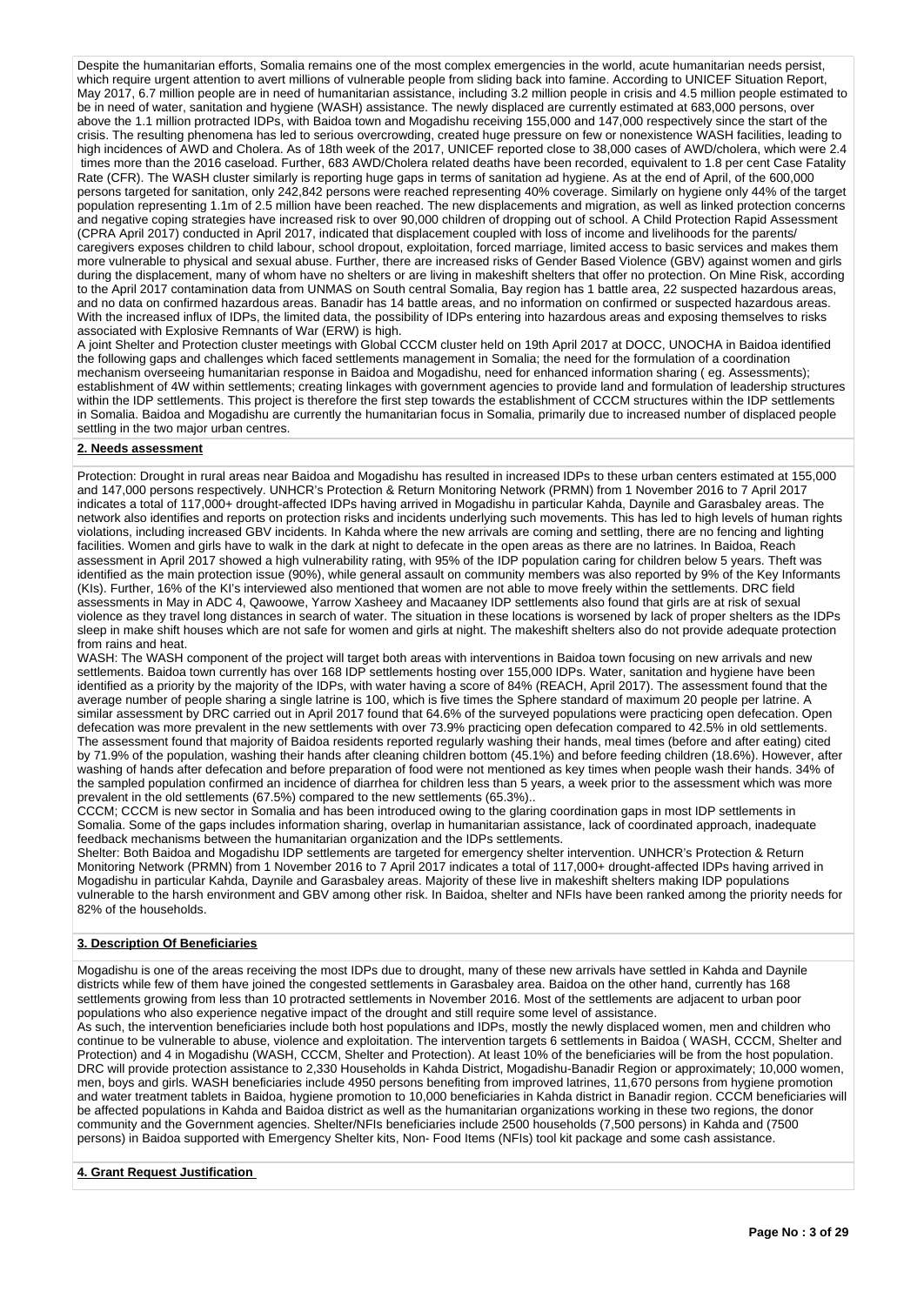DRC aims to provide immediate lifesaving assistance to affected population through SHF to further scale-up services particularly in Mogadishu and Baidoa as these locations are receiving large influx of newly displaced persons. There are significant gaps while existing services are already overstretched. The proposed project will contribute to addressing the gaps by improving access to Shelter, Protection, WASH and CCCM services in an integrated approach. Different sectors will be able to share critical information and inform immediate programming and re-design of programs. This multisectoral approach will therefore be useful to create synergies enabling the concentration of services and expertise within the same location and same population leading to achieving a greater impact. The proposed action will be complemented with DRC's ongoing integrated emergency programs in Mogadishu and Baidoa. The DRC ongoing emergency projects in the targeted areas include; Cash transfers, WASH (sanitation, building of latrines) food vouchers, distribution of NFIs and Protection monitoring. This project will also be complemented by the UNICEF funded monitoring and reporting mechanisms project that focuses on children affected by armed conflict. The project is expected to accrue maximum impact especially to the newly displaced, assisted with WASH, Shelter, Protection, CCCM, Mine Risk Education and Cash assistance packages.

# **5. Complementarity**

The proposed project is multi-sectoral, taking into account various emergency needs of affected populations in both Baidoa and Kahda district of Banadir region. It's designed to ensure maximum impact to the beneficiary communities, create synergies in emergency response and improve coordination, and respond to priority needs identified by the IDPs through integrated packages comprised of shelter, NFIs and Cash assistance; access to sanitation facilities, hygiene kits, as well as hygiene education and awareness; protection focusing on child protection, housing land and property (HLP), mine Risk Education and protection monitoring and CCCM activities.

DRC will work collaboratively with other humanitarian agencies and state actors, the Protection, CCCM, Shelter and WASH clusters secretariat and zonal cluster focal point/members in Mogadishu and Baidoa, UNOCHA, UNICEF and other partners in the field. The project activities are anchored to each sector/ Cluster plan of action as below:

Protection

The child protection and GBV activities are strongly linked with existing, monitoring reporting mechanisms on children affected by armed conflict project funded by UNICEF as well as the Somalia Humanitarian Fund (SHF) funded project on Integrated approach to preventing and responding to child rights violations and GBV for the displaced persons and most vulnerable host communities in Daynile and Kahda along K7-K14 road to Afgoye. MRE activities will be linked to existing services provided by DDG while HLP activities will be a continuation of the capacity building by DRC and the Protection Cluster's HLP working group. WASH

DRC together with WASH cluster partners had been supporting Baidoa IDP settlements with water trucking and hygiene promotion interventions which are currently winding up. The partners have a local coordination mechanism to ensure no overlap and duplication of project activities. The settlements have poor latrine coverage and most of the new settlements have not been reached in terms of hygiene promotion. This project is therefore linked to DRC WASH strategy and area WASH cluster plan of action. DRC will also coordinate with the zonal WASH cluster in Mogadishu to ensure no overlap and ensure reporting and proper monitoring of project implementation. CCCM

DRC CCCM activities will be linked to the newly launched CCCM cluster in Somalia. Lessons learnt in the project will be documented and shared to strengthen the CCCM cluster. DRC will be an active member of the CCCM cluster and support with development of tools and standards at both national (Mogadishu) and regional (Baidoa) levels. **Shelter** 

DRC will work with the cluster in the identification of beneficiaries. Kahda district has not been adequately served with shelter with most of the new IDPs living in makeshift shelters. The Emergency shelter kits are as per the Shelter cluster guidelines, hence the project is a complement to Shelter cluster plan of action -2017

# **LOGICAL FRAMEWORK**

# **Overall project objective**

The overall objectives of HRP 2017 addressed in this project are to provide life-saving and life-sustaining integrated multisectoral assistance to reduce acute humanitarian needs among the most vulnerable people and to reinforce the protection of the displaced, and other vulnerable groups at risk focusing on newly displaced persons in Baidoa and Banadir region.

#### **Shelter and Non-food Items**

| <b>Cluster objectives</b>                                                                          | Strategic Response Plan (SRP) objectives                | <b>Percentage of activities</b> |
|----------------------------------------------------------------------------------------------------|---------------------------------------------------------|---------------------------------|
| Contribute to the protection of newly<br>displaced people and those affected by<br>natural hazards | Integrated response (Baidoa, Banadir and<br>Somaliland) | 100                             |

**Contribution to Cluster/Sector Objectives :** The overall objective of the cluster is to contribute to the protection of the newly displaced people, including those affected by natural hazards, through provision of NFIs and emergency shelter. The project will contribute to this objective by provision of life saving Emergency Shelter Kits (ESK) to 2200 households, provision of NFI kits and Cash assistance to IDPs in both Baidoa and Kahda districts in Somalia.

#### **Outcome 1**

IDP populations have a better living environment and are protected from natural hazards

# **Output 1.1**

# **Description**

2200 households are provided with Emergency shelter kits, NFI packages and cash assistance

# **Assumptions & Risks**

- Local authorities remain cooperative in the implementation of the project activities.

-Relative political stability prevails. -Competing community interests will not scuttle or stall the agenda of the project.

- Relative political stability prevails.

- Competing community interests will not scuttle or stall the agenda of the project.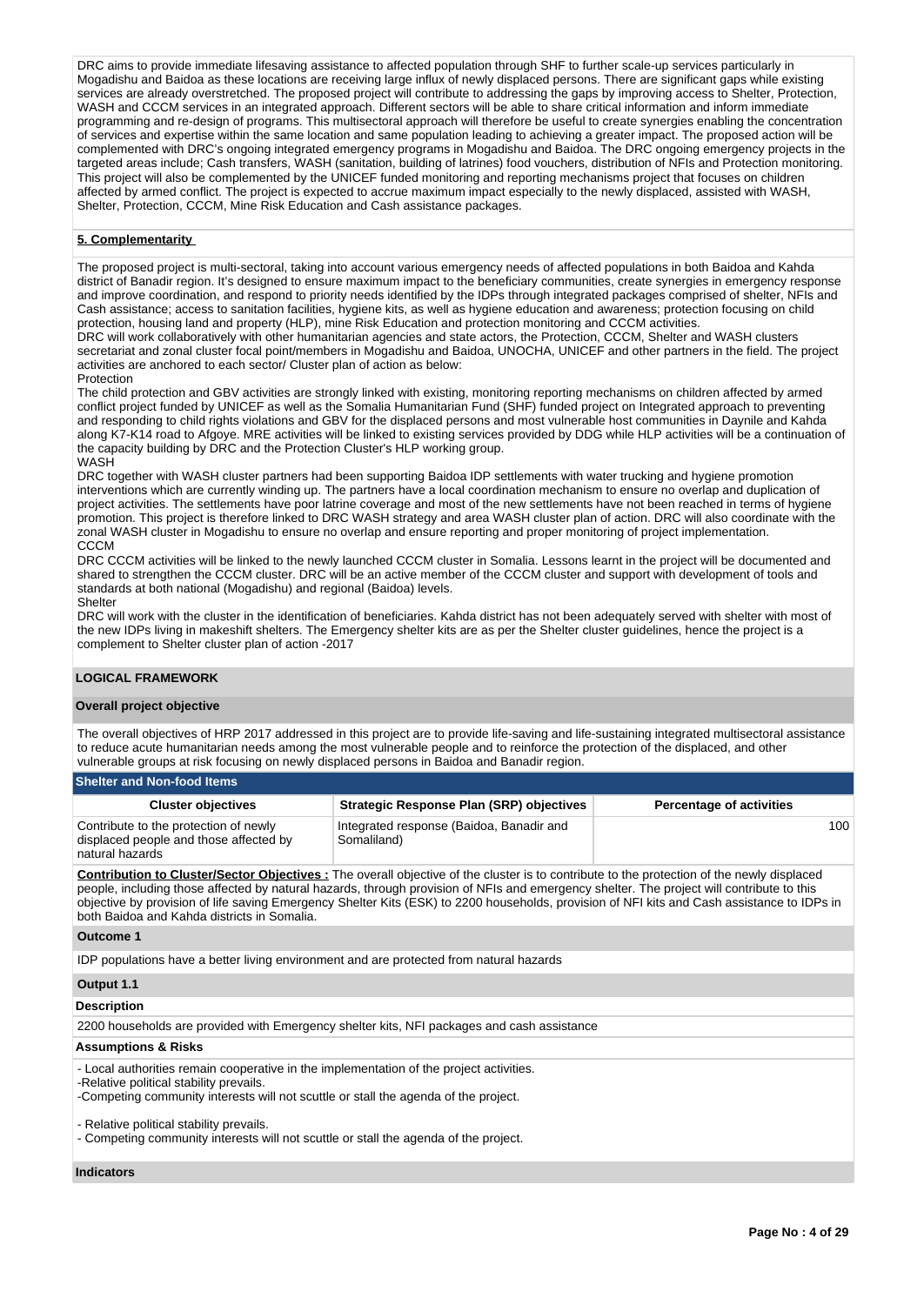|                                                                                                                                                                                                                                                                                                                                                                                                                                                                                          |                                                                                                                                                                                                                                                                                                                                                                                                                                                                                                                           |                                                                                                                                                                                                                                                                                          | <b>End cycle beneficiaries</b> | <b>End</b><br>cycle |             |       |               |
|------------------------------------------------------------------------------------------------------------------------------------------------------------------------------------------------------------------------------------------------------------------------------------------------------------------------------------------------------------------------------------------------------------------------------------------------------------------------------------------|---------------------------------------------------------------------------------------------------------------------------------------------------------------------------------------------------------------------------------------------------------------------------------------------------------------------------------------------------------------------------------------------------------------------------------------------------------------------------------------------------------------------------|------------------------------------------------------------------------------------------------------------------------------------------------------------------------------------------------------------------------------------------------------------------------------------------|--------------------------------|---------------------|-------------|-------|---------------|
| Code                                                                                                                                                                                                                                                                                                                                                                                                                                                                                     | <b>Cluster</b>                                                                                                                                                                                                                                                                                                                                                                                                                                                                                                            | <b>Indicator</b>                                                                                                                                                                                                                                                                         | <b>Men</b>                     | <b>Women</b>        | <b>Boys</b> | Girls | <b>Target</b> |
| Indicator 1.1.1                                                                                                                                                                                                                                                                                                                                                                                                                                                                          | Shelter and Non-food Items                                                                                                                                                                                                                                                                                                                                                                                                                                                                                                | Number of newly displaced people in need<br>receiving ESKs                                                                                                                                                                                                                               |                                |                     |             |       | 2,200         |
| - Distribution lists reports<br>- Monitoring reports                                                                                                                                                                                                                                                                                                                                                                                                                                     | <b>Means of Verification:</b> - Progress reports                                                                                                                                                                                                                                                                                                                                                                                                                                                                          |                                                                                                                                                                                                                                                                                          |                                |                     |             |       |               |
| Indicator 1.1.2                                                                                                                                                                                                                                                                                                                                                                                                                                                                          | Shelter and Non-food Items                                                                                                                                                                                                                                                                                                                                                                                                                                                                                                | Number of newly displaced people in need<br>receiving NFIs                                                                                                                                                                                                                               |                                |                     |             |       | 550           |
| - Monitoring reports<br>- Distribution lists                                                                                                                                                                                                                                                                                                                                                                                                                                             | <b>Means of Verification:</b> - Progress reports                                                                                                                                                                                                                                                                                                                                                                                                                                                                          |                                                                                                                                                                                                                                                                                          |                                |                     |             |       |               |
| Indicator 1.1.3                                                                                                                                                                                                                                                                                                                                                                                                                                                                          | Shelter and Non-food Items                                                                                                                                                                                                                                                                                                                                                                                                                                                                                                | Number of people receiving cash assistance                                                                                                                                                                                                                                               |                                |                     |             |       | 2,200         |
| - List of persons assisted                                                                                                                                                                                                                                                                                                                                                                                                                                                               | <b>Means of Verification : - Mobile cash transfer records</b>                                                                                                                                                                                                                                                                                                                                                                                                                                                             |                                                                                                                                                                                                                                                                                          |                                |                     |             |       |               |
| Indicator $1.1.4$                                                                                                                                                                                                                                                                                                                                                                                                                                                                        | Shelter and Non-food Items   No. of NFI toolkits supplied                                                                                                                                                                                                                                                                                                                                                                                                                                                                 |                                                                                                                                                                                                                                                                                          |                                |                     |             |       | 500           |
| - End of project report                                                                                                                                                                                                                                                                                                                                                                                                                                                                  | <b>Means of Verification:</b> - Progress report                                                                                                                                                                                                                                                                                                                                                                                                                                                                           |                                                                                                                                                                                                                                                                                          |                                |                     |             |       |               |
| <b>Activities</b>                                                                                                                                                                                                                                                                                                                                                                                                                                                                        |                                                                                                                                                                                                                                                                                                                                                                                                                                                                                                                           |                                                                                                                                                                                                                                                                                          |                                |                     |             |       |               |
| Activity 1.1.1                                                                                                                                                                                                                                                                                                                                                                                                                                                                           |                                                                                                                                                                                                                                                                                                                                                                                                                                                                                                                           |                                                                                                                                                                                                                                                                                          |                                |                     |             |       |               |
|                                                                                                                                                                                                                                                                                                                                                                                                                                                                                          | <b>Standard Activity: Provision of Emergency Shelter Kits (ESKs)</b>                                                                                                                                                                                                                                                                                                                                                                                                                                                      |                                                                                                                                                                                                                                                                                          |                                |                     |             |       |               |
| informants.                                                                                                                                                                                                                                                                                                                                                                                                                                                                              | Community Mobilization & Registration                                                                                                                                                                                                                                                                                                                                                                                                                                                                                     | DRC will mobilize the beneficiary communities as well as their leaders as a means creating general awareness of the project. Need<br>assessment will be carried out through transect walk, interviews with the women, men, boys and girls as well as organize meetings with key          |                                |                     |             |       |               |
| Activity 1.1.2                                                                                                                                                                                                                                                                                                                                                                                                                                                                           |                                                                                                                                                                                                                                                                                                                                                                                                                                                                                                                           |                                                                                                                                                                                                                                                                                          |                                |                     |             |       |               |
|                                                                                                                                                                                                                                                                                                                                                                                                                                                                                          | <b>Standard Activity: Provision of Emergency Shelter Kits (ESKs)</b>                                                                                                                                                                                                                                                                                                                                                                                                                                                      |                                                                                                                                                                                                                                                                                          |                                |                     |             |       |               |
|                                                                                                                                                                                                                                                                                                                                                                                                                                                                                          | Participatory selection of beneficiaries<br>elderly 60+ headed households with children less than 5 years.                                                                                                                                                                                                                                                                                                                                                                                                                | DRC will use community driven process to formulate a criteria for selecting beneficiary households. Some of the criteria which will be<br>considered include the new arrivals, female or child headed families, expectant and lactating mothers with no or with poor shelter and         |                                |                     |             |       |               |
| Activity 1.1.3                                                                                                                                                                                                                                                                                                                                                                                                                                                                           |                                                                                                                                                                                                                                                                                                                                                                                                                                                                                                                           |                                                                                                                                                                                                                                                                                          |                                |                     |             |       |               |
|                                                                                                                                                                                                                                                                                                                                                                                                                                                                                          | Standard Activity: Provision of Emergency Shelter Kits (ESKs)                                                                                                                                                                                                                                                                                                                                                                                                                                                             |                                                                                                                                                                                                                                                                                          |                                |                     |             |       |               |
|                                                                                                                                                                                                                                                                                                                                                                                                                                                                                          | Procurement of shelter and NFI kits<br>sourced from the neighboring towns or regions.                                                                                                                                                                                                                                                                                                                                                                                                                                     | Emergency shelter/ NFI kits will be procured locally, but meeting cluster guidelines. Where the goods are not available locally, they will be                                                                                                                                            |                                |                     |             |       |               |
| Activity 1.1.4                                                                                                                                                                                                                                                                                                                                                                                                                                                                           |                                                                                                                                                                                                                                                                                                                                                                                                                                                                                                                           |                                                                                                                                                                                                                                                                                          |                                |                     |             |       |               |
|                                                                                                                                                                                                                                                                                                                                                                                                                                                                                          | <b>Standard Activity: Provision of Emergency Shelter Kits (ESKs)</b>                                                                                                                                                                                                                                                                                                                                                                                                                                                      |                                                                                                                                                                                                                                                                                          |                                |                     |             |       |               |
|                                                                                                                                                                                                                                                                                                                                                                                                                                                                                          | Distribution of shelter/NFI kits and Shelter related conditional cash transfers using mobile EVC plus<br>Each of the 2200 household will be supplied with a life saving Emergency Shelter Kit . In addition to this, a standard NFI package will be<br>provided to the most vulnerable (550). NFI tools (500 kits) will also be provided on sharing basis, where 4-5 households will share one tool<br>box to be used for construction of shelter and site improvement (a a wheel barrow, a shovel, a fork and Pick axe). |                                                                                                                                                                                                                                                                                          |                                |                     |             |       |               |
| DRC will also provide conditional cash assistance (20 US\$) to shelter beneficiaries whose purpose is to cater for additional shelter needs<br>not exhausively catered for by shelter and NFI kits, eg. floor mats and skilled labour. The Cash assistance beneficiaries will be registered<br>using ODK system and cash transfers done using mobile money transfers. The beneficiaries will be supplied with new mobile sim cards or<br>allowed to use their own existing mobile lines. |                                                                                                                                                                                                                                                                                                                                                                                                                                                                                                                           |                                                                                                                                                                                                                                                                                          |                                |                     |             |       |               |
| Activity 1.1.5                                                                                                                                                                                                                                                                                                                                                                                                                                                                           |                                                                                                                                                                                                                                                                                                                                                                                                                                                                                                                           |                                                                                                                                                                                                                                                                                          |                                |                     |             |       |               |
|                                                                                                                                                                                                                                                                                                                                                                                                                                                                                          | <b>Standard Activity: Provision of Emergency Shelter Kits (ESKs)</b>                                                                                                                                                                                                                                                                                                                                                                                                                                                      |                                                                                                                                                                                                                                                                                          |                                |                     |             |       |               |
| Post distribution monitoring                                                                                                                                                                                                                                                                                                                                                                                                                                                             |                                                                                                                                                                                                                                                                                                                                                                                                                                                                                                                           | DRC will carry out post distribution monitoring through an "End of project evaluation", involving data collection on the process used in<br>beneficiaries selection, distribution, data of the NFI/ Shelter kits received and also verification of cash assistance data. Lessons will be |                                |                     |             |       |               |

documented and shared with partners, including the Shelter Cluster, CCCM, UNOCHA and others.

# **Additional Targets :**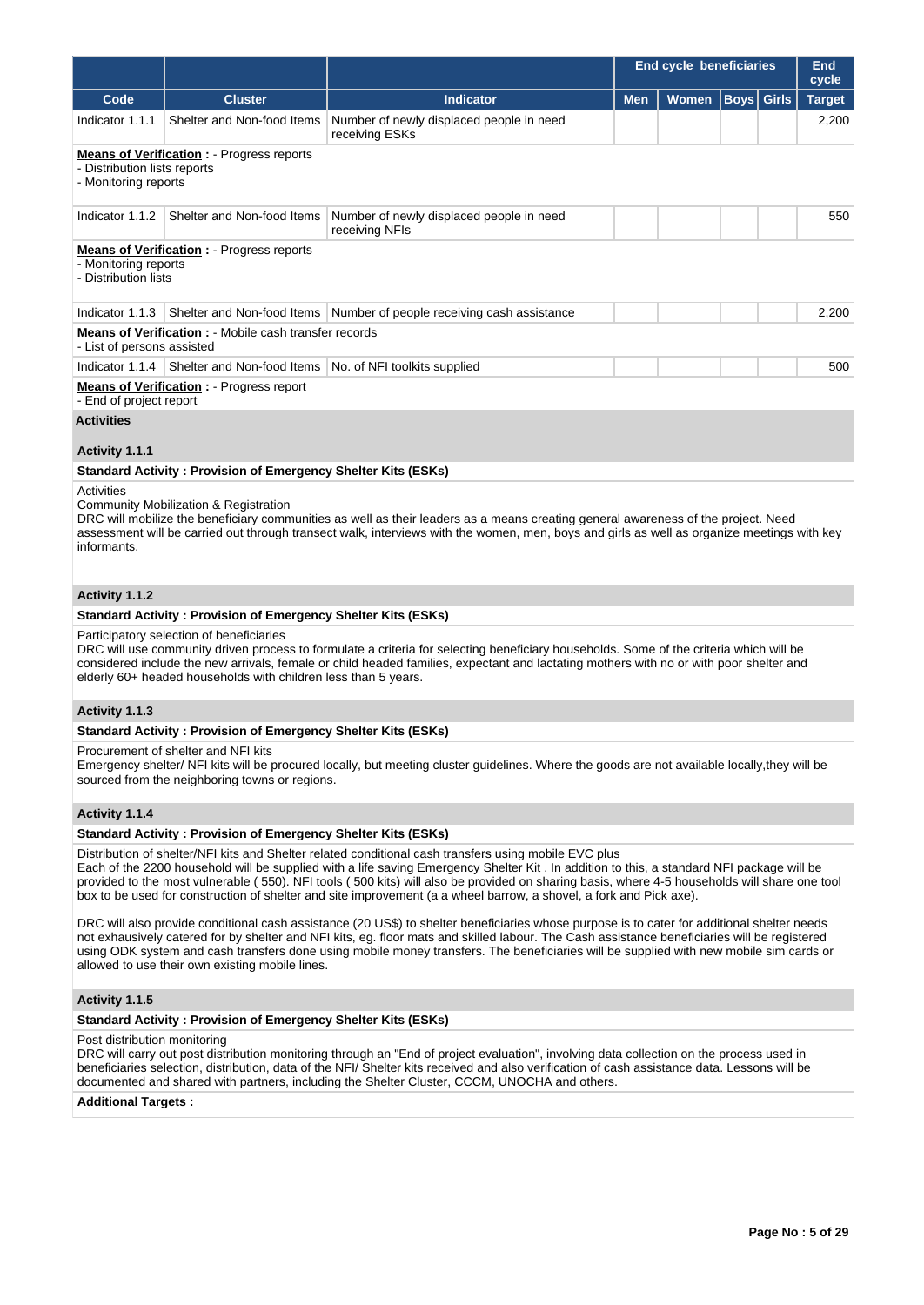|                                                  | <b>Camp Coordination and Camp Management</b>                                                                                                                                                           |                                                                                                                                                                                                                                                                                                                                                                                                                                                                                       |            |                                 |                      |              |                     |  |
|--------------------------------------------------|--------------------------------------------------------------------------------------------------------------------------------------------------------------------------------------------------------|---------------------------------------------------------------------------------------------------------------------------------------------------------------------------------------------------------------------------------------------------------------------------------------------------------------------------------------------------------------------------------------------------------------------------------------------------------------------------------------|------------|---------------------------------|----------------------|--------------|---------------------|--|
|                                                  | <b>Cluster objectives</b>                                                                                                                                                                              | <b>Strategic Response Plan (SRP) objectives</b>                                                                                                                                                                                                                                                                                                                                                                                                                                       |            | <b>Percentage of activities</b> |                      |              |                     |  |
|                                                  | Improve the living conditions of IDPS in sites<br>and safe access to services and assistance                                                                                                           | Integrated response (Baidoa, Banadir and<br>Somaliland)                                                                                                                                                                                                                                                                                                                                                                                                                               |            |                                 |                      |              | 50                  |  |
| sites                                            | Integrated response (Baidoa, Banadir and<br>50<br>Strengthen the predictability and<br>effectiveness of multi sectorial interventions<br>Somaliland)<br>at site level and/or areas of concentration of |                                                                                                                                                                                                                                                                                                                                                                                                                                                                                       |            |                                 |                      |              |                     |  |
| service delivery.                                |                                                                                                                                                                                                        | Contribution to Cluster/Sector Objectives : DRC project will contribute to CCCM cluster objectives by contributing to the Internally<br>displaced persons (IDPs) access to timely and reliable information on activities within the camps and improved coordination for effective                                                                                                                                                                                                     |            |                                 |                      |              |                     |  |
| <b>Outcome 1</b>                                 |                                                                                                                                                                                                        |                                                                                                                                                                                                                                                                                                                                                                                                                                                                                       |            |                                 |                      |              |                     |  |
| services                                         |                                                                                                                                                                                                        | Outcome 1: Improved communication with communities, feedback mechanisms and information sharing on available assistance and                                                                                                                                                                                                                                                                                                                                                           |            |                                 |                      |              |                     |  |
| Output 1.1                                       |                                                                                                                                                                                                        |                                                                                                                                                                                                                                                                                                                                                                                                                                                                                       |            |                                 |                      |              |                     |  |
| <b>Description</b>                               |                                                                                                                                                                                                        |                                                                                                                                                                                                                                                                                                                                                                                                                                                                                       |            |                                 |                      |              |                     |  |
|                                                  |                                                                                                                                                                                                        | Improved communication with communities, feedback mechanisms and information sharing on available assistance and services                                                                                                                                                                                                                                                                                                                                                             |            |                                 |                      |              |                     |  |
| <b>Assumptions &amp; Risks</b>                   |                                                                                                                                                                                                        |                                                                                                                                                                                                                                                                                                                                                                                                                                                                                       |            |                                 |                      |              |                     |  |
|                                                  | Security situation remains stable                                                                                                                                                                      |                                                                                                                                                                                                                                                                                                                                                                                                                                                                                       |            |                                 |                      |              |                     |  |
| <b>Indicators</b>                                |                                                                                                                                                                                                        |                                                                                                                                                                                                                                                                                                                                                                                                                                                                                       |            |                                 |                      |              |                     |  |
|                                                  |                                                                                                                                                                                                        |                                                                                                                                                                                                                                                                                                                                                                                                                                                                                       |            | <b>End cycle beneficiaries</b>  |                      |              | <b>End</b><br>cycle |  |
| Code                                             | <b>Cluster</b>                                                                                                                                                                                         | <b>Indicator</b>                                                                                                                                                                                                                                                                                                                                                                                                                                                                      | <b>Men</b> | Women                           | $\vert$ Boys $\vert$ | <b>Girls</b> | <b>Target</b>       |  |
| Indicator 1.1.1                                  | Camp Coordination and<br>Camp Management                                                                                                                                                               | Number of people trained (government's actors<br>and relevant stakeholders) on needs evaluation<br>and capacity building                                                                                                                                                                                                                                                                                                                                                              | 10         | 50                              | 50                   | 50           | 160                 |  |
|                                                  | Means of Verification: No of new IDPs registered and served                                                                                                                                            |                                                                                                                                                                                                                                                                                                                                                                                                                                                                                       |            |                                 |                      |              |                     |  |
| <b>Activities</b>                                |                                                                                                                                                                                                        |                                                                                                                                                                                                                                                                                                                                                                                                                                                                                       |            |                                 |                      |              |                     |  |
| Activity 1.1.1                                   |                                                                                                                                                                                                        |                                                                                                                                                                                                                                                                                                                                                                                                                                                                                       |            |                                 |                      |              |                     |  |
|                                                  | <b>Standard Activity: Not Selected</b>                                                                                                                                                                 |                                                                                                                                                                                                                                                                                                                                                                                                                                                                                       |            |                                 |                      |              |                     |  |
| information sharing<br>Baidoa and 4 in Mogadishu |                                                                                                                                                                                                        | - Strengthen existing community mechanisms and improving existing communication channels through Information collection, gap analysis<br>- Collect, analyses and disseminate information on services and concerns in selected settlements.<br>- Establishment of inter-sectorial referral mechanisms for coordination of the assistance at the site level . 10 settlements will be targeted, 6 in<br>- Service mapping and establishment of service directory at selected settlements |            |                                 |                      |              |                     |  |
| <b>Outcome 2</b>                                 |                                                                                                                                                                                                        |                                                                                                                                                                                                                                                                                                                                                                                                                                                                                       |            |                                 |                      |              |                     |  |
|                                                  | Improved coordination of service delivery through CCCM                                                                                                                                                 |                                                                                                                                                                                                                                                                                                                                                                                                                                                                                       |            |                                 |                      |              |                     |  |
| Output 2.1                                       |                                                                                                                                                                                                        |                                                                                                                                                                                                                                                                                                                                                                                                                                                                                       |            |                                 |                      |              |                     |  |
| <b>Description</b>                               |                                                                                                                                                                                                        |                                                                                                                                                                                                                                                                                                                                                                                                                                                                                       |            |                                 |                      |              |                     |  |
|                                                  |                                                                                                                                                                                                        | New IDPs assisted with life saving integrated Shelter, protection and WASH interventions.                                                                                                                                                                                                                                                                                                                                                                                             |            |                                 |                      |              |                     |  |
| <b>Assumptions &amp; Risks</b>                   |                                                                                                                                                                                                        |                                                                                                                                                                                                                                                                                                                                                                                                                                                                                       |            |                                 |                      |              |                     |  |
|                                                  | - External influences do not significantly disrupt implementation.                                                                                                                                     | - That the IDPs community consent and participate in the intervention activities                                                                                                                                                                                                                                                                                                                                                                                                      |            |                                 |                      |              |                     |  |
| <b>Indicators</b>                                |                                                                                                                                                                                                        |                                                                                                                                                                                                                                                                                                                                                                                                                                                                                       |            |                                 |                      |              |                     |  |
|                                                  |                                                                                                                                                                                                        |                                                                                                                                                                                                                                                                                                                                                                                                                                                                                       |            | <b>End cycle beneficiaries</b>  |                      |              | <b>End</b><br>cycle |  |
| Code                                             | <b>Cluster</b>                                                                                                                                                                                         | <b>Indicator</b>                                                                                                                                                                                                                                                                                                                                                                                                                                                                      | <b>Men</b> | <b>Women</b>                    | <b>Boys</b>          | <b>Girls</b> | <b>Target</b>       |  |
| Indicator 2.1.1                                  | Camp Coordination and<br>Camp Management                                                                                                                                                               | Number of people trained (government's actors<br>and relevant stakeholders) on needs evaluation<br>and capacity building                                                                                                                                                                                                                                                                                                                                                              | 100        | 100                             | 300                  | 300          | 800                 |  |
| - Camp committees trained                        | Means of Verification: Number of IDPs registered and supported;                                                                                                                                        |                                                                                                                                                                                                                                                                                                                                                                                                                                                                                       |            |                                 |                      |              |                     |  |
| <b>Activities</b>                                |                                                                                                                                                                                                        |                                                                                                                                                                                                                                                                                                                                                                                                                                                                                       |            |                                 |                      |              |                     |  |
| Activity 2.1.1                                   |                                                                                                                                                                                                        |                                                                                                                                                                                                                                                                                                                                                                                                                                                                                       |            |                                 |                      |              |                     |  |
|                                                  |                                                                                                                                                                                                        | Standard Activity: Needs evaluation of and capacity building trainings for government's actors and relevant stakeholders                                                                                                                                                                                                                                                                                                                                                              |            |                                 |                      |              |                     |  |
|                                                  |                                                                                                                                                                                                        | - Training of camp management committees and focal points at site level (leading to effective coordination and equitable access to services                                                                                                                                                                                                                                                                                                                                           |            |                                 |                      |              |                     |  |

delivery and protection)

- Capacity building and coordination with government authorities on settlement management through regular meetings and training.

**Activity 2.1.2**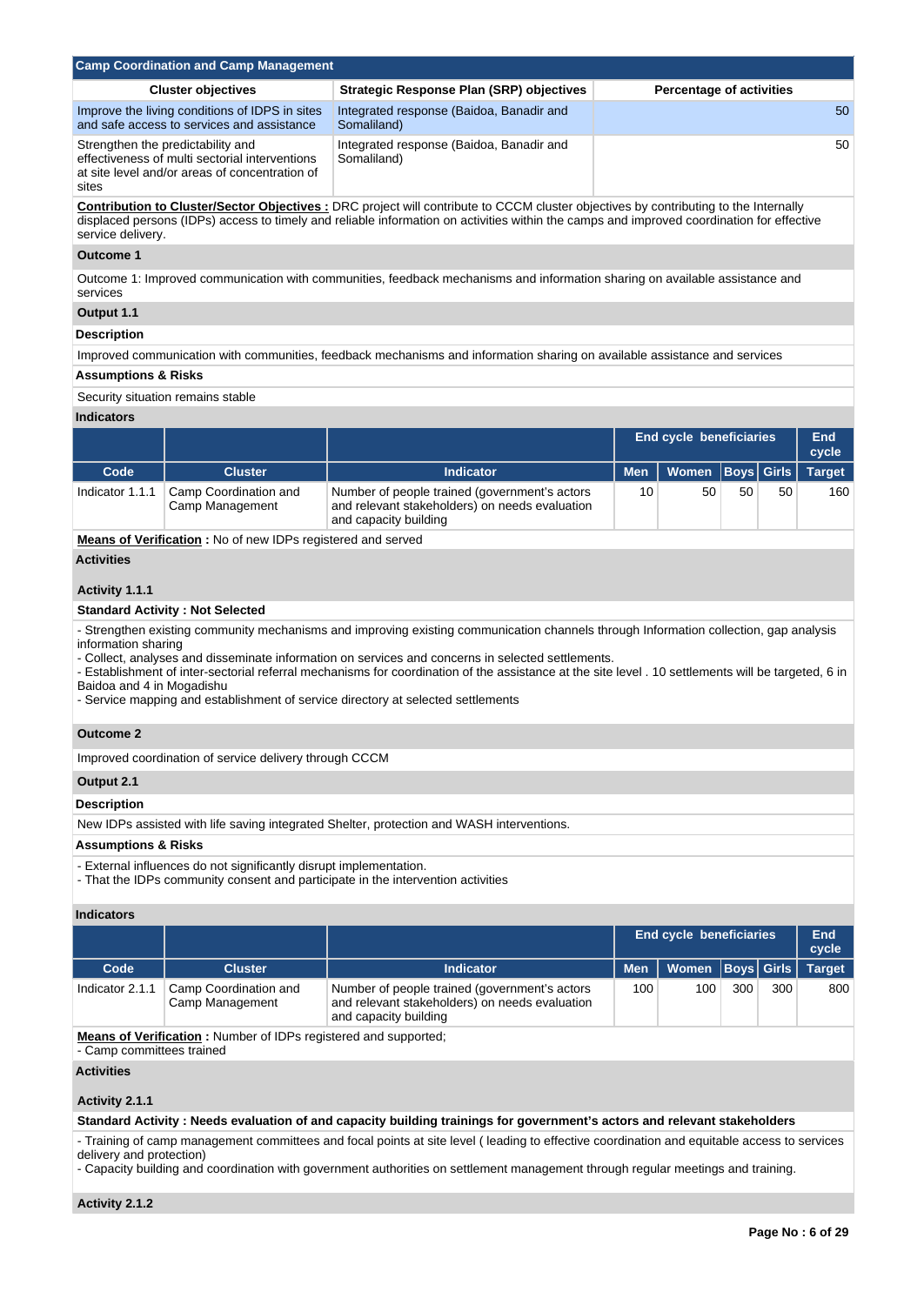# **Standard Activity : Creation of Coordination Structures and SOPs for emergency displacements**

3Ws filled and shared among actors on monthly basis to promote information sharing and cordination of services, which will avoid duplication.

# **Activity 2.1.3**

### **Standard Activity : Creation of Coordination Structures and SOPs for emergency displacements**

Support development SOPs on remote management in consultation with CCCM cluster Support development of typology of specific settlements in Baidoa and Mogadishu

### **Activity 2.1.4**

### **Standard Activity : Implement emergency sites improvement projects to minimize protection risks and ensure safety and hygiene in sites; mitigate flood and fire risks**

Install 20 solar lights in strategic locations (10 in Baidoa, 10 in Mogadishu) such as near market places, toilets and roads within the settlements. Lighting is aimed at reducing gender based violence at night, increasing working hours, supporting settlement committees to patrol the areas late at night as well as allowing people to have social discussions in the evening, beyond sunset.

#### **Activity 2.1.5**

### **Standard Activity : Establish/reinforce community mechanisms for communication channels (centres of information/centres of communication/centres of coordination)**

Sensitization of affected populations on available services (9 sessions), this will target key stakeholders such as community committees in the initials stages with at least 1 session held in each settlement ( 6 in Baidoa and 4 in Mogadishu), one session will be held for local administration. Radio will be used to sensitize entire population in all targeted locations.

#### **Additional Targets :**

| <b>Water, Sanitation and Hygiene</b>                                                                                                                                                                   |                                                         |                                 |
|--------------------------------------------------------------------------------------------------------------------------------------------------------------------------------------------------------|---------------------------------------------------------|---------------------------------|
| <b>Cluster objectives</b>                                                                                                                                                                              | Strategic Response Plan (SRP) objectives                | <b>Percentage of activities</b> |
| Provide reliable and sustainable access to<br>environmental sanitation (all sanitation<br>access programs must be coupled with<br>sustained hygiene practice promotion for the<br>targeted population) | Integrated response (Baidoa, Banadir and<br>Somaliland) | 100                             |

**Contribution to Cluster/Sector Objectives :** The overall objective of the cluster is to provide reliable and sustainable access to environmental sanitation coupled with sustainable hygiene practice promotion to the targeted drought affected populations in Baidoa and Mogadishu. The project will contribute to this objective by; construction of 165 latrines in Baidoa town, Installation hand washing facilities as a means of encouraging hand washing practices and provision of culturally acceptable hygiene promotion and hygiene kits to newly displaced persons in Baidoa and Kahda districts.

### **Outcome 1**

Reduced fecal contamination of water sources ( wells and surface water sources) due to open defecation through construction of improved sanitation facilities in IDP camps in Baidoa

# **Output 1.1**

# **Description**

4950 persons have access to improved latrines (165 latrines each serving 30 persons or 5 households) DRC proposes to construct Ventilated Improved pit latrines (VIP) (Latrine model 2 attached).

# **Assumptions & Risks**

- Local authorities remain cooperative in the implementation of the project activities.
- Relative political stability prevails.
- Competing community interests will not scuttle or stall the agenda of the project.
- Availability of land for construction of latrines

|                                                                                                                                          |                                                                                     |                                                                               |            | <b>End cycle beneficiaries</b> |  |             |               |  |
|------------------------------------------------------------------------------------------------------------------------------------------|-------------------------------------------------------------------------------------|-------------------------------------------------------------------------------|------------|--------------------------------|--|-------------|---------------|--|
| Code                                                                                                                                     | <b>Cluster</b>                                                                      | <b>Indicator</b>                                                              | <b>Men</b> | <b>Women</b>                   |  | Boys  Girls | <b>Target</b> |  |
| Indicator 1.1.1                                                                                                                          | Water, Sanitation and<br>Hygiene                                                    | Number of people with access to emergency<br>sanitation facilities            |            |                                |  |             | 4,950         |  |
| <b>Means of Verification :</b> Construction progress reports<br>- Monitoring reports<br>- End of project reports<br>- KAP survey reports |                                                                                     |                                                                               |            |                                |  |             |               |  |
| Indicator 1.1.2                                                                                                                          | Water, Sanitation and<br>Hygiene                                                    | Number of VIP latrines constructed in the 6<br>selected settlements in Baidoa |            |                                |  |             | 165           |  |
| - End of project report                                                                                                                  | <b>Means of Verification:</b> - Monthly progress reports                            |                                                                               |            |                                |  |             |               |  |
| Indicator 1.1.3                                                                                                                          | Water, Sanitation and<br>Hygiene                                                    | Number of Hand washing facilities installed                                   |            |                                |  |             | 165           |  |
|                                                                                                                                          | <b>Means of Verification:</b> - Monthly progress reports<br>- End of project report |                                                                               |            |                                |  |             |               |  |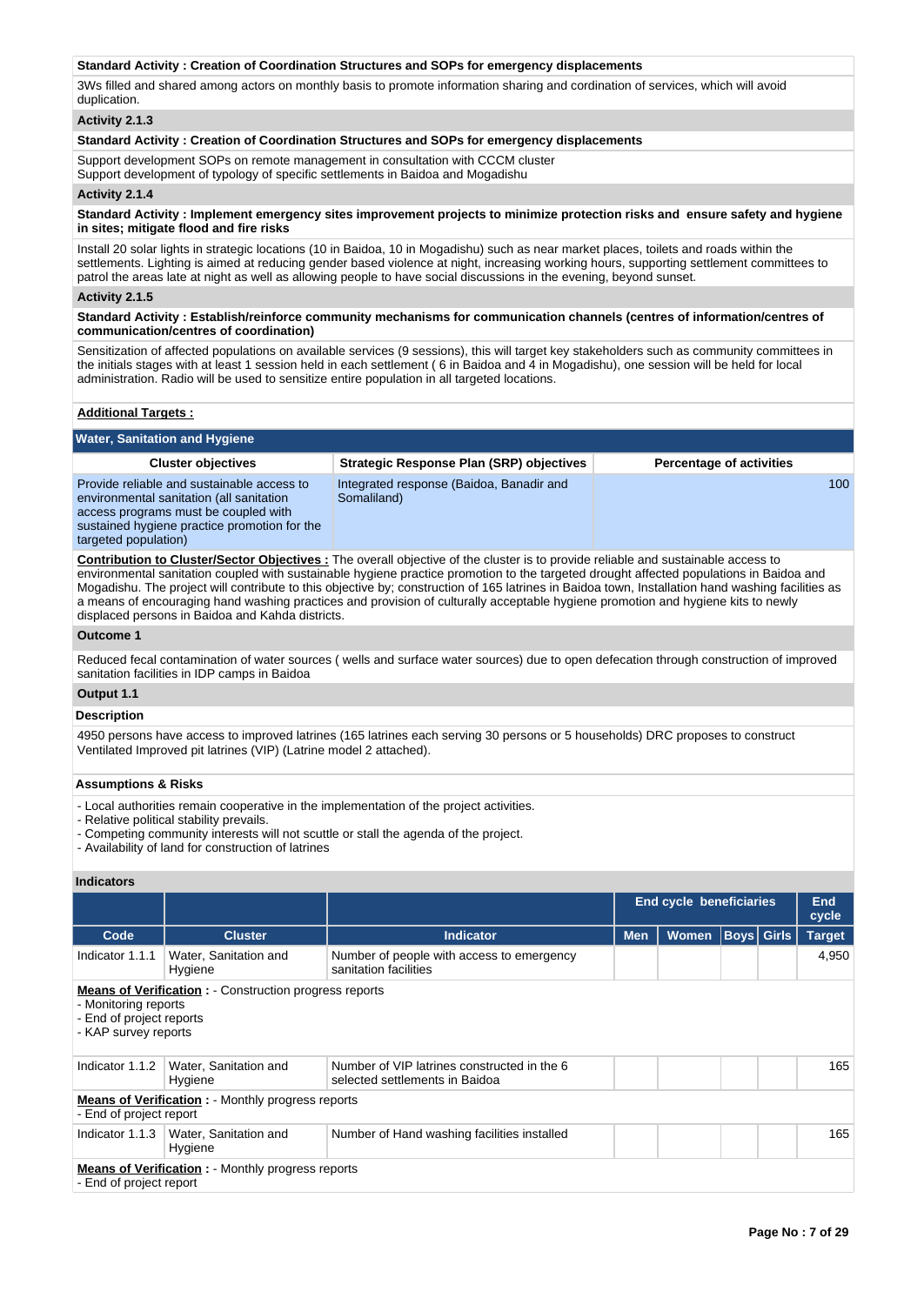| Indicator 1.1.4   | Water, Sanitation and<br>Hygiene                                                       | Number of Sanitation tools supplied |  |  | 165 |
|-------------------|----------------------------------------------------------------------------------------|-------------------------------------|--|--|-----|
|                   | <b>Means of Verification : - Progress reports</b><br>- End of project evalution report |                                     |  |  |     |
| <b>Activities</b> |                                                                                        |                                     |  |  |     |
| _______           |                                                                                        |                                     |  |  |     |

# **Activity 1.1.1**

# **Standard Activity : Latrine construction or rehabilitation**

Community mobilization and participatory selection of beneficiaries

DRC will mobilize the beneficiary communities as well as their leaders as a means creating general awareness of the project. A community driven process will be used in the identification and selection of beneficiaries. This will involve formulation of an acceptable criteria considering new arrivals( newly displaced with no households goods), female or child headed families, expectant and nursing mothers and elderly 60+ headed households with children less than 5 years. Settlements worse hit by AWD/ Cholera will also be prioritized.

# **Activity 1.1.2**

#### **Standard Activity : Latrine construction or rehabilitation**

Designs review, cost estimates, procurement of works and construction of latrines

DRC will construct 165 VIP latrines as per attached drawings the in 6 selected settlements in Baidoa ( Ya- Rabbi-25, Matalamin-15, Muri cluster- 65, Dorawere-15, Omane 2- 20, Buur I Shabelow -25). In each of the latrine, a hand washing facility will also be installed. DRC proposes to construct Ventilated Improved pit latrines (VIP) (Latrine model 2). Based on DRC assessment in Baidoa, a firm formation is reachable at about 0.6 m below ground level. The substructure, therefore will involve construction of rubble stone or concrete blocks foundation (300 or 200 mm thick, 600 mm deep), then a reinforced concrete slab at at-least 300 mm above ground level. The superstructure will be constructed using Galvanised Corrugated Iron (GCI) sheets, local poles, timber and GCI sheets roofing. Construction will adhere to VIP latrine principles to eliminate smell and breeding of flies. i.e leaving a ventilation space at the top or bottom for cold air entry into the pit and exit through the vent pipes aided by wind flow, reduction of opening to minimise light and entry of flies. DRC also has a second option, whicjavascript:void(0);h can be considered in locations where the ground is purely black cotton with deep loose formation. This is an offset type latrine (Latrine model 1), where the drop hole, is offset the superstructure. The drop hole will be lined to the firm formation and covered with a reinforced concrete slab, with a manhole provided to enable exhausting of the pit. The superstructure in this case will be GCI sheets similar model 2. Field assessments will be carried out to assess the soil conditions and availability of local materials in the specific locations. Designs revisions will be carried out based on actual sites selected by the community. DRC will utilize local skills for construction of latrines, with a possibility of on-the job training to ensure skills transfer. DRC will procure all the materials to ensure compliance with quality requirements. Further, all designs will be shared with the relevant clusters for endorsement.

The DRC field Engineers will supervise the construction works, to ensure that all activities are timely completed within budget and as per DRC quality guidelines. After completion of the works, a defects liability period of 3 months will be allowed after which a certificate of completion and handing over to the community will be done. Hand washing facilities with soap/ash facility will be installed ensuring access for all users including children. Beneficiaries will be trained on appropriate use and basic maintenance of the latrines. Considerations will be made on latrines siting to ensure proximity to households, privacy and allowable distances from water facilities.

# **Activity 1.1.3**

#### **Standard Activity : Latrine construction or rehabilitation**

### Operation and maintenance training

DRC will carry out post construction training on operation and maintenance of latrines as well as supply basic tools kit for maintenance. The tools consists of 1.no. Shovels, 1 no Buckets, 1 no. Fork, 1. no. Pick axe, 1 no. wheelbarrow and 1 no. broom, which will be provided for each of the 165 latrines. Beneficiaries for each shared facility will be required to nominate a caretaker who will be trained. User group agreement will be signed with the latrine users to ensure the latrines are maintained.

# **Outcome 2**

Reduced incidences of AWD/Cholera in Baidoa an Kahda through hygiene awareness and education, household water treatment and proper use of latrines.

#### **Output 2.1**

### **Description**

11,670 persons in Baidoa and 10,000 in Kahda have increased knowledge and practice proper hygiene, are aware of the linkages between open defecation and diseases and able to treat water at household level

# **Assumptions & Risks**

- That the security situation in selected intervention areas does not deteriorate to the point of no access, thus no implementation.

- The community will give consent and participate in the intervention activities.
- Availability of land and no evictions during implementation of the project.

|                            |                                                |                                                                           | <b>End cycle beneficiaries</b> |                      |  | End<br>cycle |               |
|----------------------------|------------------------------------------------|---------------------------------------------------------------------------|--------------------------------|----------------------|--|--------------|---------------|
| Code                       | <b>Cluster</b>                                 | <b>Indicator</b>                                                          | <b>Men</b>                     | Women   Boys   Girls |  |              | <b>Target</b> |
| Indicator 2.1.1            | Water, Sanitation and<br>Hygiene               | Number of people who have participated in<br>hygiene promotion activities |                                |                      |  |              | 21,670        |
| Community outreach reports | <b>Means of Verification:</b> Training reports |                                                                           |                                |                      |  |              |               |
| Indicator 2.1.2            | Water, Sanitation and<br>Hygiene               | Number of people who have received hygiene kits                           |                                |                      |  |              | 21.670        |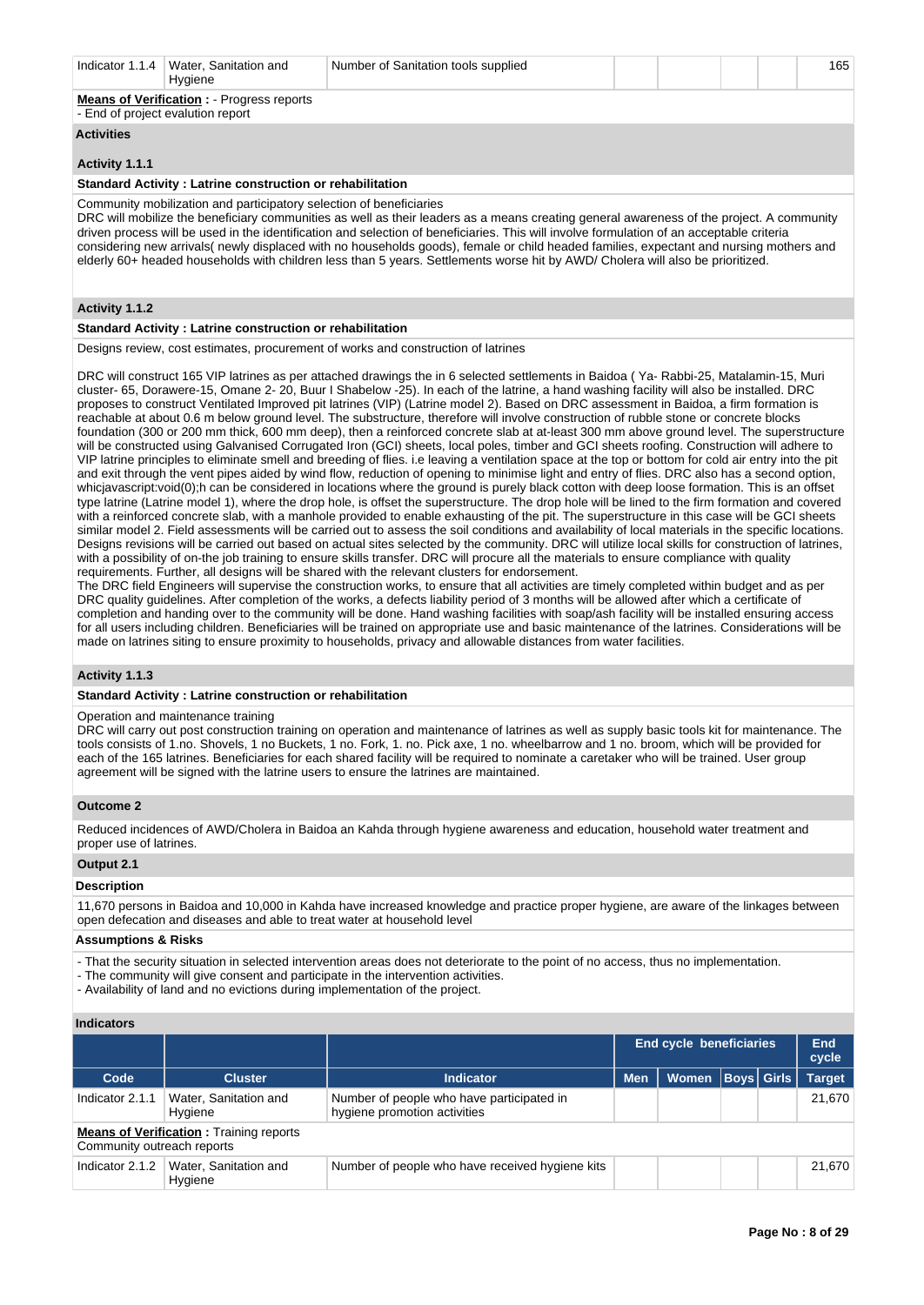#### **Means of Verification :** Distribution reports Monitoring reports

# **Activities**

# **Activity 2.1.1**

# **Standard Activity : Community Hygiene promotion**

Mobilization and training of community volunteers

DRC will mobilize and select community volunteers from each camp to be trained as Training of Trainers (TOTs). These will be expected to work with hygiene promoters in the dissemination of hygiene messages in the community. Both men and women, boys and girls will be trained.

# **Activity 2.1.2**

# **Standard Activity : Community Hygiene promotion**

Community hygiene promotion/ household water treatment training

DRC's approach to hygiene promotion will be integrated within the overall WASH strategy by incorporating hygiene promotion into sanitation improvements activities. DRC will develop Behaviour Change and Communication (BCC) strategies by organizing training workshops, awareness campaigns and disseminating Information, Education and Communication (IEC) tools that are culturally acceptable in hygiene promotion exercise. Dissemination of key hygiene messages will target practices that prevents outbreak of AWD such as promotion of use of soap or ash for hand washing during critical times, promotion of HHWT and safe disposal of human faeces including children stool. KAP survey will be conducted at the end of the response to assess changes in prioritized hygiene practices .Custom made community approaches to total sanitation will be utilized to curb open defecation. The community will also be trained on household water treatment, especially those using unprotected water sources.

Each camp will nominate at least two persons, in addition to representatives from 165 latrines constructed. 200 persons are targeted for the training. The topics to be covered include: Community Led Total Sanitation (CLTS) , in addition to the PHAST and CHAST. Other topics have been added (as per UNICEF recommendations) including Do no Harm, mobilization strategy and roles and responsibilities of Hygiene promoters. DRC mainly adopts cluster provided materials such as "Somalia Nutrition, Hygiene and Health Promotion Training: Training for Trainers Guide". Other topics also includes household water treatment/ point of use water treatment. Water treatment at household level is a key topic for the targeted populations. An assessment carried out by DRC in April 2017 in Baidoa found that 56% obtained water from water trucking, 15% from boreholes, 18% from protected well, 3% from piped water and 8% from unprotected wells. Water trucking interventions have since the month of May been concluded, hence over 60% of the IDP populations are therefore, assumed to be using water from unprotected sources.

# **Activity 2.1.3**

## **Standard Activity : Community Hygiene promotion**

Distribution of hygiene kits and household water treatment

Hygiene kits will be supplied to complement hygiene promotion by the Community Hygiene Promoters (CHPs) and to inspire behavior change. Hygiene items will be distributed to the most vulnerable Households affected or at risk of AWD (female/child headed households, pregnant and lactating mothers, households with malnutrition child or with cases of AWD). The hygiene items will be provided as per WASH cluster and AWD preparedness guidelines, and will contain;, body soap 85 gram, household water storages containers/jerry cans (20litre), aqua tabs (270 Pcs/ per HH) for household water treatment, and Laundry/ hand washing soap ( 240 gram) to promote hand washing during critical moments. Distribution of the hygiene items will be planned based on AWD seasonality calendar to prevent outbreaks and distributed during or immediately after hygiene promotion exercises.

# **Activity 2.1.4**

#### **Standard Activity : Community Hygiene promotion**

Monitoring

DRC will conduct KAP (Knowledge, Attitude Practices) surveys to monitor behavior change resulting due to hygiene promotion intervention. Baseline data will be collected before the onset of the hygiene promotion activities and the data collected used to make comparisons with the data generated through the KAP surveys so as to measure the level of behavior change among the communities.

# **Additional Targets :**

| <b>Protection</b>                                                                                                                                                                |                                                                                                                                          |                                 |
|----------------------------------------------------------------------------------------------------------------------------------------------------------------------------------|------------------------------------------------------------------------------------------------------------------------------------------|---------------------------------|
| <b>Cluster objectives</b>                                                                                                                                                        | <b>Strategic Response Plan (SRP) objectives</b>                                                                                          | <b>Percentage of activities</b> |
| To improve protection risk prevention,<br>response and access to services for IDPs<br>and other civilians affected by conflict,<br>violence, human rights violations or disaster | Integrated response (Baidoa, Banadir and<br>Somaliland)                                                                                  | 100                             |
| protection mainstreaming in selected IDP camps in Baidoa and Mogadishu.                                                                                                          | <b>Contribution to Cluster/Sector Objectives:</b> To ensure enhanced protection for IDPs and vunerable women, children and girls through |                                 |

#### **Outcome 1**

Increased awareness, behavior change and a reduction of mine and ERW casualties

## **Output 1.1**

#### **Description**

12800 people provided with Mine Risk Education in the IDP areas of Baidoa and Mogadishu

DRC will realize this output through the provision of MRE sessions to the primary and secondary target groups in the IDP camps using existing Somalia tailored MRE material. By making the people attending the MRE session adequately informed about the nature of the hazard, the probability of the incidence and advised about safer behavior, there will be a change in risk taking behavior, so reducing the number of accidents. The DRC/DDG MRE process is enhanced by participatory techniques allowing people to share local knowledge and coping strategies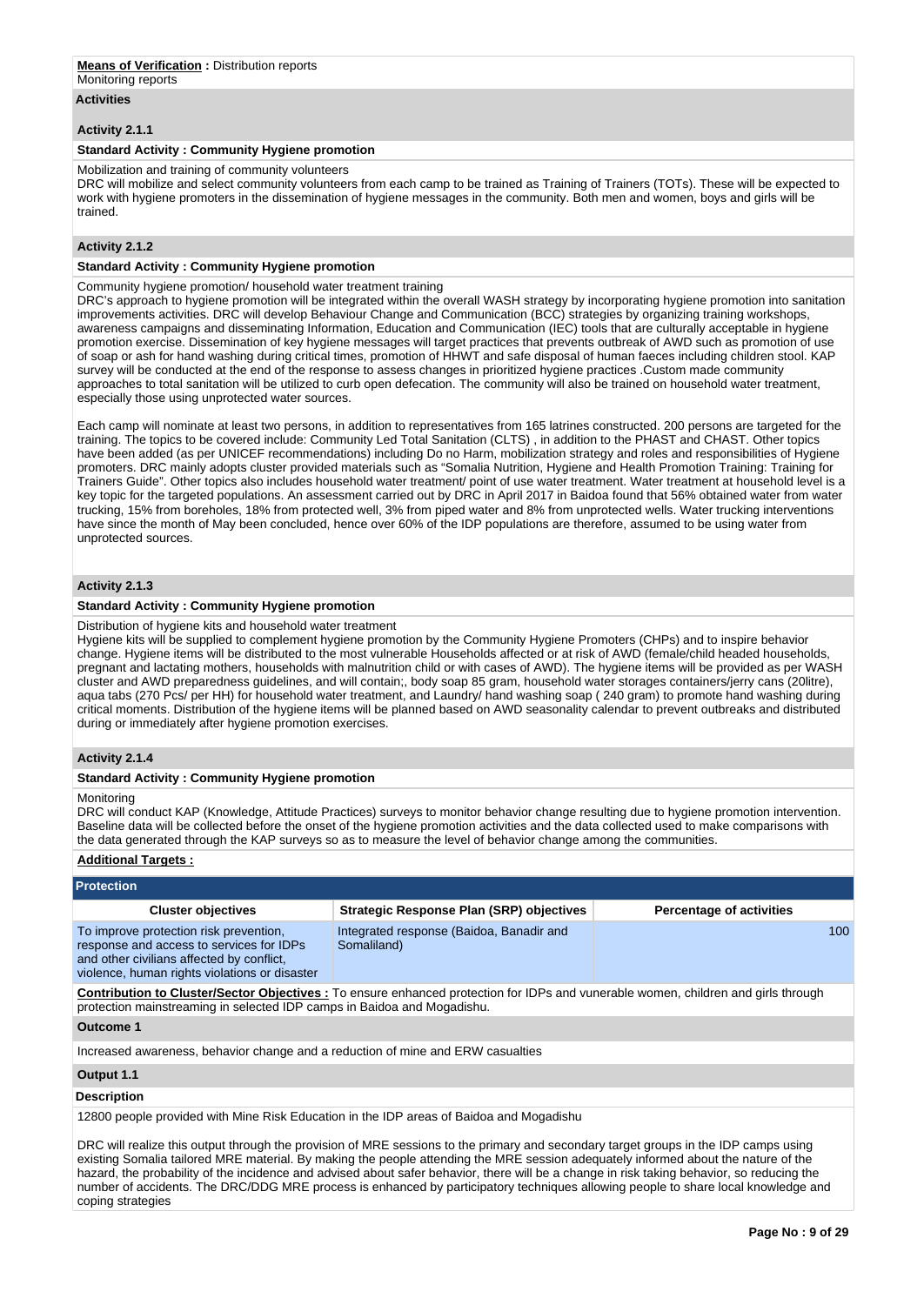### **Assumptions & Risks**

That the security situation in the IDP camps does not deteriorate to the point of no access, thus no implementation. That the IDP community consent and participate in the intervention activities

#### **Indicators**

|                 |                |                                                                                                   |            | <b>End cycle beneficiaries</b> |  |  |               |
|-----------------|----------------|---------------------------------------------------------------------------------------------------|------------|--------------------------------|--|--|---------------|
| Code            | <b>Cluster</b> | Indicator                                                                                         | <b>Men</b> | Women   Boys   Girls           |  |  | <b>Target</b> |
| Indicator 1.1.1 | Protection     | Number of people reached by campaigns<br>conducted to inform communities on available<br>services |            |                                |  |  | 100           |

**Means of Verification :** - List of community members met

### **Activities**

### **Activity 1.1.1**

# **Standard Activity : Capacity building**

Mine Risk Education Recruitment of 4 persons x 2 MRE teams

# **Activity 1.1.2**

## **Standard Activity : Capacity building**

# Mine Risk Education

DRC will carry out a 14 day training to the Mine Risk Education teams – (4 MRE team leaders and 4 MRE facilitators) as MRE Trainers who will deliver specialized training to the target population in the target settlement areas. The training will be highly technical to ensure that the teams can understand the basic principles of MRE as well as comply with UNMAS, AMAS and IMSMA standards. Training areas will include to public information dissemination, communication in risk education, community liaison in emergency risk education, Gender sensitive MRE, land mines awareness, monitoring risk education, and needs assessment for risk education.

#### **Activity 1.1.3**

#### **Standard Activity : Capacity building**

#### Mine Risk Education

Deliver trainings in 10 IDP camps (6 in Baidoa, and 4 in Mogadishu) upto a total of 64 MRE sessions per IDP Camp. Each of the sessions will target 20 participants ( primary target). The pimary targets are expected to disseminate the knowledge to Secondary groups or targets (those who have association with primary targets eg relatives, friends and close associates)

### **Activity 1.1.4**

#### **Standard Activity : Capacity building**

#### Mine Risk Education

Report monthly results to Somali Explosive Management Authority and United Nations Mine Action Standards on a monthly basis so as to update information sites and the Information Management System for Mine Action (IMSMA).

#### **Activity 1.1.5**

#### **Standard Activity : Capacity building**

#### Mine Risk Education

Assess the existence of functional referral mechanisms and document current procedures among IDPs on how they access services in the event of a mine and ERW accident, and address and gaps if they exist. Where referral mechanisms do not exist, facilitate its establishment

# **Activity 1.1.6**

#### **Standard Activity : Capacity building**

#### Mine Risk Education

Identify through bilateral meetings with national and international medical service providers on what is currently available and what constrains that exist. Explore activities and collaboration initiatives that can address the current gaps.

# **Outcome 2**

Children affected by the ongoing drought have access to immediate medical, psychosocial, transportation, dignity kits, Non-food items (NFIs) in Kahda and Baidoa IDPs camps.

# **Output 2.1**

# **Description**

At least 690 most vulnerable children (unaccompanied minors, separated children, child headed house households and ex-child soldiers), receive immediate medical, psychosocial, dignity kits, non-food items and transportation support to their families. Some of the children will receive more than one type of support at once (medical, transportation and psychosocial). In total, approximately 360 children in Baidoa; 330 in Mogadishu.

#### **Assumptions & Risks**

There are no security risks.

There is good collaboration with the local authorities.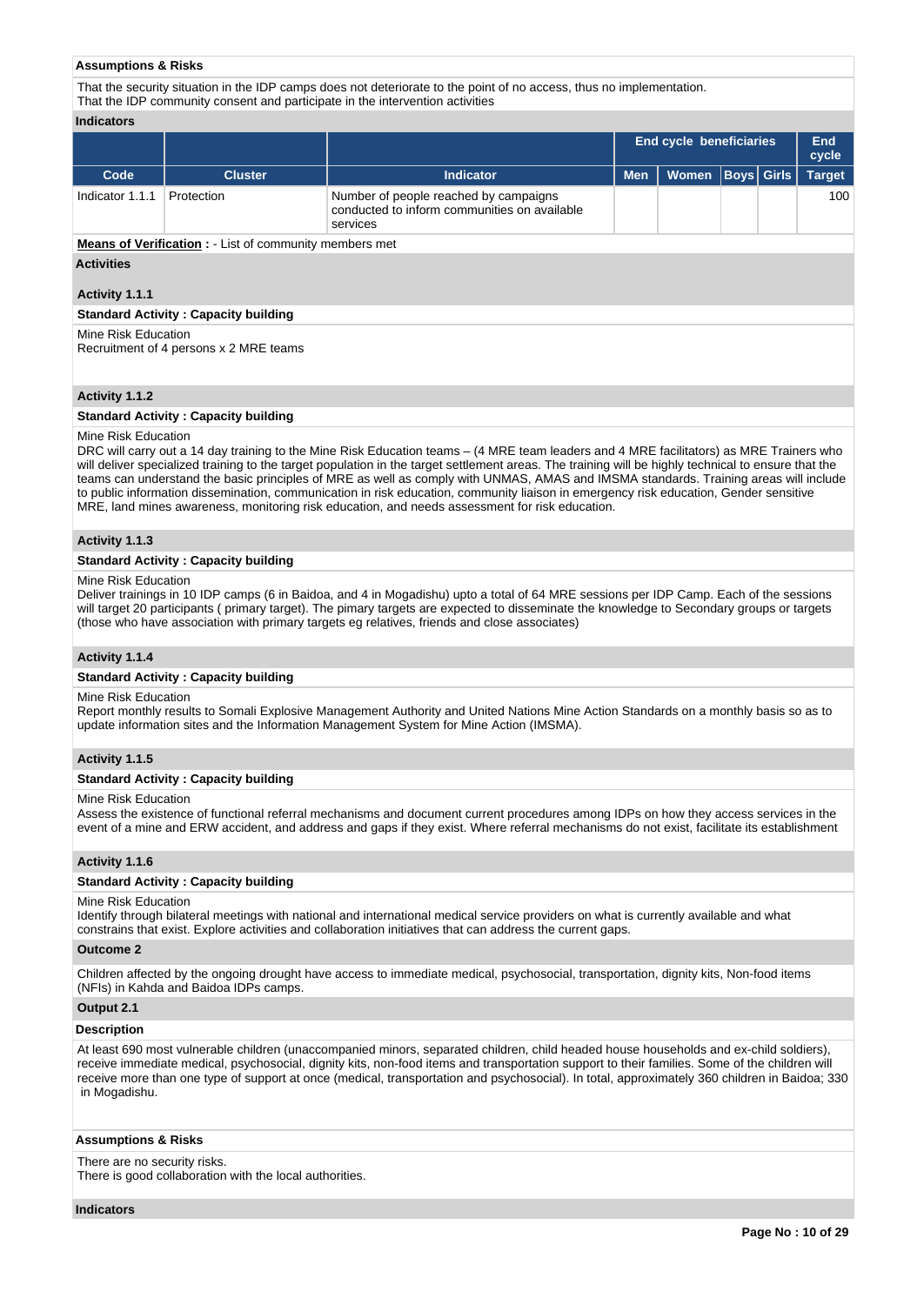|                 |                                                                                                 |                                                                                                                                                 | <b>End cycle beneficiaries</b> |              |  |                   | <b>End</b><br>cycle |
|-----------------|-------------------------------------------------------------------------------------------------|-------------------------------------------------------------------------------------------------------------------------------------------------|--------------------------------|--------------|--|-------------------|---------------------|
| Code            | <b>Cluster</b>                                                                                  | <b>Indicator</b>                                                                                                                                | <b>Men</b>                     | <b>Women</b> |  | <b>Boys Girls</b> | <b>Target</b>       |
| Indicator 2.1.1 | Protection                                                                                      | Number of male/female survivors who receive<br>medical assistance, including post rape treatment<br>within 72 hours, in line with set standards |                                |              |  |                   | 70                  |
|                 |                                                                                                 | <b>Means of Verification</b> : Doctors note, response and referral form, distribution sheet, beneficiaries lits                                 |                                |              |  |                   |                     |
| Indicator 2.1.2 | Protection                                                                                      | Number of boys and girls receiving psychosocial<br>support                                                                                      |                                |              |  |                   | 240                 |
|                 | <b>Means of Verification:</b> referral and response form, doctors note                          |                                                                                                                                                 |                                |              |  |                   |                     |
| Indicator 2.1.3 | Protection                                                                                      | Number of boys and girls receiving transportation<br>support                                                                                    |                                |              |  |                   | 40                  |
|                 | <b>Means of Verification:</b> beneficiaries list, referral and response form                    |                                                                                                                                                 |                                |              |  |                   |                     |
| Indicator 2.1.4 | Protection                                                                                      | Number of boys and girls receiving dignity kits                                                                                                 |                                |              |  |                   | 180                 |
|                 | <b>Means of Verification:</b> Distribution list, beneficiaries list, referral and response form |                                                                                                                                                 |                                |              |  |                   |                     |
| Indicator 2.1.5 | Protection                                                                                      | Number of boys and girls receiving non-food items<br>kits                                                                                       |                                |              |  |                   | 270                 |
|                 |                                                                                                 | <b>Means of Verification:</b> Distribution list, beneficiaries list, referral and response form                                                 |                                |              |  |                   |                     |

# **Activities**

# **Activity 2.1.1**

#### **Standard Activity : Health treatment and medical support for GBV**

To ensure vulnerable children (including unaccompanied minors, separated children, child headed households and ex-child soldiers) have access to timely and immediate medical, psychosocial, transportation, dignity kits (clothes, soap), non -food items (cups, plates, knives) assistance. Medical costs incurred will include costs of medicines, consultation and doctors' fees, transportation to the service providers, psychosocial support. The kind of support provided will vary depending on the needs of the child and one child may receive more than one kind of support for example medical, psychosocial and transportation support

# **Outcome 3**

Children have access to safe spaces within the camp that provide structured activities

# **Output 3.1**

# **Description**

Two Child Friendly Spaces (CFS) established; one in Baidoa and another in Kahda. Each CFS will host 200 children per day (100 in the morning and another 100 in the afternoon). The CFS will be operational for three months. Two caseworkers per CFS will be hired to oversee the activities. Ball games for children aged 8-15 will be provided, early childhood development will be available for children between 4-8 years. Skipping ropes will also be provided, songs, poems and dances. The caseworkers will also identify children who appear stressed and refer them to service providers for psychosocial support.

### **Assumptions & Risks**

Security and access remains the same to allow implementation of activities.

#### **Indicators**

|                 |                                                          |                                                                                                   |            | End cycle beneficiaries |                   |  |               |
|-----------------|----------------------------------------------------------|---------------------------------------------------------------------------------------------------|------------|-------------------------|-------------------|--|---------------|
| Code            | <b>Cluster</b>                                           | <b>Indicator</b>                                                                                  | <b>Men</b> | <b>Women</b>            | <b>Boys</b> Girls |  | <b>Target</b> |
| Indicator 3.1.1 | Protection                                               | Number of people reached by campaigns<br>conducted to inform communities on available<br>services |            |                         |                   |  | 400           |
|                 |                                                          | <b>Means of Verification:</b> Attendance list, Daily monitoring list, beneficiaries list          |            |                         |                   |  |               |
| Indicator 3.1.2 | Protection                                               | Number of boys and girls identified and referred<br>for psychosocial support                      |            |                         |                   |  | 80            |
|                 | <b>Means of Verification:</b> Response and referral form |                                                                                                   |            |                         |                   |  |               |
| Indicator 3.1.3 | Protection                                               | Number of Child friendly spaces constructed in<br>Baidoa (1) and Mogadishu(1)                     |            |                         |                   |  | 400           |

# **Means of Verification : Pictures, reports**

# **Activities**

# **Activity 3.1.1**

### **Standard Activity : Child Friendly Spaces**

DRC will directly implement the activities of the child friendly spaces. Two case workers per location will be hired. Early childhood development (ECD) kits will be provided, ball games, skipping ropes. Children will also sing songs, practice traditional dance and recite poems. Water and biscuits will be provided during the CFS activities. The case workers will be trained to ensure that activities are carried out in a safe, child-friendly and inclusive manner. Each CFS will host 200 children per day (100 in the morning and another 100 in the afternoon).

# **Activity 3.1.2**

**Standard Activity : Psycho-social Support**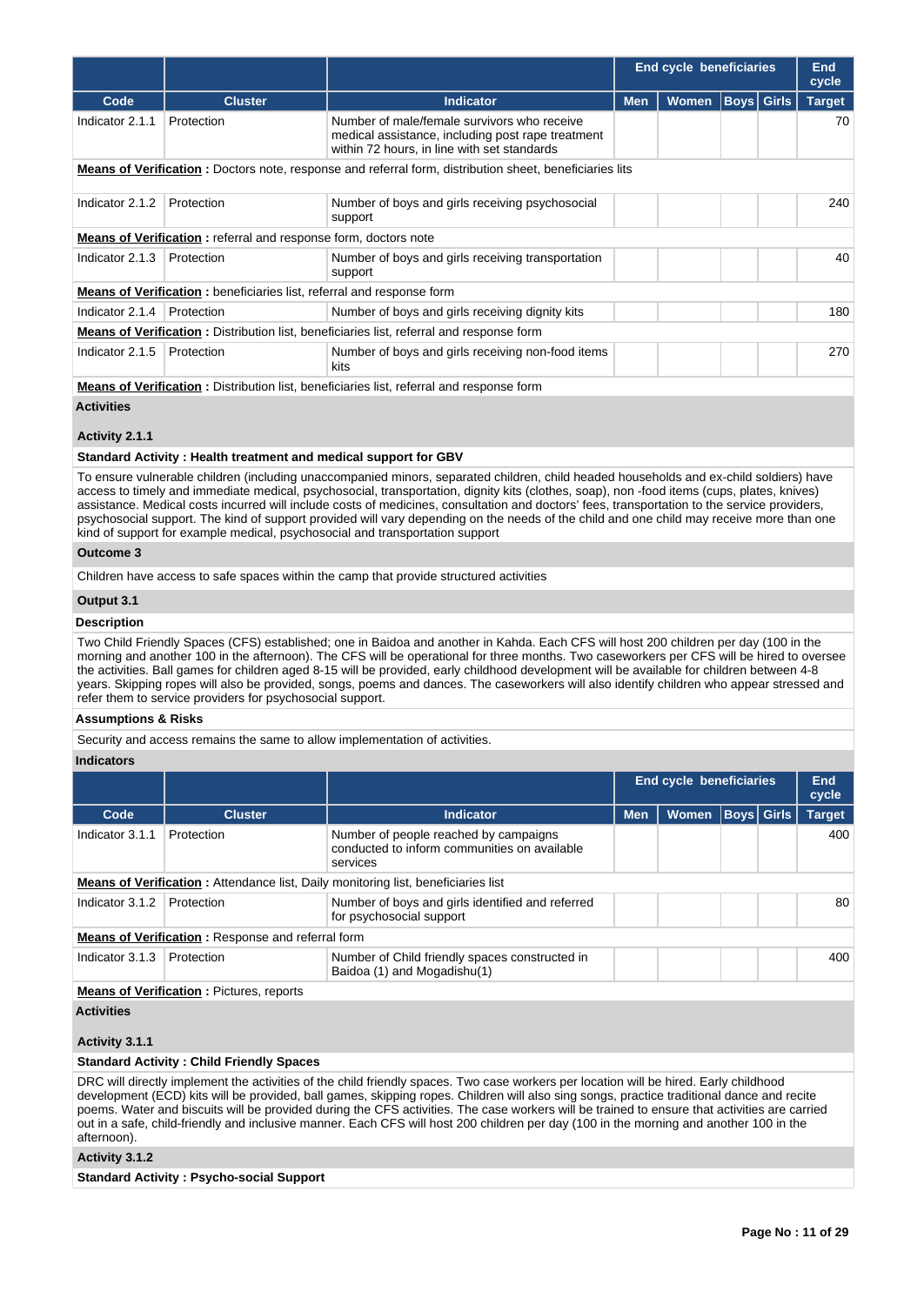Caseworkers identify children who show stress symptoms (due to displacement and drought effects) and then referred to service providers for psychosocial support. Generally, children who are inactive during the activities, too quiet or seem to be distant in thought or crying will be given priority for referral services (at least 80 children are identified and provided with psychosocial support)

# **Activity 3.1.3**

# **Standard Activity : Child Friendly Spaces**

Construction of two child friendly spaces; one in Baidoa and another one in Kahda.This entails; site clearance and digging of the pit, construction of reinforced concrete over pit, preparing and laying 50mm thick cement flooring screed finished smooth cement slurry and fixing corrugated galvanized iron (CGI) sheets

#### **Outcome 4**

Children particularly at risk of violence, exploitation, abuse and neglect have access to emergency protection kits

# **Output 4.1**

### **Description**

Distribution of 330 emergency protection kits containing mosquito nets, plastic sheets, blankets, sleeping mats and five litre jerry can to most vulnerable children affected by the drought and who are at risk of being violated or exploited in Kahda and Baidoa. (180 kits for Baidoa and 150 for Kahda, Mogadishu)

#### **Assumptions & Risks**

Security and access remains the same to allow implementation of activities.

#### **Indicators**

|                 |                                                              |                                                                                                   |            | End cycle beneficiaries |                   | End<br>cycle  |
|-----------------|--------------------------------------------------------------|---------------------------------------------------------------------------------------------------|------------|-------------------------|-------------------|---------------|
| Code            | <b>Cluster</b>                                               | Indicator                                                                                         | <b>Men</b> | Women                   | <b>Boys</b> Girls | <b>Target</b> |
| Indicator 4.1.1 | Protection                                                   | Number of people reached by campaigns<br>conducted to inform communities on available<br>services |            |                         |                   | 330           |
|                 | <b>Means of Verification :</b> - Number of outreach meetings |                                                                                                   |            |                         |                   |               |
| Indicator 4.1.2 | Protection                                                   | Number of emergency protection kits procured<br>and distributed to most vulnerable children       |            |                         |                   | 330           |

# **Means of Verification : Distribution list**

# **Activities**

# **Activity 4.1.1**

# **Standard Activity : Material Support**

Procurement and distribution of emergency protection kits

DRC will procure 330 emergency protection kits (mosquito nets, plastic sheets, blankets, sleeping mats and five liter jerry cans) and distribute to the most vulnerable children (unaccompanied children, child headed households, separated children and orphans) affected by the drought and who are at risk of being violated or exploited in Kahda and Baidoa. Newly arrival/displaced vulnerable children will be given priority (180 kits for Baidoa and 150 kits for Mogadishu)

# **Outcome 5**

Enhanced protection monitoring in IDP settlements to identify and analyse risks, incidents, and trends relevant to the protection and assistance of populations displaced due to drought to inform decision making, prioritization, and advocacy and programme (re-)design

#### **Output 5.1**

#### **Description**

Protection Monitoring system setup through recruitment of protection monitors in every camp. Key issues to be monitored are protection concerns such as gatekeeper's engagement, forced evictions, GBV, family separation and un accompanied minors among others.

#### **Assumptions & Risks**

- That the IDP community consent and participate in the intervention activities

- Security environment does not deteriorate due to conflicts between armed group

|                 |                                                            |                                                                                                   |            | <b>End cycle beneficiaries</b> |                   |  |               |
|-----------------|------------------------------------------------------------|---------------------------------------------------------------------------------------------------|------------|--------------------------------|-------------------|--|---------------|
| Code            | <b>Cluster</b>                                             | Indicator                                                                                         | <b>Men</b> | <b>Women</b>                   | <b>Boys Girls</b> |  | <b>Target</b> |
| Indicator 5.1.1 | Protection                                                 | Number of protection monitors in place                                                            |            |                                |                   |  | 6             |
|                 | <b>Means of Verification: - Monitors</b>                   |                                                                                                   |            |                                |                   |  |               |
| Indicator 5.1.2 | Protection                                                 | Number of protection risks cases documented.<br>reported and supported per month                  |            |                                |                   |  | 100           |
|                 | <b>Means of Verification : - Cases registers registers</b> |                                                                                                   |            |                                |                   |  |               |
| Indicator 5.1.3 | Protection                                                 | Number of people reached by campaigns<br>conducted to inform communities on available<br>services |            |                                |                   |  | 120           |
|                 | <b>Means of Verification :</b> - campaign sessions         |                                                                                                   |            |                                |                   |  |               |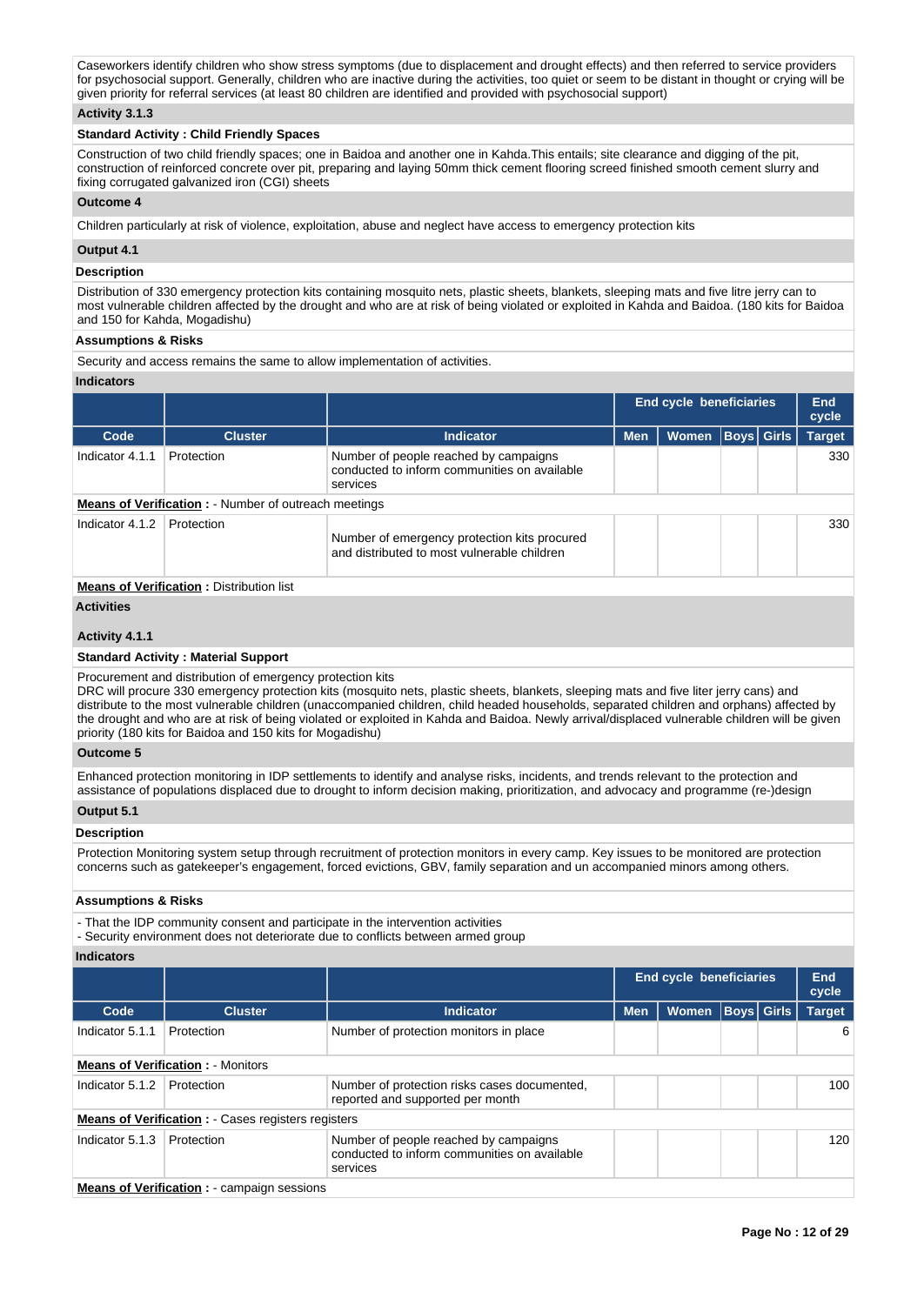### **Activities**

# **Activity 5.1.1**

# **Standard Activity : Protection Monitoring**

Monitor in will dentify protection risks in the settlements, and record them using pre-determined tools. There will be six monitors in total ( 4 in Baidoa and 2 in Mogadishu)

# **Activity 5.1.2**

# **Standard Activity : Protection Monitoring**

Monitors will document all protection risks using mobile phones and share the information with an Proection information management officer. The data will be, processed, analyzed and shared with different actors to enable evidence-informed action. Referrals will be made by the monitors for cases that need urgent assistance, e.g GBV survivors, separated minor etc for assistance

# **Activity 5.1.3**

### **Standard Activity : Protection Monitoring**

Communities will be senstitized on services available in the settlements such as food distribution, health, cash provision among others so that they can access. Key stakeholders will be sensitized in at least one session per settlement while radio messages will be used to reach entire IDP populations

#### **Outcome 6**

Information and knowledge on Housing land and Property (HLP) is shared adequately with stakeholders for evidence based programming and with IDPS and host community for better understanding

# **Output 6.1**

# **Description**

Structured Information sharing sessions are organized in each settlement on HLP issues in general and services available

# **Assumptions & Risks**

# **Indicators**

|                     |                                                                   |                                                                                                                                        |            | <b>End cycle beneficiaries</b> |  |                   |               |  |
|---------------------|-------------------------------------------------------------------|----------------------------------------------------------------------------------------------------------------------------------------|------------|--------------------------------|--|-------------------|---------------|--|
| Code                | <b>Cluster</b>                                                    | <b>Indicator</b>                                                                                                                       | <b>Men</b> | <b>Women</b>                   |  | <b>Boys</b> Girls | <b>Target</b> |  |
| Indicator 6.1.1     | Protection                                                        | Number of people reached by campaigns<br>conducted to inform communities on available<br>services                                      |            |                                |  |                   | 600           |  |
|                     | <b>Means of Verification:</b> Number of community members reached |                                                                                                                                        |            |                                |  |                   |               |  |
| Indicator 6.1.2     | Protection                                                        | Number of information counselling sessions held<br>with IDPs on HLP issues                                                             |            |                                |  |                   | 6             |  |
|                     | <b>Means of Verification:</b> Community outreach Sessions reports |                                                                                                                                        |            |                                |  |                   |               |  |
| Indicator 6.1.3     | Protection                                                        | Number of people trained in Baidoa and<br>Mogadishu on Housing land and Property (HLP)<br>issues                                       |            |                                |  |                   | 100           |  |
|                     | <b>Means of Verification:</b> - Training reports                  |                                                                                                                                        |            |                                |  |                   |               |  |
| Indicator 6.1.4     | Protection                                                        | Number of trainees sharing information with<br>community members HLP issues (services,<br>policies and what to do in case of disputes) |            |                                |  |                   | 100           |  |
|                     | <b>Means of Verification : - progress reports</b>                 |                                                                                                                                        |            |                                |  |                   |               |  |
| $A = 11.111 - 14.1$ |                                                                   |                                                                                                                                        |            |                                |  |                   |               |  |

**Activities**

# **Activity 6.1.1**

# **Standard Activity : Not Selected**

Structured Information sharing sessions are organized in each settlement on Housing land and Property (HLP) issues (including legal counselling) and services available on housing, property and land rights dispute resolutions

# **Activity 6.1.2**

# **Standard Activity : Capacity building**

Capacity building through training on HLP targeting local administration, settlement committees and local leaders ( training to focus on political and socioeconomic issues leading to Housing land and Property (HLP) disputes, protection risks in HLP, laws and policies related to HLP and services available for displaced persons on HLP.

# **Additional Targets :**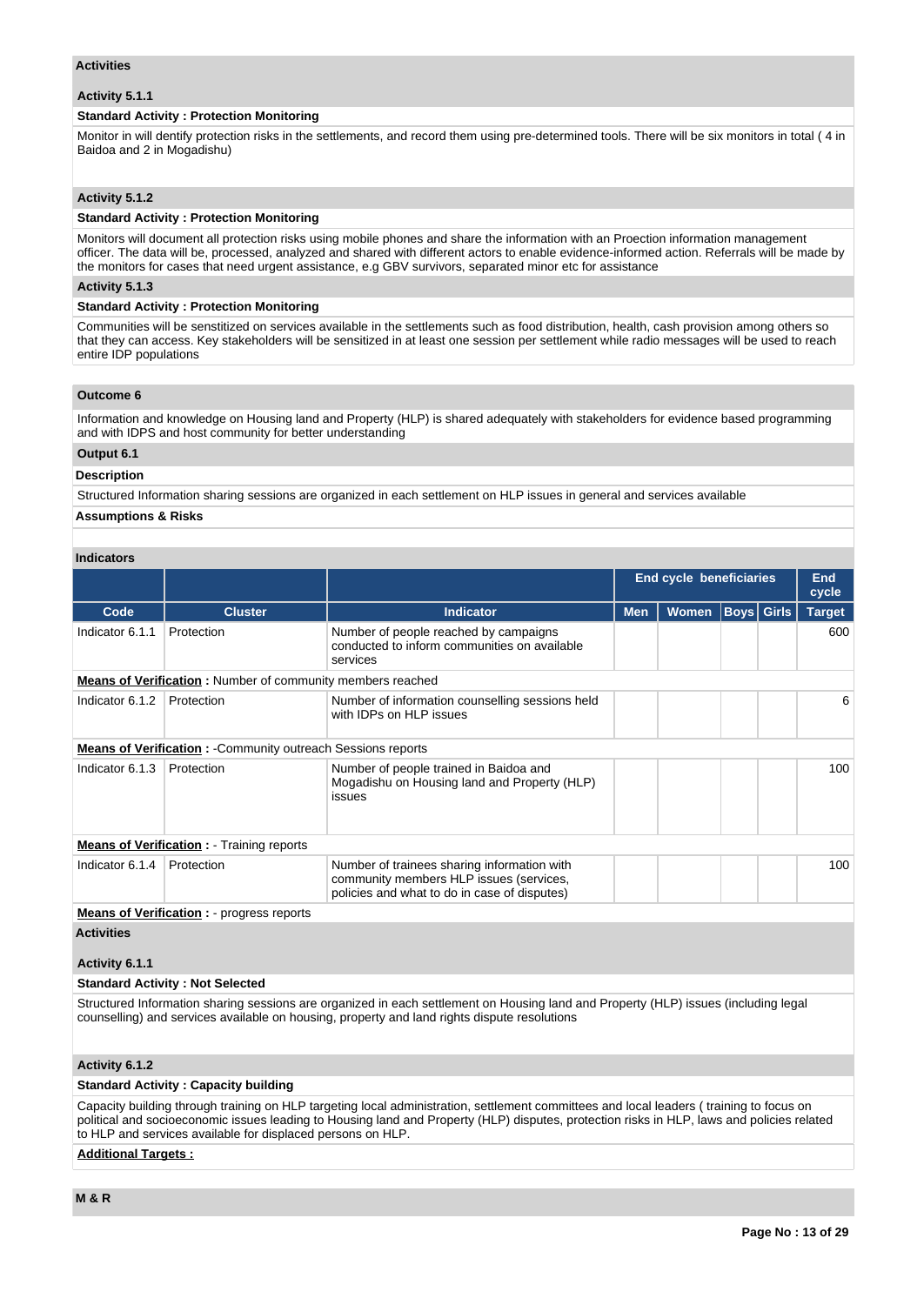# **Monitoring & Reporting plan**

The DRC Monitoring and Evaluation unit in liaison with WASH, Protection, CCCM and Shelter staff will develop a comprehensive Monitoring and Evolution plan (MEP) for the project which will outline the project outcomes, indicators, baseline, targets, activities, inputs and timelines and data collection methods. Further, the M&E unit will develop master plan to guide the implementation team. On WASH, a pre-KAP survey will be initiated with the project to inform the current hygiene behaviors and hygiene domains to be focused. Prior to any implementation DRC will organize project familiarization meeting with all stakeholders, and bilaterally with project beneficiaries to discuss project objectives, implementation strategies, scope, DRC feedback and complaint system, beneficiary selection criteria, beneficiary entitlement and roles. In principle, all DRC staff are obliged to collect the telephone contact information of all beneficiaries as per DRC compliance policies, the same will be applied for this project, DRC will register all the contact details of the beneficiaries including female and male, respected elders, WMCT, WASH Community, local authorities, targeted institutions, vendors, hygiene promoters and anyone involved in the project implementation. The contact details will be accessible to all stakeholders (Regional and District level local authorities, external evaluation, WASH Cluster, and OCHA) for easy tracking of progress and beneficiary perception on their satisfaction on their entitlements as well as checking the progress of the project. GPS coordinates with tagged pictures for infrastructures and other activities will be collected and will be shared with donor and cluster coordination. Furthermore, DRC will organize two joint monitoring visits with key stakeholders including OCHA, other cluster members and independent monitoring agency to assess the project progress and beneficiary satisfaction on the project activities. The joint team will be provided all project documents and telephone contacts for community members benefiting from the project (especially numbers of the most vulnerable), such as CHPs, water management committee members, vendors, contractors and authorities and those that did not benefit from the project. As well they will be provided all direct beneficiaries contact details to allow them independent monitoring and easier contact. In addition DRC will facilitate any Independent third monitoring required by OCHA and WASH Cluster. The village water committee will sign off on progress and completion of the project, witnessed (co-signed) by Village Chairman and local authority. DRC will also collect data on the trends of diarrheal diseases from health centers on a monthly basis, mainly to communicate to the cluster as part of the project's updates. Respective government line ministries will do independent visits and monitoring and will be involved in the beneficiaries' selection. Stories on different aspect of the project will be collected on a regular basis to enhance learning at DRC. The quality of program delivery will be monitored intermittently by the different staff frequently including the Area Managers of the respective areas, Field Officers, WASH and infrastructure manager, protection manager, CCCM coordinator and dedicated M&E staff. DRC has mechanisms to address the concerns of the beneficiaries such as those received through complain/feedback platform free of charge, where all beneficiaries can raise their concerns/complaints confidentially. DRC will carry out post distribution monitoring/ post project implementation.The results of the assessment will be shared with the clusters.The reporting arrangements will be done in accordance with grant agreement. DRC will update the 4W matrix on all 4 sectors on monthly basis. Any other information requested will be provided in timely manner. Finally DRC will carry out post KAP to monitor the changes and implementaion status.

#### **Workplan**

| <b>Activitydescription</b>                                                                                                                                                                                                                                                                                                                                                                                                                                                                                                                                                                                                                                         | Year | $\mathbf{2}$ | 3 | 5 |  | 8 | 9 |  |  |
|--------------------------------------------------------------------------------------------------------------------------------------------------------------------------------------------------------------------------------------------------------------------------------------------------------------------------------------------------------------------------------------------------------------------------------------------------------------------------------------------------------------------------------------------------------------------------------------------------------------------------------------------------------------------|------|--------------|---|---|--|---|---|--|--|
| Activity 1.1.1: Mine Risk Education<br>Recruitment of 4 persons x 2 MRE teams                                                                                                                                                                                                                                                                                                                                                                                                                                                                                                                                                                                      | 2017 |              |   |   |  |   |   |  |  |
| Activity 1.1.1: - Strengthen existing community mechanisms and improving existing<br>communication channels through Information collection, gap analysis information<br>sharing<br>- Collect, analyses and disseminate information on services and concerns in<br>selected settlements.<br>- Establishment of inter-sectorial referral mechanisms for coordination of the<br>assistance at the site level . 10 settlements will be targeted, 6 in Baidoa and 4 in<br>Mogadishu<br>- Service mapping and establishment of service directory at selected settlements                                                                                                 | 2017 |              |   |   |  |   |   |  |  |
| Activity 1.1.1: Activities<br><b>Community Mobilization &amp; Registration</b><br>DRC will mobilize the beneficiary communities as well as their leaders as a means<br>creating general awareness of the project. Need assessment will be carried out<br>through transect walk, interviews with the women, men, boys and girls as well as<br>organize meetings with key informants.                                                                                                                                                                                                                                                                                | 2017 |              |   |   |  |   |   |  |  |
| Activity 1.1.1: Community mobilization and participatory selection of beneficiaries<br>DRC will mobilize the beneficiary communities as well as their leaders as a means<br>creating general awareness of the project. A community driven process will be<br>used in the identification and selection of beneficiaries. This will involve formulation<br>of an acceptable criteria considering new arrivals (newly displaced with no<br>households goods), female or child headed families, expectant and nursing<br>mothers and elderly 60+ headed households with children less than 5 years.<br>Settlements worse hit by AWD/ Cholera will also be prioritized. | 2017 |              |   |   |  |   |   |  |  |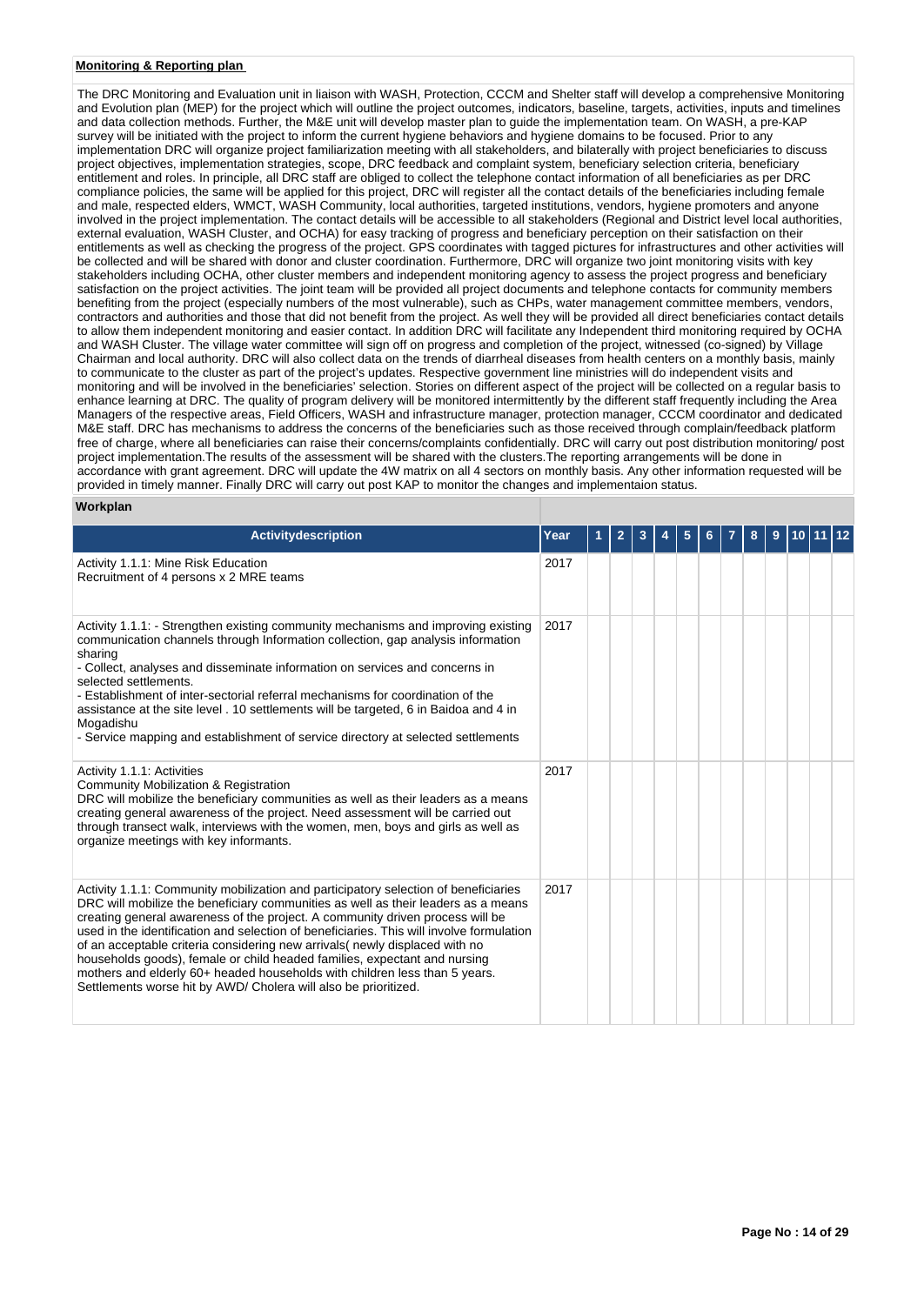| Activity 1.1.2: Designs review, cost estimates, procurement of works and<br>construction of latrines                                                                                                                                                                                                                                                                                                                                                                                                                                                                                                                                                                                                                                                                                                                                                                                                                                                                                                                                                                                                                                                                                                                                                                                                                                                                                                                                                                                                                                                                                                                                                                                                                                                                                                                                                                                                                                                                                                                                                                                                                                                                                                                                                                                                                                                                                                                                                                                                                                                                                                                                                                                                                                                                                                                                                                                                                                                    | 2017 |  |  | X |   | $X \mid X \mid X$ |   |    |
|---------------------------------------------------------------------------------------------------------------------------------------------------------------------------------------------------------------------------------------------------------------------------------------------------------------------------------------------------------------------------------------------------------------------------------------------------------------------------------------------------------------------------------------------------------------------------------------------------------------------------------------------------------------------------------------------------------------------------------------------------------------------------------------------------------------------------------------------------------------------------------------------------------------------------------------------------------------------------------------------------------------------------------------------------------------------------------------------------------------------------------------------------------------------------------------------------------------------------------------------------------------------------------------------------------------------------------------------------------------------------------------------------------------------------------------------------------------------------------------------------------------------------------------------------------------------------------------------------------------------------------------------------------------------------------------------------------------------------------------------------------------------------------------------------------------------------------------------------------------------------------------------------------------------------------------------------------------------------------------------------------------------------------------------------------------------------------------------------------------------------------------------------------------------------------------------------------------------------------------------------------------------------------------------------------------------------------------------------------------------------------------------------------------------------------------------------------------------------------------------------------------------------------------------------------------------------------------------------------------------------------------------------------------------------------------------------------------------------------------------------------------------------------------------------------------------------------------------------------------------------------------------------------------------------------------------------------|------|--|--|---|---|-------------------|---|----|
| DRC will construct 165 VIP latrines as per attached drawings the in 6 selected<br>settlements in Baidoa (Ya-Rabbi-25, Matalamin-15, Muri cluster-65,<br>Dorawere-15, Omane 2-20, Buur I Shabelow -25). In each of the latrine, a hand<br>washing facility will also be installed. DRC proposes to construct Ventilated<br>Improved pit latrines (VIP) (Latrine model 2). Based on DRC assessment in<br>Baidoa, a firm formation is reachable at about 0.6 m below ground level. The<br>substructure, therefore will involve construction of rubble stone or concrete blocks<br>foundation (300 or 200 mm thick, 600 mm deep), then a reinforced concrete slab at<br>at-least 300 mm above ground level. The superstructure will be constructed using<br>Galvanised Corrugated Iron (GCI) sheets, local poles, timber and GCI sheets<br>roofing. Construction will adhere to VIP latrine principles to eliminate smell and<br>breeding of flies, i.e leaving a ventilation space at the top or bottom for cold air<br>entry into the pit and exit through the vent pipes aided by wind flow, reduction of<br>opening to minimise light and entry of flies. DRC also has a second option,<br>whicjavascript: void(0); h can be considered in locations where the ground is purely<br>black cotton with deep loose formation. This is an offset type latrine (Latrine model<br>1), where the drop hole, is offset the superstructure. The drop hole will be lined to<br>the firm formation and covered with a reinforced concrete slab, with a manhole<br>provided to enable exhausting of the pit. The superstructure in this case will be GCI<br>sheets similar model 2. Field assessments will be carried out to assess the soil<br>conditions and availability of local materials in the specific locations. Designs<br>revisions will be carried out based on actual sites selected by the community. DRC<br>will utilize local skills for construction of latrines, with a possibility of on-the job<br>training to ensure skills transfer. DRC will procure all the materials to ensure<br>compliance with quality requirements. Further, all designs will be shared with the<br>relevant clusters for endorsement.<br>The DRC field Engineers will supervise the construction works, to ensure that all<br>activities are timely completed within budget and as per DRC quality guidelines.<br>After completion of the works, a defects liability period of 3 months will be allowed<br>after which a certificate of completion and handing over to the community will be<br>done. Hand washing facilities with soap/ash facility will be installed ensuring<br>access for all users including children. Beneficiaries will be trained on appropriate<br>use and basic maintenance of the latrines. Considerations will be made on latrines<br>siting to ensure proximity to households, privacy and allowable distances from<br>water facilities. |      |  |  |   |   |                   |   |    |
| Activity 1.1.2: Mine Risk Education<br>DRC will carry out a 14 day training to the Mine Risk Education teams – (4 MRE<br>team leaders and 4 MRE facilitators) as MRE Trainers who will deliver specialized<br>training to the target population in the target settlement areas. The training will be<br>highly technical to ensure that the teams can understand the basic principles of<br>MRE as well as comply with UNMAS, AMAS and IMSMA standards. Training areas<br>will include to public information dissemination, communication in risk education,<br>community liaison in emergency risk education, Gender sensitive MRE, land mines<br>awareness, monitoring risk education, and needs assessment for risk education.                                                                                                                                                                                                                                                                                                                                                                                                                                                                                                                                                                                                                                                                                                                                                                                                                                                                                                                                                                                                                                                                                                                                                                                                                                                                                                                                                                                                                                                                                                                                                                                                                                                                                                                                                                                                                                                                                                                                                                                                                                                                                                                                                                                                                       | 2017 |  |  | X |   |                   |   |    |
| Activity 1.1.2: Participatory selection of beneficiaries<br>DRC will use community driven process to formulate a criteria for selecting<br>beneficiary households. Some of the criteria which will be considered include the<br>new arrivals, female or child headed families, expectant and lactating mothers with<br>no or with poor shelter and elderly 60+ headed households with children less than<br>5 years.                                                                                                                                                                                                                                                                                                                                                                                                                                                                                                                                                                                                                                                                                                                                                                                                                                                                                                                                                                                                                                                                                                                                                                                                                                                                                                                                                                                                                                                                                                                                                                                                                                                                                                                                                                                                                                                                                                                                                                                                                                                                                                                                                                                                                                                                                                                                                                                                                                                                                                                                    | 2017 |  |  |   |   |                   |   |    |
| Activity 1.1.3: Mine Risk Education<br>Deliver trainings in 10 IDP camps (6 in Baidoa, and 4 in Mogadishu) upto a total of<br>64 MRE sessions per IDP Camp. Each of the sessions will target 20 participants (<br>primary target). The pimary targets are expected to disseminate the knowledge to<br>Secondary groups or targets (those who have association with primary targets eg<br>relatives, friends and close associates)                                                                                                                                                                                                                                                                                                                                                                                                                                                                                                                                                                                                                                                                                                                                                                                                                                                                                                                                                                                                                                                                                                                                                                                                                                                                                                                                                                                                                                                                                                                                                                                                                                                                                                                                                                                                                                                                                                                                                                                                                                                                                                                                                                                                                                                                                                                                                                                                                                                                                                                       | 2017 |  |  |   | X | ΙX                |   |    |
| Activity 1.1.3: Operation and maintenance training<br>DRC will carry out post construction training on operation and maintenance of<br>latrines as well as supply basic tools kit for maintenance. The tools consists of<br>1.no. Shovels, 1 no Buckets, 1 no. Fork, 1. no. Pick axe, 1 no. wheelbarrow and 1<br>no. broom, which will be provided for each of the 165 latrines. Beneficiaries for<br>each shared facility will be required to nominate a caretaker who will be trained.<br>User group agreement will be signed with the latrine users to ensure the latrines<br>are maintained.                                                                                                                                                                                                                                                                                                                                                                                                                                                                                                                                                                                                                                                                                                                                                                                                                                                                                                                                                                                                                                                                                                                                                                                                                                                                                                                                                                                                                                                                                                                                                                                                                                                                                                                                                                                                                                                                                                                                                                                                                                                                                                                                                                                                                                                                                                                                                        | 2017 |  |  |   |   |                   | X | X. |
| Activity 1.1.3: Procurement of shelter and NFI kits<br>Emergency shelter/ NFI kits will be procured locally, but meeting cluster guidelines.<br>Where the goods are not available locally, they will be sourced from the neighboring<br>towns or regions.                                                                                                                                                                                                                                                                                                                                                                                                                                                                                                                                                                                                                                                                                                                                                                                                                                                                                                                                                                                                                                                                                                                                                                                                                                                                                                                                                                                                                                                                                                                                                                                                                                                                                                                                                                                                                                                                                                                                                                                                                                                                                                                                                                                                                                                                                                                                                                                                                                                                                                                                                                                                                                                                                               | 2017 |  |  | X |   |                   |   |    |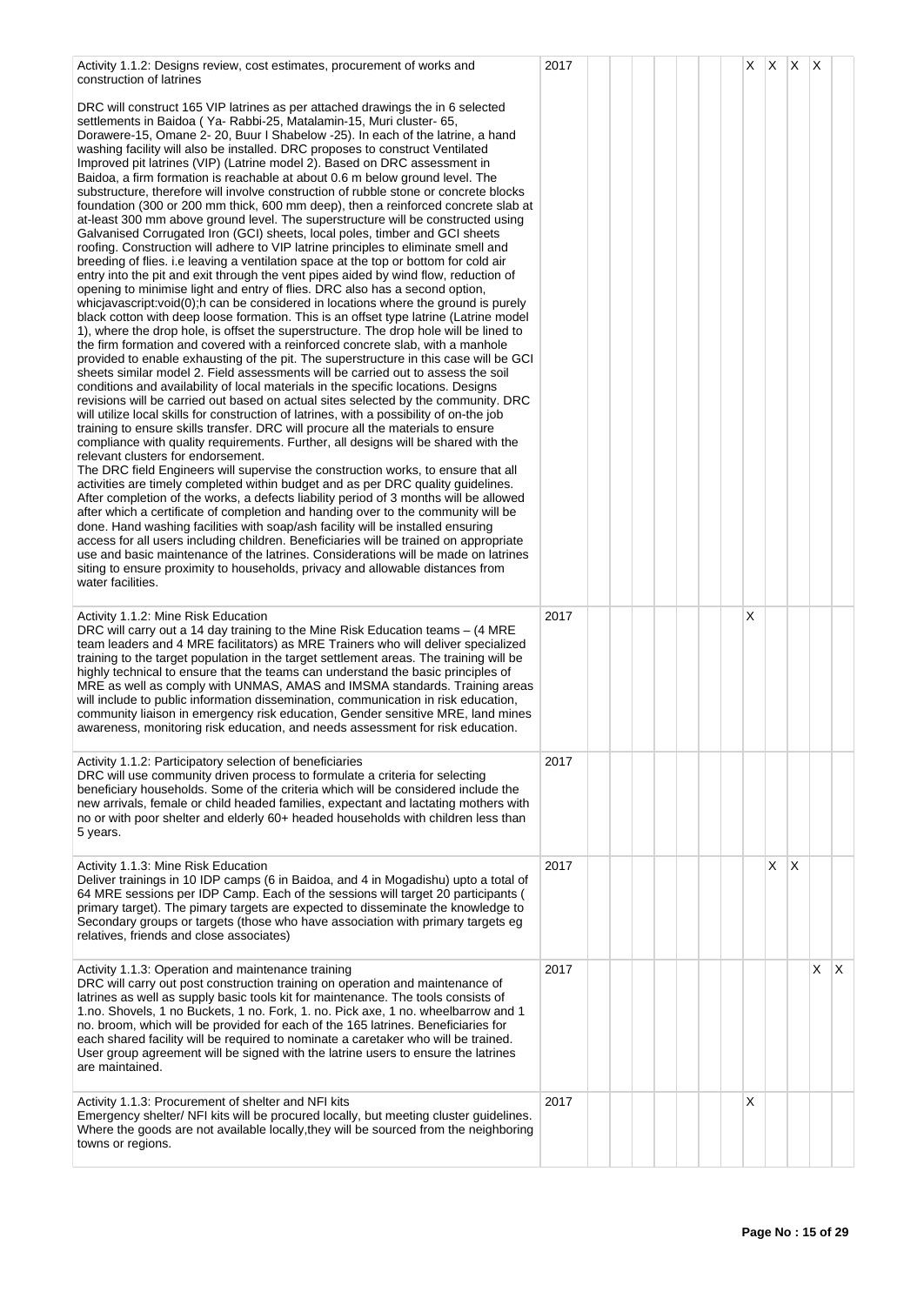| Activity 1.1.4: Distribution of shelter/NFI kits and Shelter related conditional cash<br>transfers using mobile EVC plus<br>Each of the 2200 household will be supplied with a life saving Emergency Shelter<br>Kit. In addition to this, a standard NFI package will be provided to the most<br>vulnerable (550). NFI tools (500 kits) will also be provided on sharing basis, where<br>4-5 households will share one tool box to be used for construction of shelter and<br>site improvement (a a wheel barrow, a shovel, a fork and Pick axe).                                                                                                                                         | 2017 |  |  | X          | ΙX           |              |              |    |
|-------------------------------------------------------------------------------------------------------------------------------------------------------------------------------------------------------------------------------------------------------------------------------------------------------------------------------------------------------------------------------------------------------------------------------------------------------------------------------------------------------------------------------------------------------------------------------------------------------------------------------------------------------------------------------------------|------|--|--|------------|--------------|--------------|--------------|----|
| DRC will also provide conditional cash assistance (20 US\$) to shelter beneficiaries<br>whose purpose is to cater for additional shelter needs not exhausively catered for<br>by shelter and NFI kits, eg. floor mats and skilled labour. The Cash assistance<br>beneficiaries will be registered using ODK system and cash transfers done using<br>mobile money transfers. The beneficiaries will be supplied with new mobile sim<br>cards or allowed to use their own existing mobile lines.                                                                                                                                                                                            |      |  |  |            |              |              |              |    |
| Activity 1.1.4: Mine Risk Education<br>Report monthly results to Somali Explosive Management Authority and United<br>Nations Mine Action Standards on a monthly basis so as to update information<br>sites and the Information Management System for Mine Action (IMSMA).                                                                                                                                                                                                                                                                                                                                                                                                                 | 2017 |  |  | X.         | $\mathsf{X}$ | $\mathsf{X}$ | X            |    |
| Activity 1.1.5: Mine Risk Education<br>Assess the existence of functional referral mechanisms and document current<br>procedures among IDPs on how they access services in the event of a mine and<br>ERW accident, and address and gaps if they exist. Where referral mechanisms do<br>not exist, facilitate its establishment                                                                                                                                                                                                                                                                                                                                                           | 2017 |  |  | X          |              |              |              |    |
| Activity 1.1.5: Post distribution monitoring<br>DRC will carry out post distribution monitoring through an "End of project<br>evaluation", involving data collection on the process used in beneficiaries selection,<br>distribution, data of the NFI/ Shelter kits received and also verification of cash<br>assistance data. Lessons will be documented and shared with partners, including<br>the Shelter Cluster, CCCM, UNOCHA and others.                                                                                                                                                                                                                                            | 2017 |  |  |            |              |              | X            | ΙX |
| Activity 1.1.6: Mine Risk Education<br>Identify through bilateral meetings with national and international medical service<br>providers on what is currently available and what constrains that exist. Explore<br>activities and collaboration initiatives that can address the current gaps.                                                                                                                                                                                                                                                                                                                                                                                             | 2017 |  |  | X.         | X            |              |              |    |
| Activity 2.1.1: - Training of camp management committees and focal points at site<br>level (leading to effective coordination and equitable access to services delivery<br>and protection)<br>- Capacity building and coordination with government authorities on settlement<br>management through regular meetings and training.                                                                                                                                                                                                                                                                                                                                                         | 2017 |  |  |            |              |              |              |    |
| Activity 2.1.1: Mobilization and training of community volunteers<br>DRC will mobilize and select community volunteers from each camp to be trained<br>as Training of Trainers (TOTs). These will be expected to work with hygiene<br>promoters in the dissemination of hygiene messages in the community. Both men<br>and women, boys and girls will be trained.                                                                                                                                                                                                                                                                                                                         | 2017 |  |  |            |              |              |              |    |
| Activity 2.1.1: To ensure vulnerable children (including unaccompanied minors,<br>separated children, child headed households and ex-child soldiers) have access to<br>timely and immediate medical, psychosocial, transportation, dignity kits (clothes,<br>soap), non -food items (cups, plates, knives) assistance. Medical costs incurred<br>will include costs of medicines, consultation and doctors' fees, transportation to the<br>service providers, psychosocial support. The kind of support provided will vary<br>depending on the needs of the child and one child may receive more than one kind<br>of support for example medical, psychosocial and transportation support | 2017 |  |  | $X \mid X$ |              | $\mathsf{X}$ | $\mathsf{X}$ |    |
| Activity 2.1.2: 3Ws filled and shared among actors on monthly basis to promote<br>information sharing and cordination of services, which will avoid duplication.                                                                                                                                                                                                                                                                                                                                                                                                                                                                                                                          | 2017 |  |  | X          | X.           | $X$ $X$      |              | X  |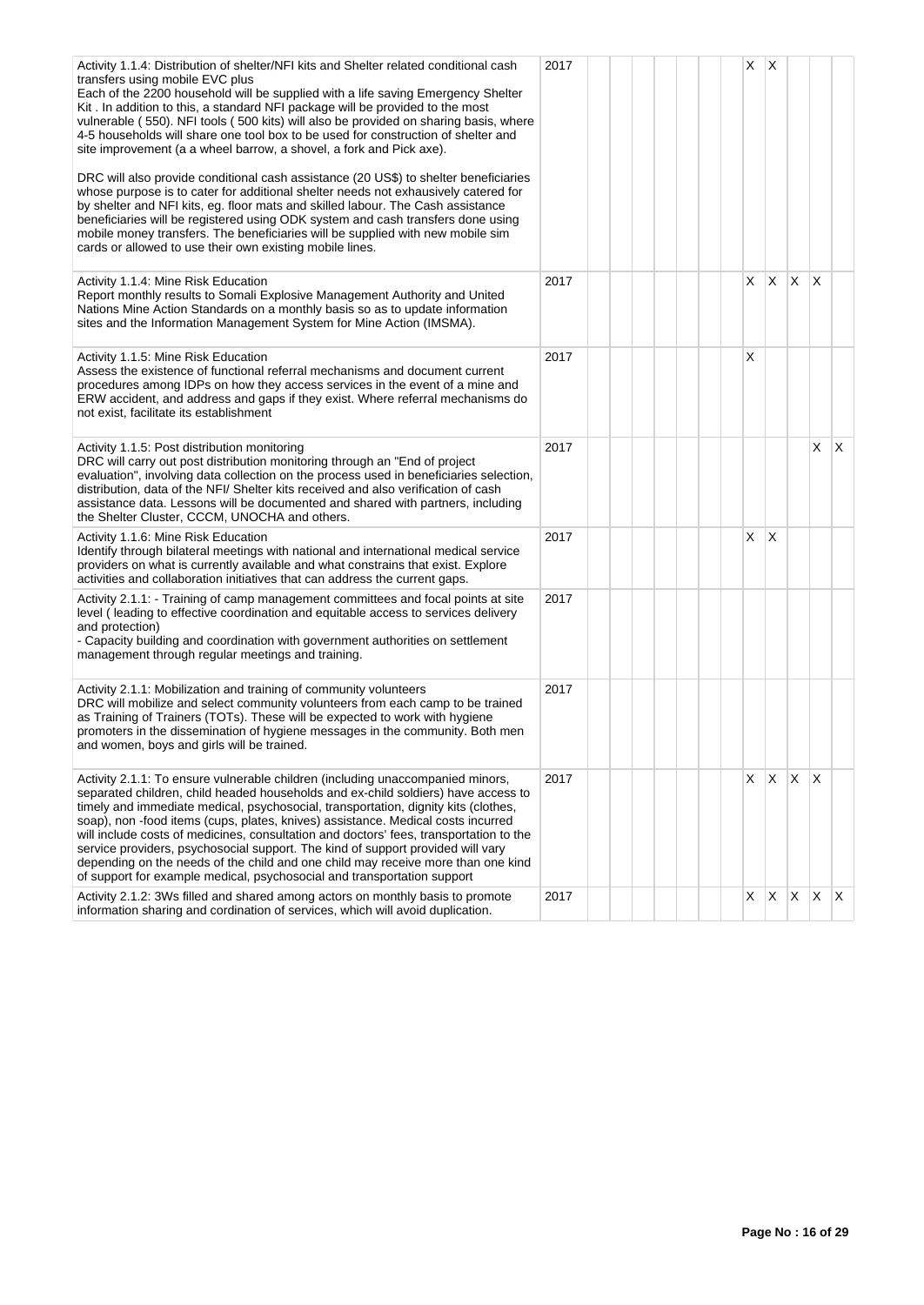| Activity 2.1.2: Community hygiene promotion/ household water treatment training<br>DRC's approach to hygiene promotion will be integrated within the overall WASH<br>strategy by incorporating hygiene promotion into sanitation improvements<br>activities. DRC will develop Behaviour Change and Communication (BCC)<br>strategies by organizing training workshops, awareness campaigns and<br>disseminating Information, Education and Communication (IEC) tools that are<br>culturally acceptable in hygiene promotion exercise. Dissemination of key hygiene<br>messages will target practices that prevents outbreak of AWD such as promotion<br>of use of soap or ash for hand washing during critical times, promotion of HHWT<br>and safe disposal of human faeces including children stool. KAP survey will be<br>conducted at the end of the response to assess changes in prioritized hygiene<br>practices . Custom made community approaches to total sanitation will be utilized<br>to curb open defecation. The community will also be trained on household water<br>treatment, especially those using unprotected water sources.                                           | 2017 |  | $X \mid X$ |    | ΙX           |              |              |
|---------------------------------------------------------------------------------------------------------------------------------------------------------------------------------------------------------------------------------------------------------------------------------------------------------------------------------------------------------------------------------------------------------------------------------------------------------------------------------------------------------------------------------------------------------------------------------------------------------------------------------------------------------------------------------------------------------------------------------------------------------------------------------------------------------------------------------------------------------------------------------------------------------------------------------------------------------------------------------------------------------------------------------------------------------------------------------------------------------------------------------------------------------------------------------------------|------|--|------------|----|--------------|--------------|--------------|
| Each camp will nominate at least two persons, in addition to representatives from<br>165 latrines constructed. 200 persons are targeted for the training. The topics to be<br>covered include: Community Led Total Sanitation (CLTS), in addition to the<br>PHAST and CHAST. Other topics have been added (as per UNICEF<br>recommendations) including Do no Harm, mobilization strategy and roles and<br>responsibilities of Hygiene promoters. DRC mainly adopts cluster provided<br>materials such as "Somalia Nutrition, Hygiene and Health Promotion Training:<br>Training for Trainers Guide". Other topics also includes household water treatment/<br>point of use water treatment. Water treatment at household level is a key topic for<br>the targeted populations. An assessment carried out by DRC in April 2017 in<br>Baidoa found that 56% obtained water from water trucking, 15% from boreholes,<br>18% from protected well, 3% from piped water and 8% from unprotected wells.<br>Water trucking interventions have since the month of May been concluded, hence<br>over 60% of the IDP populations are therefore, assumed to be using water from<br>unprotected sources. |      |  |            |    |              |              |              |
| Activity 2.1.3: Distribution of hygiene kits and household water treatment<br>Hygiene kits will be supplied to complement hygiene promotion by the Community<br>Hygiene Promoters (CHPs) and to inspire behavior change. Hygiene items will be<br>distributed to the most vulnerable Households affected or at risk of AWD<br>(female/child headed households, pregnant and lactating mothers, households with<br>malnutrition child or with cases of AWD). The hygiene items will be provided as per<br>WASH cluster and AWD preparedness guidelines, and will contain;, body soap 85<br>gram, household water storages containers/jerry cans (20litre), aqua tabs (270 Pcs/<br>per HH) for household water treatment, and Laundry/ hand washing soap (240)<br>gram) to promote hand washing during critical moments. Distribution of the hygiene<br>items will be planned based on AWD seasonality calendar to prevent outbreaks<br>and distributed during or immediately after hygiene promotion exercises.                                                                                                                                                                              | 2017 |  | X.         | X  | $\mathsf{X}$ |              |              |
| Activity 2.1.3: Support development SOPs on remote management in consultation<br>with CCCM cluster<br>Support development of typology of specific settlements in Baidoa and Mogadishu                                                                                                                                                                                                                                                                                                                                                                                                                                                                                                                                                                                                                                                                                                                                                                                                                                                                                                                                                                                                       | 2017 |  | X          |    |              |              |              |
| Activity 2.1.4: Install 20 solar lights in strategic locations (10 in Baidoa, 10 in<br>Mogadishu) such as near market places, toilets and roads within the settlements.<br>Lighting is aimed at reducing gender based violence at night, increasing working<br>hours, supporting settlement committees to patrol the areas late at night as well as<br>allowing people to have social discussions in the evening, beyond sunset.                                                                                                                                                                                                                                                                                                                                                                                                                                                                                                                                                                                                                                                                                                                                                            | 2017 |  | X          | X  | X            |              |              |
| Activity 2.1.4: Monitoring<br>DRC will conduct KAP (Knowledge, Attitude Practices) surveys to monitor behavior<br>change resulting due to hygiene promotion intervention. Baseline data will be<br>collected before the onset of the hygiene promotion activities and the data<br>collected used to make comparisons with the data generated through the KAP<br>surveys so as to measure the level of behavior change among the communities.                                                                                                                                                                                                                                                                                                                                                                                                                                                                                                                                                                                                                                                                                                                                                | 2017 |  |            |    |              | X            | $\mathsf{X}$ |
| Activity 2.1.5: Sensitization of affected populations on available services (9<br>sessions), this will target key stakeholders such as community committees in the<br>initials stages with at least 1 session held in each settlement (6 in Baidoa and 4 in<br>Mogadishu), one session will be held for local administration. Radio will be used to<br>sensitize entire population in all targeted locations.                                                                                                                                                                                                                                                                                                                                                                                                                                                                                                                                                                                                                                                                                                                                                                               | 2017 |  | X.         | X  | $\mathsf{X}$ | X            |              |
| Activity 3.1.1: DRC will directly implement the activities of the child friendly spaces.<br>Two case workers per location will be hired. Early childhood development (ECD)<br>kits will be provided, ball games, skipping ropes. Children will also sing songs,<br>practice traditional dance and recite poems. Water and biscuits will be provided<br>during the CFS activities. The case workers will be trained to ensure that activities<br>are carried out in a safe, child-friendly and inclusive manner. Each CFS will host<br>200 children per day (100 in the morning and another 100 in the afternoon).                                                                                                                                                                                                                                                                                                                                                                                                                                                                                                                                                                           | 2017 |  | X.         | X. | X.           | $\mathsf{X}$ |              |
| Activity 3.1.2: Caseworkers identify children who show stress symptoms (due to<br>displacement and drought effects) and then referred to service providers for<br>psychosocial support. Generally, children who are inactive during the activities, too<br>quiet or seem to be distant in thought or crying will be given priority for referral<br>services (at least 80 children are identified and provided with psychosocial support)                                                                                                                                                                                                                                                                                                                                                                                                                                                                                                                                                                                                                                                                                                                                                    | 2017 |  | X.         | X  | X            | X            |              |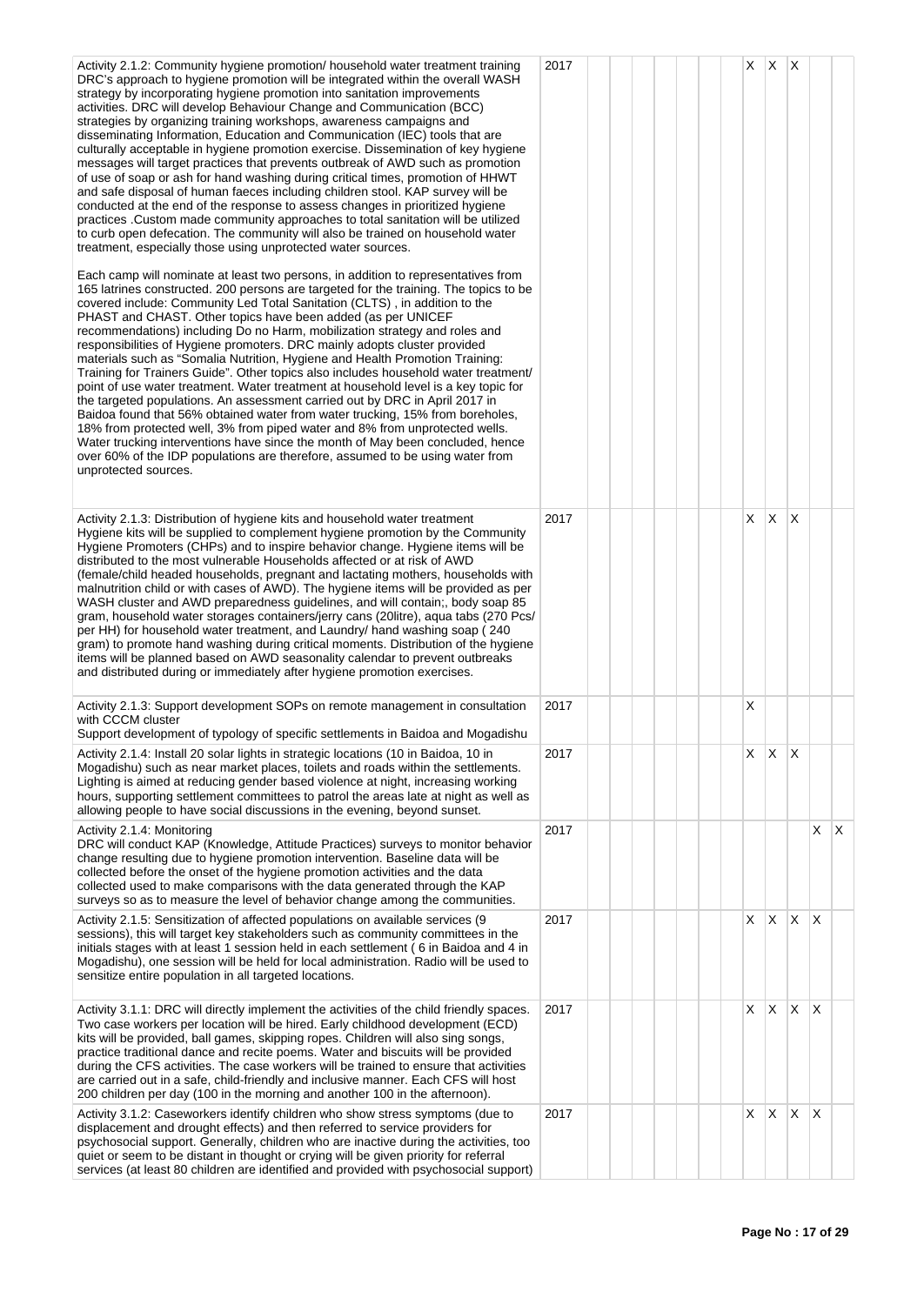| Activity 4.1.1: Procurement and distribution of emergency protection kits<br>DRC will procure 330 emergency protection kits (mosquito nets, plastic sheets,<br>blankets, sleeping mats and five liter jerry cans) and distribute to the most<br>vulnerable children (unaccompanied children, child headed households, separated<br>children and orphans) affected by the drought and who are at risk of being violated<br>or exploited in Kahda and Baidoa. Newly arrival/displaced vulnerable children will<br>be given priority (180 kits for Baidoa and 150 kits for Mogadishu) | 2017 |  | $\mathsf{X}$ | $\mathsf{X}$ | $\mathsf{X}$              |              |     |
|------------------------------------------------------------------------------------------------------------------------------------------------------------------------------------------------------------------------------------------------------------------------------------------------------------------------------------------------------------------------------------------------------------------------------------------------------------------------------------------------------------------------------------------------------------------------------------|------|--|--------------|--------------|---------------------------|--------------|-----|
| Activity 5.1.1: Monitor in will dentify protection risks in the settlements, and record<br>them using pre-determined tools. There will be six monitors in total (4 in Baidoa<br>and 2 in Mogadishu)                                                                                                                                                                                                                                                                                                                                                                                | 2017 |  | $\mathsf{X}$ | ΙX.          | $\mathsf{X}$ $\mathsf{X}$ |              | X.  |
| Activity 5.1.2: Monitors will document all protection risks using mobile phones and<br>share the information with an Proection information management officer. The data<br>will be, processed, analyzed and shared with different actors to enable evidence-<br>informed action. Referrals will be made by the monitors for cases that need urgent<br>assistance, e.g GBV survivors, separated minor etc for assistance                                                                                                                                                            | 2017 |  | $\times$     |              | $x \mid x \mid x$         |              | ΙX. |
| Activity 5.1.3: Communities will be senstitized on services available in the<br>settlements such as food distribution, health, cash provision among others so that<br>they can access. Key stakeholders will be sensitized in at least one session per<br>settlement while radio messages will be used to reach entire IDP populations                                                                                                                                                                                                                                             | 2017 |  | $\times$     | ΙX.          | $\mathsf{X}$              | $\mathsf{X}$ |     |
| Activity 6.1.1: Structured Information sharing sessions are organized in each<br>settlement on Housing land and Property (HLP) issues (including legal counselling)<br>and services available on housing, property and land rights dispute resolutions                                                                                                                                                                                                                                                                                                                             | 2017 |  |              | X            |                           | x            |     |
| Activity 6.1.2: Capacity building through training on HLP targeting local<br>administration, settlement committees and local leaders (training to focus on<br>political and socioeconomic issues leading to Housing land and Property (HLP)<br>disputes, protection risks in HLP, laws and policies related to HLP and services<br>available for displaced persons on HLP.                                                                                                                                                                                                         | 2017 |  | $\times$     | $\mathsf{X}$ | ΙX.                       | <sup>X</sup> |     |
| <b>OTHER INFO</b>                                                                                                                                                                                                                                                                                                                                                                                                                                                                                                                                                                  |      |  |              |              |                           |              |     |

# **Accountability to Affected Populations**

DRC through the CCCM unit, will ensure all beneficiaries have enough information of the project through setting up a dedicated feedback centres and call centres. Initial project mobilizations will also be carried out to disseminate information to the beneficiary populations. The communities will be guided to formulated project committees who will be working closely with DRC field staff on the project implementation. Different steps including the designing and implementation works, selection criteria of beneficiaries will be consulted with the communities. Procurement of labour based contracts and materials will be done locally where available as well as community based temporary assignments. In regard to the feedback collection, DRC recognizes the importance of public access to information for accountability and good governance and meaningful participation of beneficiaries its operation. With the objective of making DRCs intervention more transparent and more responsive to beneficiaries views and needs. DRC has set number of mechanism to uphold the accountability, this has been addressed via harnessing information communication and technology (ICT) solutions developed on 2011, where beneficiaries are able to give constant feedback.

#### **Implementation Plan**

DRC will implement the project directly in all proposed areas ( WASH, Protection, Shelter and CCCM). Project kick-off meeting will be held with DRC staff to review project documents, guidelines, compliance before any implementation. This will be followed by a project familiarization meeting with stakeholders including beneficiaries in which project modalities such as project objectives, implementation strategies, scope, DRC feedback and complaint system, beneficiary selection criteria, beneficiary entitlement and roles will be discussed. Side meetings with girls, boys, men and women will also be convened to ensure their different needs are addressed. DRC will present the project documents to cluster members to avoid overlaps. Following the cluster discussions, a community-based approach will be used to identify the direct beneficiaries. The selection criteria will be based on vulnerability indicators i.e. asset ownership, HH size, gender of HH head, age of HH head, health, disability etc. Once general criteria for vulnerable HHs are agreed, the most vulnerable will be prioritized, including female headed households, children headed household, pregnant and lactating mothers, and families with children below 5 years who are at risk of WASH and nutritional related diseases and have no access to safe WASH facilities and service levels putting the health and nutritional status of populations at risk. DRC will employ participatory approaches to ensure that allocations are based on agreed criteria and conducted in a transparent manner to avoid any unintended conflicts between beneficiaries and the larger community. All selections and registrations will be done jointly by DRC and community committees. Physical verification exercises will be also carried out by DRC staff independently. Supporting of health and schools will be done in collaboration/coordination with Health and Education clusters and the health authorities. Water sources will be technically assessed in order to establish information on their proximity to the settlements, status and their needs. WMC will be revived/trained to ensure sustainability. MOU will be signed between DRC, the Borehole Owners and the government in order to ensure continuity in the provision of water to the community and subsidy to the poor beneficiaries, the construction works will be done by local contractors from the targeted areas and will be selected through competitive bidding process where the implementing staff will monitor the progress on regular basis. The latrine users will sign user group agreement to ensure proper use and maintenance of the facilities. Quality of program delivery will be monitored by the different staff frequently including the Area Manager of South-Central, field Officers, and dedicated M&E staff. The WASH and infrastructure technical manager will be the first contact of this project to ensure the project quality and will do regular monitoring of the project targeted areas producing reports on the plans versus the achievements. A summary of all field monitoring activities done by the different officers will be reflected in the end project report. Visibility billboards will be displayed in the communities. SMS feedback system will be used to receive beneficiary feedback and complaints. Pre & post assessments will be also conducted.

**Coordination with other Organizations in project area**

| Name of the organization | Areas/activities of collaboration and rationale                                                                                                           |
|--------------------------|-----------------------------------------------------------------------------------------------------------------------------------------------------------|
| <b>UNOCHA</b>            | Coordination, prioritization of locations and activities to avoid<br>overlaps and duplication of integrated project activities in the target<br>locations |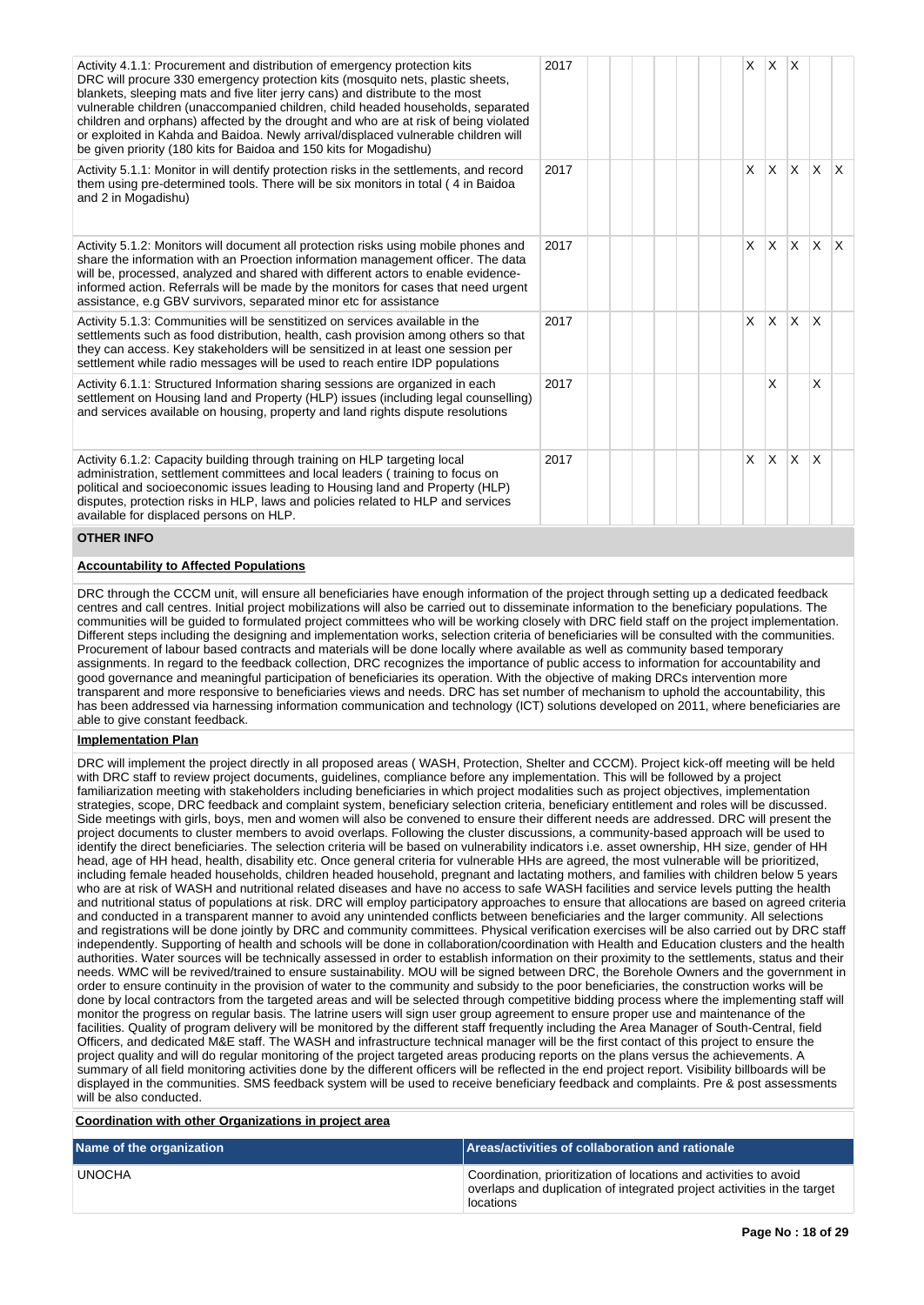| <b>WASH Cluster</b> | WASH Clustercoordinate priorities and approaches for WASH<br>response in various areas and provide information on WASH<br>response and also to avoid overlaps and duplication of activities in<br>the target locations, WASH Reports |
|---------------------|--------------------------------------------------------------------------------------------------------------------------------------------------------------------------------------------------------------------------------------|
| Shelter cluster     | Prioritizations, policy quidelines and strategic quidance on Shelter<br>component, reporting                                                                                                                                         |
| Protection cluster  | Prioritizations, policy quidelines and strategic quidance on protection<br>component, reporting                                                                                                                                      |
| <b>CCCM</b> cluster | Overall camp coordination, feedback mechanism, reporting                                                                                                                                                                             |

# **Environment Marker Of The Project**

A+: Neutral Impact on environment with mitigation or enhancement

### **Gender Marker Of The Project**

2a- The project is designed to contribute significantly to gender equality

# **Justify Chosen Gender Marker Code**

The proposed project is focusing on providing timely, effective and quality integrated response and service provision for the displaced persons and vulnerable host communities. The services will target women, men, boys and girls. Data will be provided disaggregated by age and gender. Age, gender and diversity will be considered in the project design and implementation. During the needs and technical assessment, DRC will incorporate gender in all aspects of the project . This is to ensure that different needs of women, girls, boys and men are addressed. Female-headed HH & orphaned & vulnerable (girls and boys) will be given priority in the selection of beneficiaries. Also DRC will ensure the participation of both men and women in the project implementation committees, and will keep balancing the ratio of male and female WASH, Shelter and Protection activities such as Community Hygiene promoters (CHPs) & volunteers, protection monitors, provide support during the implementation of the project.

# **Protection Mainstreaming**

The proposed project will contribute to mainstreaming protection by ensuring that activities do not result in or perpetuate discrimination, abuse, violence, neglect or exploitation. The project implementation will into account humanitarian principles such as do no harm and nodiscrimination. The project will pay particular attention to diversity. Specifically the project will mainstreaming protection through: a) prioritise safety and dignity of all beneficiaries

- sharing information on explosive hazards within and outside the settlements

- carefully examining risks of violence that may result from service provision and reducing vulnerabilities
- working with authorities for safety measures within the camps e.g police patrols and community policing

- Data management and information protocols will be developed to ensure confidentiality and privacy are guaranteed on information sharing b) Ensuring meaningful access

- Information about services will be shared with all, DRC will make sure services will be accessible to everyone, including persons with disabilities and other persons with specific needs

- DRC will ensure that services will provided at an adequate time when IDPs in the targeted areas can realistically access them

- Shelters will respect minimum space standard to minimize risks of exploitation and abuse;

c) Improving accountability

- DRC will use its existing feedback and complaints mechanism to receive and investigate requests. Beneficiaries will be able to use the toll free number 332.

- A referral systems will be set up in all settlements in partnership with other actors to provide specialised services such as clinical management of rape, legal aid, HLP, and reintegration of children affected by armed conflict

# **Country Specific Information**

# **Safety and Security**

The two selected areas are high risk hence DRC takes high consideration of risk in the implementation of the project in the two areas. In regard to risk management, DRC has extensive experience working in the target areas and has extensive risk management practices in place, supported by robust country level standard operating procedures and comprehensive context specific contingency plans. DRC has dedicated field security personals who travel into different regions regularly to provide additional training and guidance "onsite". This training often includes advice on movement security, personnel security and analysis of the area security. Specific security contingency plan will be developed for this project to address all risks and possible mitigation and solutions. DRC anticipates that the project is implemented smoothly without any security implications and challenges.In the event that insecurity prevents staff movement, it is anticipated that it would be for short periods only, is built into the work plan and coordination continues by phone until travel can resume. All other assumptions can be addressed by negotiations and discussion with local authorities that may cause delays, but are normally successful in dealing with the challenges that arise.

# **Access**

DRC has been present in Somalia since 1997, most programming has focused on life-saving emergency actions, recovery, community development and resilience programming. Presently, DRC has 17 established

hubs and sub offices in Somalia which are involved in multi-sectoral emergency, protection, resilience, community development and livelihoods programming. It maintains a flexible rapid emergency response capacity

to address emergencies in other regions in Somalia, not listed above. DRC has a presence in Bay and Banadir doing similar programs in the proposed districts. In both areas, DRC has well established offices. DRC have full access and active local authority collaborations in the specific areas of target. DRC is also a member of DOCC coordinating drought issues in the 2 regions with OCHA and other members and was also part of the joint assessments conducted recently.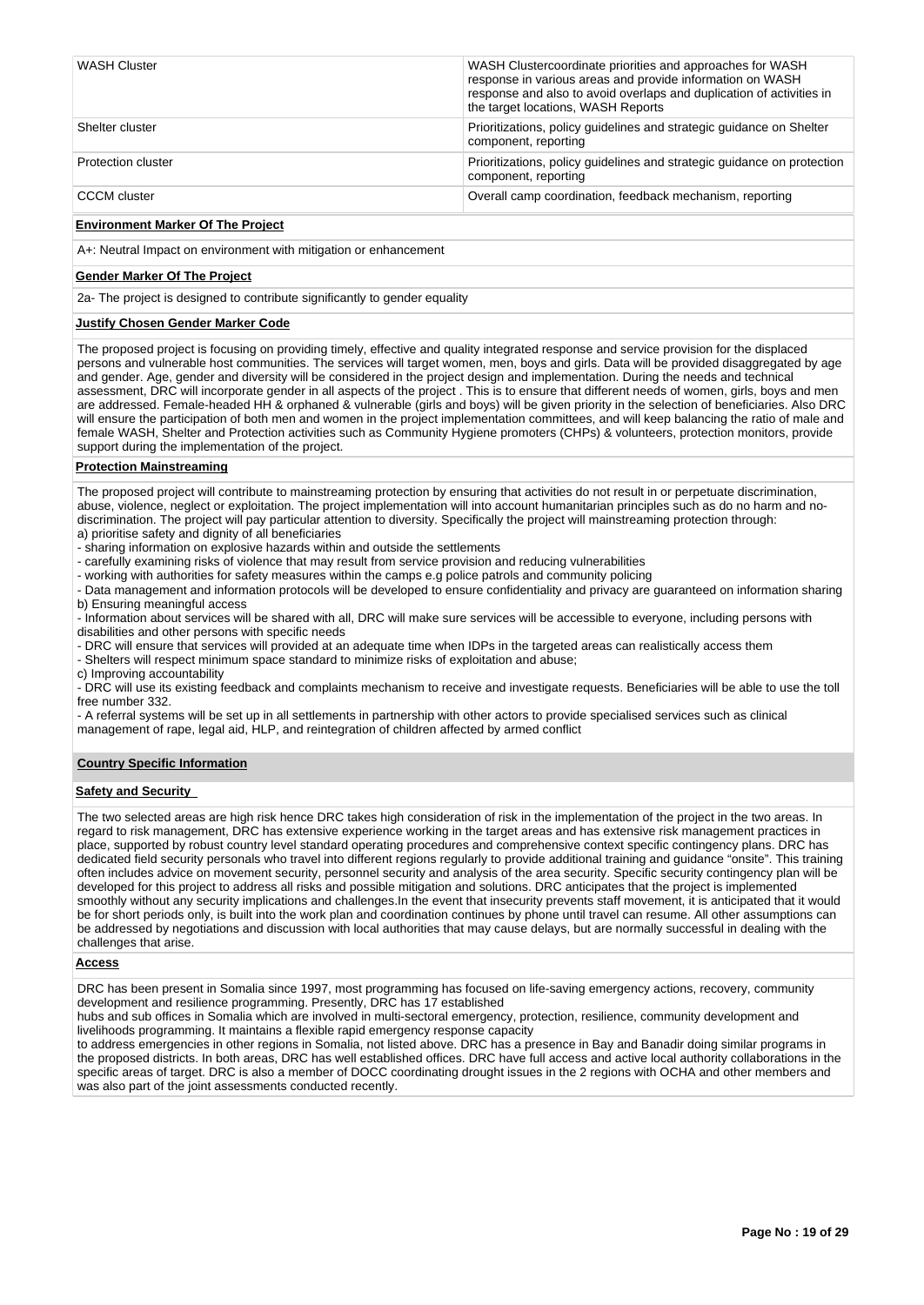# **BUDGET**

| <b>RUDGEI</b>     |                                                              |           |                     |              |                                   |                                    |                   |
|-------------------|--------------------------------------------------------------|-----------|---------------------|--------------|-----------------------------------|------------------------------------|-------------------|
| Code              | <b>Budget Line Description</b>                               | D/S       | Quantity            | Unit<br>cost | <b>Duration</b><br>Recurran<br>ce | $\frac{9}{6}$<br>charged<br>to CHF | <b>Total Cost</b> |
|                   | 1. Supplies (materials and goods)                            |           |                     |              |                                   |                                    |                   |
| <b>NA</b>         | <b>NA</b>                                                    | <b>NA</b> | $\mathsf{O}\xspace$ | 0.00         | $\mathbf 0$                       | $\pmb{0}$                          | 0.00              |
|                   | <b>NA</b>                                                    |           |                     |              |                                   |                                    |                   |
|                   | <b>Section Total</b>                                         |           |                     |              |                                   |                                    | 0.00              |
|                   | 2. Transport and Storage                                     |           |                     |              |                                   |                                    |                   |
| <b>NA</b>         | <b>NA</b>                                                    | <b>NA</b> | $\mathsf{O}\xspace$ | 0.00         | $\mathbf 0$                       | $\pmb{0}$                          | 0.00              |
|                   | <b>NA</b>                                                    |           |                     |              |                                   |                                    |                   |
|                   | <b>Section Total</b>                                         |           |                     |              |                                   |                                    | 0.00              |
|                   | 3. International Staff                                       |           |                     |              |                                   |                                    |                   |
| <b>NA</b>         | <b>NA</b>                                                    | <b>NA</b> | $\mathbf 0$         | 0.00         | $\mathbf 0$                       | $\pmb{0}$                          | 0.00              |
|                   | <b>NA</b>                                                    |           |                     |              |                                   |                                    |                   |
|                   |                                                              |           |                     |              |                                   |                                    |                   |
|                   | <b>Section Total</b>                                         |           |                     |              |                                   |                                    | 0.00              |
| 4. Local Staff    |                                                              |           |                     |              |                                   |                                    |                   |
| <b>NA</b>         | <b>NA</b>                                                    | <b>NA</b> | $\mathbf 0$         | 0.00         | $\pmb{0}$                         | $\pmb{0}$                          | 0.00              |
|                   | <b>NA</b>                                                    |           |                     |              |                                   |                                    |                   |
|                   | <b>Section Total</b>                                         |           |                     |              |                                   |                                    | 0.00              |
|                   | 5. Training of Counterparts                                  |           |                     |              |                                   |                                    |                   |
| <b>NA</b>         | <b>NA</b>                                                    | <b>NA</b> | 0                   | 0.00         | $\pmb{0}$                         | 0                                  | 0.00              |
|                   | <b>NA</b>                                                    |           |                     |              |                                   |                                    |                   |
|                   | <b>Section Total</b>                                         |           |                     |              |                                   |                                    | 0.00              |
|                   | 6. Contracts (with implementing partners)                    |           |                     |              |                                   |                                    |                   |
| <b>NA</b>         | <b>NA</b>                                                    | <b>NA</b> | 0                   | 0.00         | 0                                 | 0                                  | 0.00              |
|                   | NA                                                           |           |                     |              |                                   |                                    |                   |
|                   | <b>Section Total</b>                                         |           |                     |              |                                   |                                    | $0.00\,$          |
|                   | 7. Other Direct Costs                                        |           |                     |              |                                   |                                    |                   |
| <b>NA</b>         | $\sf NA$                                                     | <b>NA</b> | $\mathsf{O}\xspace$ | 0.00         | $\mathbf 0$                       | 0                                  | 0.00              |
|                   | <b>NA</b>                                                    |           |                     |              |                                   |                                    |                   |
|                   | <b>Section Total</b>                                         |           |                     |              |                                   |                                    | 0.00              |
| 8. Indirect Costs |                                                              |           |                     |              |                                   |                                    |                   |
| <b>NA</b>         | <b>NA</b>                                                    | <b>NA</b> | $\mathbf 0$         | 0.00         | $\mathbf 0$                       | 0                                  | 0.00              |
|                   | <b>NA</b>                                                    |           |                     |              |                                   |                                    |                   |
|                   | <b>Section Total</b>                                         |           |                     |              |                                   |                                    | 0.00              |
|                   | 11. A:1 Staff and Other Personnel Costs: International Staff |           |                     |              |                                   |                                    |                   |
| <b>NA</b>         | <b>NA</b>                                                    | <b>NA</b> | $\mathsf{O}\xspace$ | 0.00         | $\mathbf 0$                       | 0                                  | 0.00              |
|                   | <b>NA</b>                                                    |           |                     |              |                                   |                                    |                   |
|                   | <b>Section Total</b>                                         |           |                     |              |                                   |                                    | $0.00\,$          |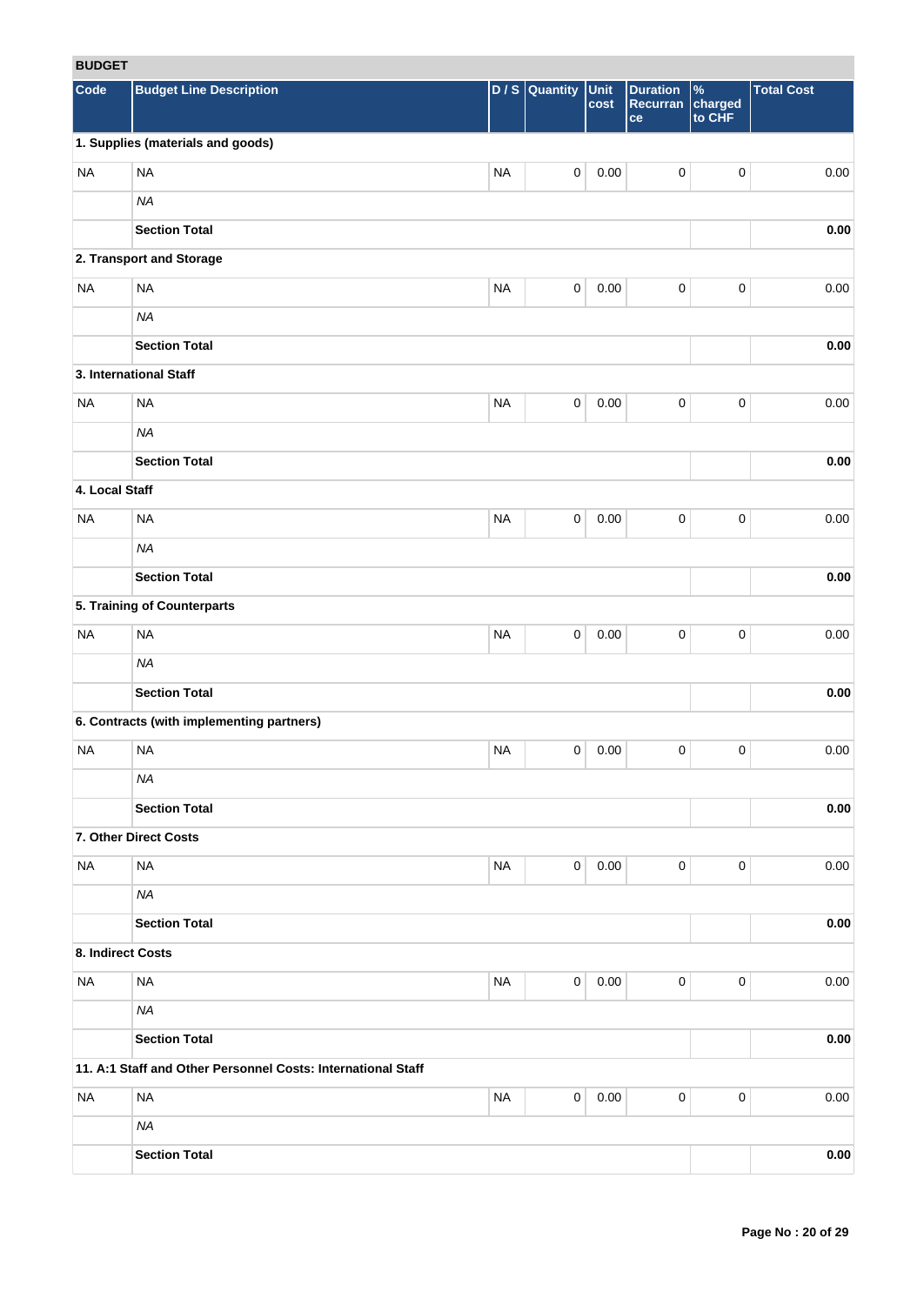|                | 12. A:1 Staff and Other Personnel Costs: Local Staff                                                                                                                                                                                                                                                                                                                                                                                                                                                                                                                                                                                                                                                                               |             |   |                       |   |             |          |
|----------------|------------------------------------------------------------------------------------------------------------------------------------------------------------------------------------------------------------------------------------------------------------------------------------------------------------------------------------------------------------------------------------------------------------------------------------------------------------------------------------------------------------------------------------------------------------------------------------------------------------------------------------------------------------------------------------------------------------------------------------|-------------|---|-----------------------|---|-------------|----------|
| NA             | <b>NA</b>                                                                                                                                                                                                                                                                                                                                                                                                                                                                                                                                                                                                                                                                                                                          | <b>NA</b>   | 0 | 0.00                  | 0 | 0           | 0.00     |
|                | <b>NA</b>                                                                                                                                                                                                                                                                                                                                                                                                                                                                                                                                                                                                                                                                                                                          |             |   |                       |   |             |          |
|                | <b>Section Total</b>                                                                                                                                                                                                                                                                                                                                                                                                                                                                                                                                                                                                                                                                                                               |             |   |                       |   |             | 0.00     |
|                | 13. B:2 Supplies, Commodities, Materials                                                                                                                                                                                                                                                                                                                                                                                                                                                                                                                                                                                                                                                                                           |             |   |                       |   |             |          |
| NA             | <b>NA</b>                                                                                                                                                                                                                                                                                                                                                                                                                                                                                                                                                                                                                                                                                                                          | <b>NA</b>   | 0 | 0.00                  | 0 | 0           | 0.00     |
|                | <b>NA</b>                                                                                                                                                                                                                                                                                                                                                                                                                                                                                                                                                                                                                                                                                                                          |             |   |                       |   |             |          |
|                | <b>Section Total</b>                                                                                                                                                                                                                                                                                                                                                                                                                                                                                                                                                                                                                                                                                                               |             |   |                       |   |             | 0.00     |
|                | 14. C:3 Equipment                                                                                                                                                                                                                                                                                                                                                                                                                                                                                                                                                                                                                                                                                                                  |             |   |                       |   |             |          |
| NA             | <b>NA</b>                                                                                                                                                                                                                                                                                                                                                                                                                                                                                                                                                                                                                                                                                                                          | NA          | 0 | 0.00                  | 0 | 0           | 0.00     |
|                | <b>NA</b>                                                                                                                                                                                                                                                                                                                                                                                                                                                                                                                                                                                                                                                                                                                          |             |   |                       |   |             |          |
|                | <b>Section Total</b>                                                                                                                                                                                                                                                                                                                                                                                                                                                                                                                                                                                                                                                                                                               |             |   |                       |   |             | 0.00     |
|                | 15. D:4 Contractual Services                                                                                                                                                                                                                                                                                                                                                                                                                                                                                                                                                                                                                                                                                                       |             |   |                       |   |             |          |
| NA             | <b>NA</b>                                                                                                                                                                                                                                                                                                                                                                                                                                                                                                                                                                                                                                                                                                                          | <b>NA</b>   | 0 | 0.00                  | 0 | $\mathbf 0$ | 0.00     |
|                | <b>NA</b>                                                                                                                                                                                                                                                                                                                                                                                                                                                                                                                                                                                                                                                                                                                          |             |   |                       |   |             |          |
|                | <b>Section Total</b>                                                                                                                                                                                                                                                                                                                                                                                                                                                                                                                                                                                                                                                                                                               |             |   |                       |   |             | 0.00     |
| 16. E:5 Travel |                                                                                                                                                                                                                                                                                                                                                                                                                                                                                                                                                                                                                                                                                                                                    |             |   |                       |   |             |          |
| <b>NA</b>      | <b>NA</b>                                                                                                                                                                                                                                                                                                                                                                                                                                                                                                                                                                                                                                                                                                                          | <b>NA</b>   | 0 | 0.00                  | 0 | 0           | 0.00     |
|                | ΝA                                                                                                                                                                                                                                                                                                                                                                                                                                                                                                                                                                                                                                                                                                                                 |             |   |                       |   |             |          |
|                | <b>Section Total</b>                                                                                                                                                                                                                                                                                                                                                                                                                                                                                                                                                                                                                                                                                                               |             |   |                       |   |             | 0.00     |
|                | 17. F:6 Transfers and Grants to Counterparts                                                                                                                                                                                                                                                                                                                                                                                                                                                                                                                                                                                                                                                                                       |             |   |                       |   |             |          |
| NA             | <b>NA</b>                                                                                                                                                                                                                                                                                                                                                                                                                                                                                                                                                                                                                                                                                                                          | NA          | 0 | 0.00                  | 0 | 0           | 0.00     |
|                | <b>NA</b>                                                                                                                                                                                                                                                                                                                                                                                                                                                                                                                                                                                                                                                                                                                          |             |   |                       |   |             |          |
|                | <b>Section Total</b>                                                                                                                                                                                                                                                                                                                                                                                                                                                                                                                                                                                                                                                                                                               |             |   |                       |   |             | 0.00     |
|                | 18. G:7 General Operating and Other Direct Costs                                                                                                                                                                                                                                                                                                                                                                                                                                                                                                                                                                                                                                                                                   |             |   |                       |   |             |          |
| NA             | <b>NA</b>                                                                                                                                                                                                                                                                                                                                                                                                                                                                                                                                                                                                                                                                                                                          | NA          | 0 | 0.00                  | 0 | 0           | 0.00     |
|                | <b>NA</b>                                                                                                                                                                                                                                                                                                                                                                                                                                                                                                                                                                                                                                                                                                                          |             |   |                       |   |             |          |
|                | <b>Section Total</b>                                                                                                                                                                                                                                                                                                                                                                                                                                                                                                                                                                                                                                                                                                               |             |   |                       |   |             | 0.00     |
|                | 19. H.8 Indirect Programme Support Costs                                                                                                                                                                                                                                                                                                                                                                                                                                                                                                                                                                                                                                                                                           |             |   |                       |   |             |          |
| NA             | <b>NA</b>                                                                                                                                                                                                                                                                                                                                                                                                                                                                                                                                                                                                                                                                                                                          | <b>NA</b>   | 0 | 0.00                  | 0 | 0           | 0.00     |
|                | ΝA                                                                                                                                                                                                                                                                                                                                                                                                                                                                                                                                                                                                                                                                                                                                 |             |   |                       |   |             |          |
|                | <b>Section Total</b>                                                                                                                                                                                                                                                                                                                                                                                                                                                                                                                                                                                                                                                                                                               |             |   |                       |   |             | 0.00     |
|                | 20. Staff and Other Personnel Costs                                                                                                                                                                                                                                                                                                                                                                                                                                                                                                                                                                                                                                                                                                |             |   |                       |   |             |          |
| 1.1            | WASH & Infrastructure Coordinator/PM                                                                                                                                                                                                                                                                                                                                                                                                                                                                                                                                                                                                                                                                                               | D           |   | $1 \mid 5,200$<br>.00 | 6 | 12.00       | 3,744.00 |
|                | WASH Technical Manager is country based expert position, based in Hargeisa, provides overall technical guidance/support and<br>supervision of the WASH activities with DRC Somalia program. In This specific project he will be in charge of the overall<br>guidance of the team, Quality monitoring, BOQ review, check the compliance of the BOQs with cluster standards, report writing,<br>Coordination with Cluster Secretariat and Donor liaison. Standard salary for WASH Technical Manager is \$5,200 which includes<br>basic salary and benefits as per the DRC expatriate salary policy. 12% of the salary which includes basic salary and benefits are<br>budgeted for SHF. DRC and other donors contribute the balance. |             |   |                       |   |             |          |
| 1.2            | <b>Protection Manager</b>                                                                                                                                                                                                                                                                                                                                                                                                                                                                                                                                                                                                                                                                                                          | $\mathsf S$ |   | $1 \mid 7,799$<br>.00 | 6 | 15.00       | 7,019.10 |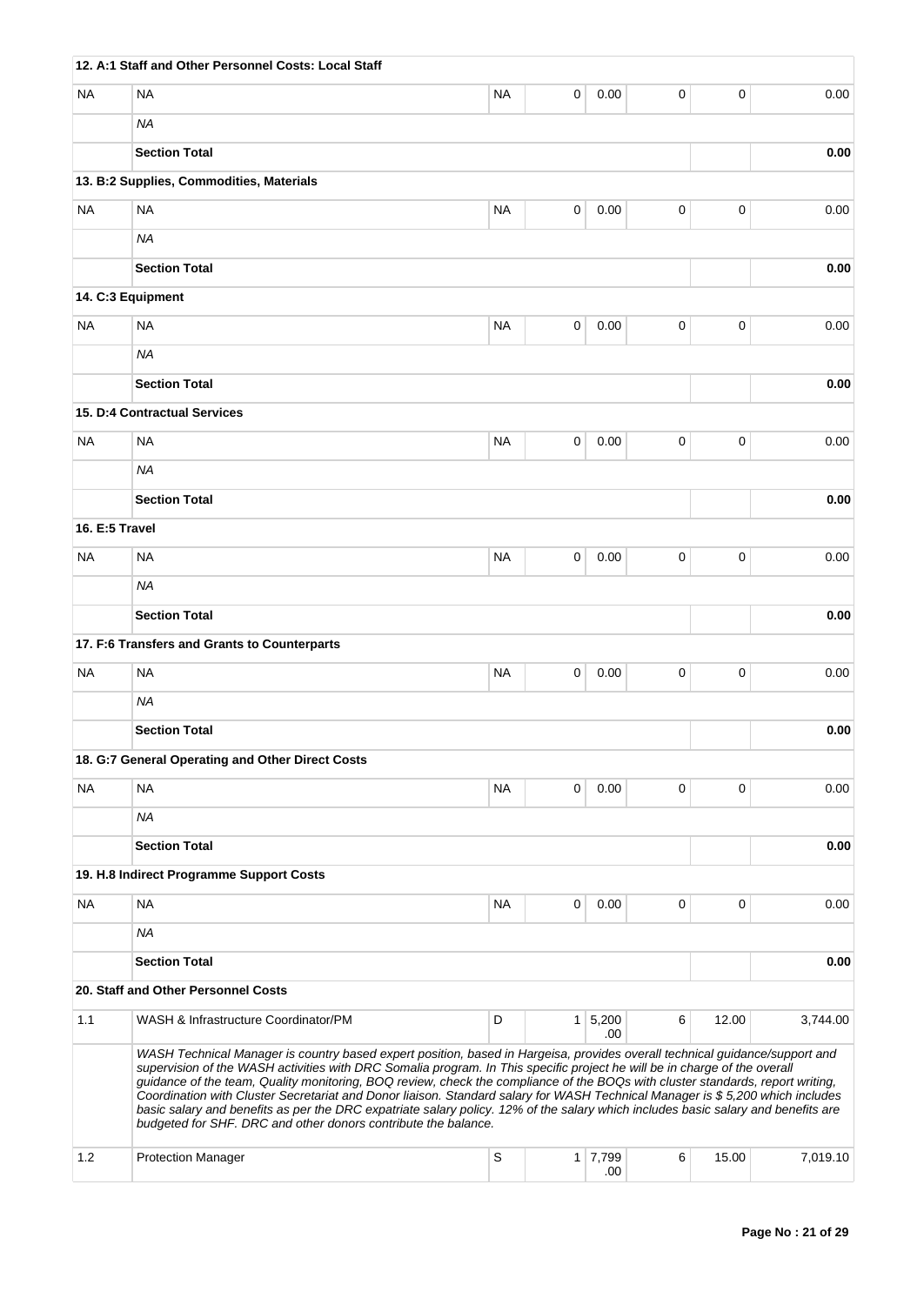|      | Protection Manager is responsible for coordination of all protection activities, provision of technical input and recommendations,<br>and development of guidelines and tools for each program and capacity building of protection staff. Gross salary for this position<br>is \$7,799 and 15% is budgeted under SHF and balance under DRC and other donors.                                                                                                                                                                                        |   |                |                              |   |       |           |
|------|-----------------------------------------------------------------------------------------------------------------------------------------------------------------------------------------------------------------------------------------------------------------------------------------------------------------------------------------------------------------------------------------------------------------------------------------------------------------------------------------------------------------------------------------------------|---|----------------|------------------------------|---|-------|-----------|
| 1.3  | Head of Programs/Deputy Country Director                                                                                                                                                                                                                                                                                                                                                                                                                                                                                                            | D |                | $1 \mid 7,498$<br>.00        | 6 | 11.25 | 5,061.15  |
|      | Deputy Country Director/Head of Program is based in Mogadishu, She is the head of DRC Somalia Programs including<br>Livelihood. The incumbent will oversee and coordinate programmatic issues related to quality and delivery with a focus on both<br>program sector, integration and collaboration. The Deputy Country Dirctor is responsible for high quality and accountable<br>programme design and delivery. Total salary including benefits are \$7498 and SHF will contribute 11.25%. Balance will be<br>contributed by DRC and other donors |   |                |                              |   |       |           |
| 1.4  | Communication Advocacy & Reporting Coordinator                                                                                                                                                                                                                                                                                                                                                                                                                                                                                                      | D |                | $1 \mid 5,279$<br>.00        | 6 | 11.00 | 3,484.14  |
|      | Communication Advocacy & Reporting Coordinator is responsible for ensuring high quality reports sent to the donors in<br>compliance with donor/DRC requirements, organizing DRC yearly bulletins and updating DRC Somalia communications strategy<br>based on DRC and donor requirements. Gross salary for this position is \$5279 and 11% of the salary is budgeted under SHF<br>and balance by DRC and other donors.                                                                                                                              |   |                |                              |   |       |           |
| 1.5  | Monitoring, Evaluation and Learning Advisor                                                                                                                                                                                                                                                                                                                                                                                                                                                                                                         | S |                | $1 \mid 5,500$<br>.00        | 6 | 35.00 | 11,550.00 |
|      | Monitoring, Evaluation, Learning and Communications Advisor is responsible for monitoring the project on a regular basis to<br>ensure that the outputs and outcomes from the project are being met. This position is also responsible for documenting lessons<br>learnt and best practices in the intervention to ensure that future projects benefit from this information. Gross salary for this<br>position is \$5,500 and 35% of the salary is budgeted under this project and balance covered by DRC and other donors.                         |   |                |                              |   |       |           |
| 1.6  | Infrastructure Coordinator                                                                                                                                                                                                                                                                                                                                                                                                                                                                                                                          | D | 1 <sup>1</sup> | 5,800<br>.00                 | 6 | 40.00 | 13,920.00 |
|      | Infrastructure Coordinator is based in Nairobi and is responsible for technical support in the design of all infrastructure projects<br>within the region including Somalia based on Cluster requirements. Gross salary for this position is \$5,800 and 40% of the cost is<br>budgeted under SHF and balance covered under DRC and other donors.                                                                                                                                                                                                   |   |                |                              |   |       |           |
| 1.7  | <b>Security Coordinator</b>                                                                                                                                                                                                                                                                                                                                                                                                                                                                                                                         | S |                | $1 \vert 6,676 \vert$<br>.00 | 6 | 11.00 | 4,406.16  |
|      | Security Coordinator ensure to provide safety passage for project implementation in all DRC/DDG project locations, provides<br>necessary Safety training, analysis the local safety context in coordination with Internal & External stakeholders. Gross salary for<br>this position is \$6676 and 11% of the salary is budgeted under SHF project and balance covered by DRC and other donors.                                                                                                                                                     |   |                |                              |   |       |           |
| 1.8  | <b>Operations Director Somalia</b>                                                                                                                                                                                                                                                                                                                                                                                                                                                                                                                  | S |                | $1 \mid 8,548$<br>.00        | 6 | 11.00 | 5,641.68  |
|      | Operations Director Overall responsible for providing oversight and leadership for the operations unit comprising Finance, Human<br>Resource and Administration, Logistics/procurement and IT.Standard salary for Operations Director is \$8548 which includes<br>basic salary and benefits as per the DRC Expatriate salary policy. 11% of the salary which includes basic salary and benefits are<br>budgeted for SHF. DRC and other donors contribute the balance.                                                                               |   |                |                              |   |       |           |
| 1.9  | Head of Finance/Finance Manager                                                                                                                                                                                                                                                                                                                                                                                                                                                                                                                     | S |                | $1 \mid 6,428$<br>.00        | 6 | 11.00 | 4,242.48  |
|      | The Head of Finance/Finance Manager is based in Hargeisa, Oversees the financial operations of DRC Somalia, including<br>systems for cash flow management, budgeting, consolidation of accounting information, internal controls, financial reporting,<br>financial record-keeping and compliance. Maintain banking relations and plan/monitor country cash flow requirements to ensure<br>the smooth implementation of the programs SHF contributes 11% of Gross Salary of \$6428. Balance will be contributed by<br>DRC and other donors.         |   |                |                              |   |       |           |
| 1.10 | <b>Regional Director</b>                                                                                                                                                                                                                                                                                                                                                                                                                                                                                                                            | S |                | $1 \mid 14,00$<br>0.00       | 6 | 25.00 | 21,000.00 |
|      | The Regional Director is based in Nairobi, oversees the organization strategic leadership, key contact for the donors and<br>stakeholders. SHF contributes 25% of Gross Salary including Benefit. Balance will be contributed by DRC and other donors                                                                                                                                                                                                                                                                                               |   |                |                              |   |       |           |
| 1.11 | Head of Procurement and Logistics                                                                                                                                                                                                                                                                                                                                                                                                                                                                                                                   | S |                | $1 \mid 6,683$<br>.00        | 6 | 12.50 | 5,012.25  |
|      | Head of Procurement and Logistics is responsible for the country coordination of the Procurement & Logistics functions to ensure<br>quality control and compliance adherence of Donor and DRC policies and staff capacity building. Gross Salary for this position is<br>\$6683 and 12.50% of the salary is budgeted under SHF and balance covered by DRC and other donors.                                                                                                                                                                         |   |                |                              |   |       |           |
| 1.12 | Head of Program - Danish Demining Group                                                                                                                                                                                                                                                                                                                                                                                                                                                                                                             | D |                | $1 \mid 7,545$<br>.00        | 6 | 45.00 | 20,371.50 |
|      | DDG Head of Program Provides leadership for the technical unit comprising a pool of specialized advisors with a clear<br>responsibility to ensure technical soundness as well as weave cross -cutting issues into the program design. The position will<br>furthermore lead the process of identifying available referral pathway mechanism. Total salary including benefits is \$7,545 and<br>SHF will contribute 45% of the cost and balance will be contributed by Danish Demining Group and other donors.                                       |   |                |                              |   |       |           |
| 1.13 | <b>Operations Manager Mine Action</b>                                                                                                                                                                                                                                                                                                                                                                                                                                                                                                               | D |                | $1 \mid 7,243$<br>.00        | 6 | 16.70 | 7,257.49  |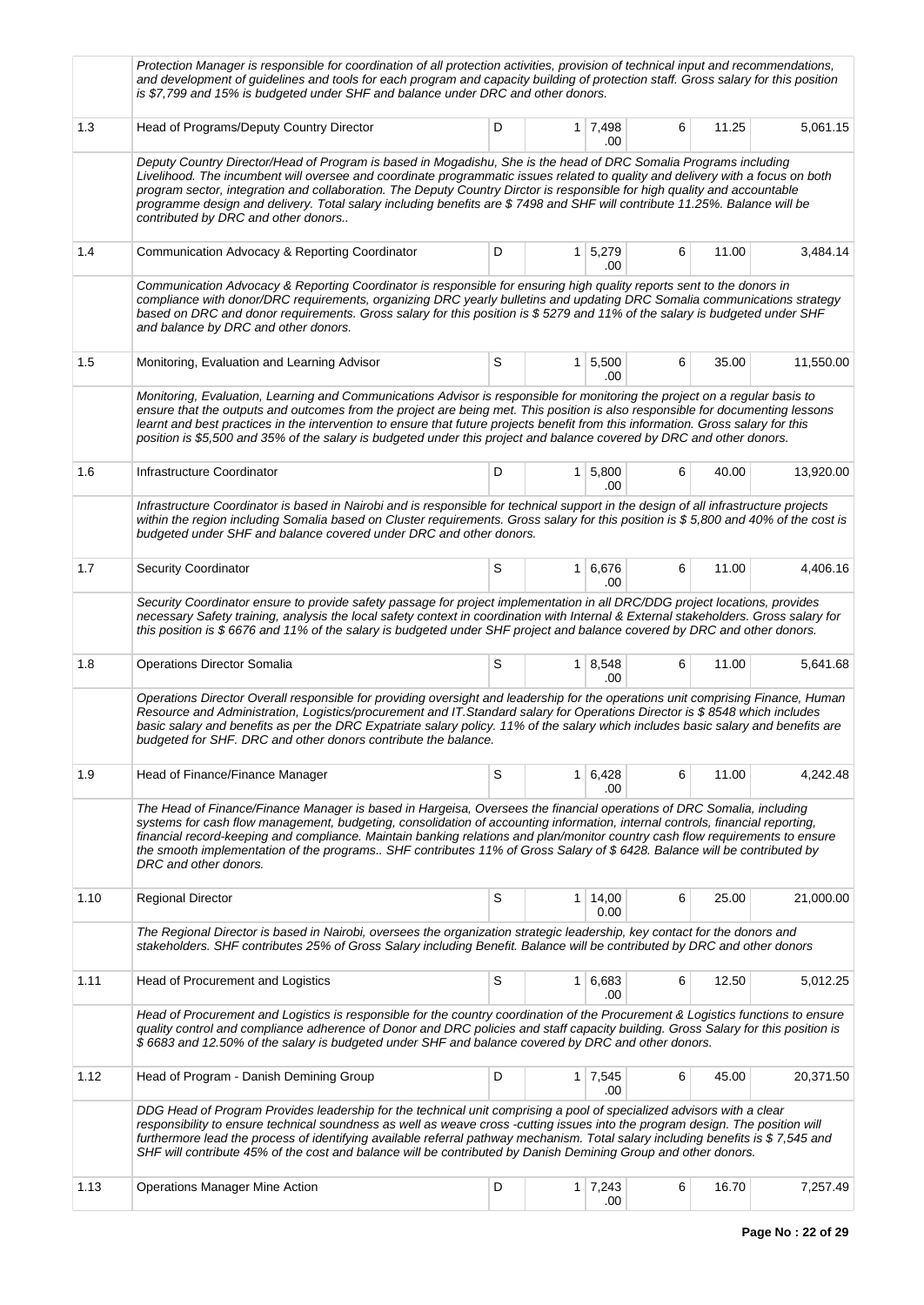|      | Operations Manager Mine Action - The Mine Action Operations EOD Manager (Explosive Ordinances Disposal) provides overall<br>and specific technical guidance/support and supervision of the mine action activities as per international standards that are<br>obligatory requirement. Quality monitoring, assessment of country reporting mechanism, assessment and future capacity<br>building for the explosive ordnance disposal police teams, compliance to the international mine standards/guidelines and those<br>the the country, reporting, Coordination with the explosive hazards cluster and the Somali Explosive Management Authority and a<br>donor liaison. The standard salary is \$7,243 which includes the basic salary and benefits. Total salary is SHF cost and will<br>contribute 16.7% of the cost.                                                                                                                                                                                                                                                                                                                                                                                                                                                                                                                                                                                                                                                                                                                                                                                                                                                                                                                                                                                                                                                                                                                                                                                                                                                                                                                                                                                                                                                                                                                                                                                                                                                                                                                                                                                                                                                                                                                                                                                                                                                                                                                                                                                                                                                                                                                                                                                                                                                                                                                                                                                                                                                                                                                                                                                                                                                                                                                                                                                                                                                                                                                                                                                                                                                                                                                                                                                                                                                                              |   |                |                 |              |        |           |  |
|------|--------------------------------------------------------------------------------------------------------------------------------------------------------------------------------------------------------------------------------------------------------------------------------------------------------------------------------------------------------------------------------------------------------------------------------------------------------------------------------------------------------------------------------------------------------------------------------------------------------------------------------------------------------------------------------------------------------------------------------------------------------------------------------------------------------------------------------------------------------------------------------------------------------------------------------------------------------------------------------------------------------------------------------------------------------------------------------------------------------------------------------------------------------------------------------------------------------------------------------------------------------------------------------------------------------------------------------------------------------------------------------------------------------------------------------------------------------------------------------------------------------------------------------------------------------------------------------------------------------------------------------------------------------------------------------------------------------------------------------------------------------------------------------------------------------------------------------------------------------------------------------------------------------------------------------------------------------------------------------------------------------------------------------------------------------------------------------------------------------------------------------------------------------------------------------------------------------------------------------------------------------------------------------------------------------------------------------------------------------------------------------------------------------------------------------------------------------------------------------------------------------------------------------------------------------------------------------------------------------------------------------------------------------------------------------------------------------------------------------------------------------------------------------------------------------------------------------------------------------------------------------------------------------------------------------------------------------------------------------------------------------------------------------------------------------------------------------------------------------------------------------------------------------------------------------------------------------------------------------------------------------------------------------------------------------------------------------------------------------------------------------------------------------------------------------------------------------------------------------------------------------------------------------------------------------------------------------------------------------------------------------------------------------------------------------------------------------------------------------------------------------------------------------------------------------------------------------------------------------------------------------------------------------------------------------------------------------------------------------------------------------------------------------------------------------------------------------------------------------------------------------------------------------------------------------------------------------------------------------------------------------------------------------------------------------|---|----------------|-----------------|--------------|--------|-----------|--|
| 1.14 | Mine Risk Education Officers                                                                                                                                                                                                                                                                                                                                                                                                                                                                                                                                                                                                                                                                                                                                                                                                                                                                                                                                                                                                                                                                                                                                                                                                                                                                                                                                                                                                                                                                                                                                                                                                                                                                                                                                                                                                                                                                                                                                                                                                                                                                                                                                                                                                                                                                                                                                                                                                                                                                                                                                                                                                                                                                                                                                                                                                                                                                                                                                                                                                                                                                                                                                                                                                                                                                                                                                                                                                                                                                                                                                                                                                                                                                                                                                                                                                                                                                                                                                                                                                                                                                                                                                                                                                                                                                           | D |                | 4 1,004<br>.98  | 6            | 100.00 | 24,119.52 |  |
|      | Full time officers to guide and implement field activities, to support and supervise aspects at site level, to coordinate and finalize<br>reporting, budgets and interact with field level authorities and committees. 1 for each MRE team to ensure quality and<br>implementation due to short timeline as intervention in two geographic locations, so are the main supervisors of teams. 4 Officers<br>recruited @ \$1004.98 per month and 100% charged to SHF project.                                                                                                                                                                                                                                                                                                                                                                                                                                                                                                                                                                                                                                                                                                                                                                                                                                                                                                                                                                                                                                                                                                                                                                                                                                                                                                                                                                                                                                                                                                                                                                                                                                                                                                                                                                                                                                                                                                                                                                                                                                                                                                                                                                                                                                                                                                                                                                                                                                                                                                                                                                                                                                                                                                                                                                                                                                                                                                                                                                                                                                                                                                                                                                                                                                                                                                                                                                                                                                                                                                                                                                                                                                                                                                                                                                                                                             |   |                |                 |              |        |           |  |
| 1.15 | D<br>4 843.2<br>100.00<br>4 Mine risk education Facilitators<br>6                                                                                                                                                                                                                                                                                                                                                                                                                                                                                                                                                                                                                                                                                                                                                                                                                                                                                                                                                                                                                                                                                                                                                                                                                                                                                                                                                                                                                                                                                                                                                                                                                                                                                                                                                                                                                                                                                                                                                                                                                                                                                                                                                                                                                                                                                                                                                                                                                                                                                                                                                                                                                                                                                                                                                                                                                                                                                                                                                                                                                                                                                                                                                                                                                                                                                                                                                                                                                                                                                                                                                                                                                                                                                                                                                                                                                                                                                                                                                                                                                                                                                                                                                                                                                                      |   |                |                 |              |        |           |  |
|      | These positions are part of direct operations - they comprise of trained DDG staff from past projects that are known at regional<br>level, thus know the context. These staff are generally from the region thus making certain implementation goals easier. They are<br>needed to work hand in hand with the facilitators to introduce the objectives, while supervising the work and reach of the MRE<br>sessions. 4 MRE Facilitators recruited @ \$843.27 per month and 100% charged to SHF project.                                                                                                                                                                                                                                                                                                                                                                                                                                                                                                                                                                                                                                                                                                                                                                                                                                                                                                                                                                                                                                                                                                                                                                                                                                                                                                                                                                                                                                                                                                                                                                                                                                                                                                                                                                                                                                                                                                                                                                                                                                                                                                                                                                                                                                                                                                                                                                                                                                                                                                                                                                                                                                                                                                                                                                                                                                                                                                                                                                                                                                                                                                                                                                                                                                                                                                                                                                                                                                                                                                                                                                                                                                                                                                                                                                                                |   |                |                 |              |        |           |  |
| 1.16 | Mine Risk Education Coordinator                                                                                                                                                                                                                                                                                                                                                                                                                                                                                                                                                                                                                                                                                                                                                                                                                                                                                                                                                                                                                                                                                                                                                                                                                                                                                                                                                                                                                                                                                                                                                                                                                                                                                                                                                                                                                                                                                                                                                                                                                                                                                                                                                                                                                                                                                                                                                                                                                                                                                                                                                                                                                                                                                                                                                                                                                                                                                                                                                                                                                                                                                                                                                                                                                                                                                                                                                                                                                                                                                                                                                                                                                                                                                                                                                                                                                                                                                                                                                                                                                                                                                                                                                                                                                                                                        | D | 1 <sup>1</sup> | 2,485<br>.00    | 6            | 100.00 | 14,910.00 |  |
|      | The Mine Risk Education Coordinator wil spend 100% of their level of effort (LOE) to provide technical suport and management of<br>the teams. This position will be based in Mogadishu, but will have overall supervisory responsibilitties for the MRE teams in<br>Baidoa and Mogadishu. Gross salary is \$2,485 and 100% for 6 months is budgeted under SHF.                                                                                                                                                                                                                                                                                                                                                                                                                                                                                                                                                                                                                                                                                                                                                                                                                                                                                                                                                                                                                                                                                                                                                                                                                                                                                                                                                                                                                                                                                                                                                                                                                                                                                                                                                                                                                                                                                                                                                                                                                                                                                                                                                                                                                                                                                                                                                                                                                                                                                                                                                                                                                                                                                                                                                                                                                                                                                                                                                                                                                                                                                                                                                                                                                                                                                                                                                                                                                                                                                                                                                                                                                                                                                                                                                                                                                                                                                                                                         |   |                |                 |              |        |           |  |
| 1.17 | National Staff - Program (DRC)                                                                                                                                                                                                                                                                                                                                                                                                                                                                                                                                                                                                                                                                                                                                                                                                                                                                                                                                                                                                                                                                                                                                                                                                                                                                                                                                                                                                                                                                                                                                                                                                                                                                                                                                                                                                                                                                                                                                                                                                                                                                                                                                                                                                                                                                                                                                                                                                                                                                                                                                                                                                                                                                                                                                                                                                                                                                                                                                                                                                                                                                                                                                                                                                                                                                                                                                                                                                                                                                                                                                                                                                                                                                                                                                                                                                                                                                                                                                                                                                                                                                                                                                                                                                                                                                         | D |                | 1 97,49<br>4.90 | 1            | 100.00 | 97,494.90 |  |
| 1.18 | Protection coordinator is responsible for overall guidance of the protection activities implementation at Baidoa and Mogadishu<br>level. He is responsible for staff supervision and staff monitoring. Will participate in the relevant cluster meetings on behalf of<br>DRC. He is based in Mogadishu but will provide technical support to the Baidoa team. The standard salary is \$ 1,500 (inclusive of<br>end of contract allowance and insurances) and 15% will be charged to this project. Balance will contributed by DRC and other<br>Donors.<br>Child Protection/Temporary Protection staff will provide technical support for the child protection activities; providing trainings to<br>the case workers on child friendly spaces management, child protection mainstreaming, ensuring that child protection standards<br>are respected during referral and service provision of children identified and in distribution of relief items. Standard rate is \$1,200<br>(inclusive of end of contract allowance and insurances). 15% will be charged. Other donors will contribute the balance. This<br>position may also be subsituted with temporary protection staff.<br>Project/Emergency Officers will be responsible for the direct implementation of the activities. Including coordinating service<br>provision for vulnerable children and activities related to this project. Due to short implementation period, dedicated staff are<br>budgeted. They will supervise the staff working under this project. Standard rate is \$ 1,200 (inclusive of end of contract allowance<br>and insurances) and 100% will be charged to this project.<br>There will be One case worker per child friendly space. In total there will be two. The case workers will be responsible for the<br>running activities of the child friendly spaces including organizing structured activities for the children, serving the water and the<br>snacks for the children and identifying children in need of psychosocial support and referring them to a service provider. Each of<br>them will work for six months at a standard rate is \$860 (inclusive of end of contract allowance and insurances) and 100% funded<br>by this project.<br>M&Eofficer role will be to monitor all on the on-going project continuously to ensure the project activities are conducted as per the<br>Log frame, conduct post activity M & E and ensure DRC/CHS accountability frame work is adhered. Standard rate for ME<br>coordinator is \$1,200 which includes basic salary and benefits (as per the Somalia labor law requirements) 15% of his is<br>budgeted under SHF. DRC and other donors contribute the balance.<br>The WASH Officer supports the implementation of WASH activities to ensure that all activities are implemented as WASH cluster<br>and SPHERE standards. The standard salary is \$1,200 USD and SHF will cover 100% and balance will be covered by DRC and<br>other donors.1 position, for Baidoa budgeted.<br>The Shelter Officer supports the implementation of shelter activities to ensure that all activities are implemented as Shelter<br>cluster and SPHERE standards. The standard salary is \$1,200 USD and SHF will cover 50% and balance will be covered by DRC<br>and other donors.2 positions, for Mogadishu and Baidoa budgeted.<br>This position is based Mogadishu & Baidoa and responsible for processing smooth implementation of all food security and<br>livelihood (FSL) program, including but not limited to; vocational skill training, agriculture activities, income generation, etc.<br>Standard rate basic salary is \$1,280 and 15% of the salary is budgeted under SHF and balance will be contributed by DRC and<br>other donors.<br>Being part of the Country team, under the supervision of Expat Technical Manager, Provides technical support in the design and<br>implementation of the WASH component of the program. Gross salary for this position is \$2,580 and 12% is budgeted under this<br>program and balance under DRC and other donors.<br>The Program Coordinator will help ensure the smooth and effective implementation of all projects within emergency areas. More<br>posts shown on the BOQ<br>National Staff -Operations (DRC) | S |                | $1 \mid 30,01$  | $\mathbf{1}$ | 100.00 | 30,015.75 |  |
|      |                                                                                                                                                                                                                                                                                                                                                                                                                                                                                                                                                                                                                                                                                                                                                                                                                                                                                                                                                                                                                                                                                                                                                                                                                                                                                                                                                                                                                                                                                                                                                                                                                                                                                                                                                                                                                                                                                                                                                                                                                                                                                                                                                                                                                                                                                                                                                                                                                                                                                                                                                                                                                                                                                                                                                                                                                                                                                                                                                                                                                                                                                                                                                                                                                                                                                                                                                                                                                                                                                                                                                                                                                                                                                                                                                                                                                                                                                                                                                                                                                                                                                                                                                                                                                                                                                                        |   |                | 5.75            |              |        |           |  |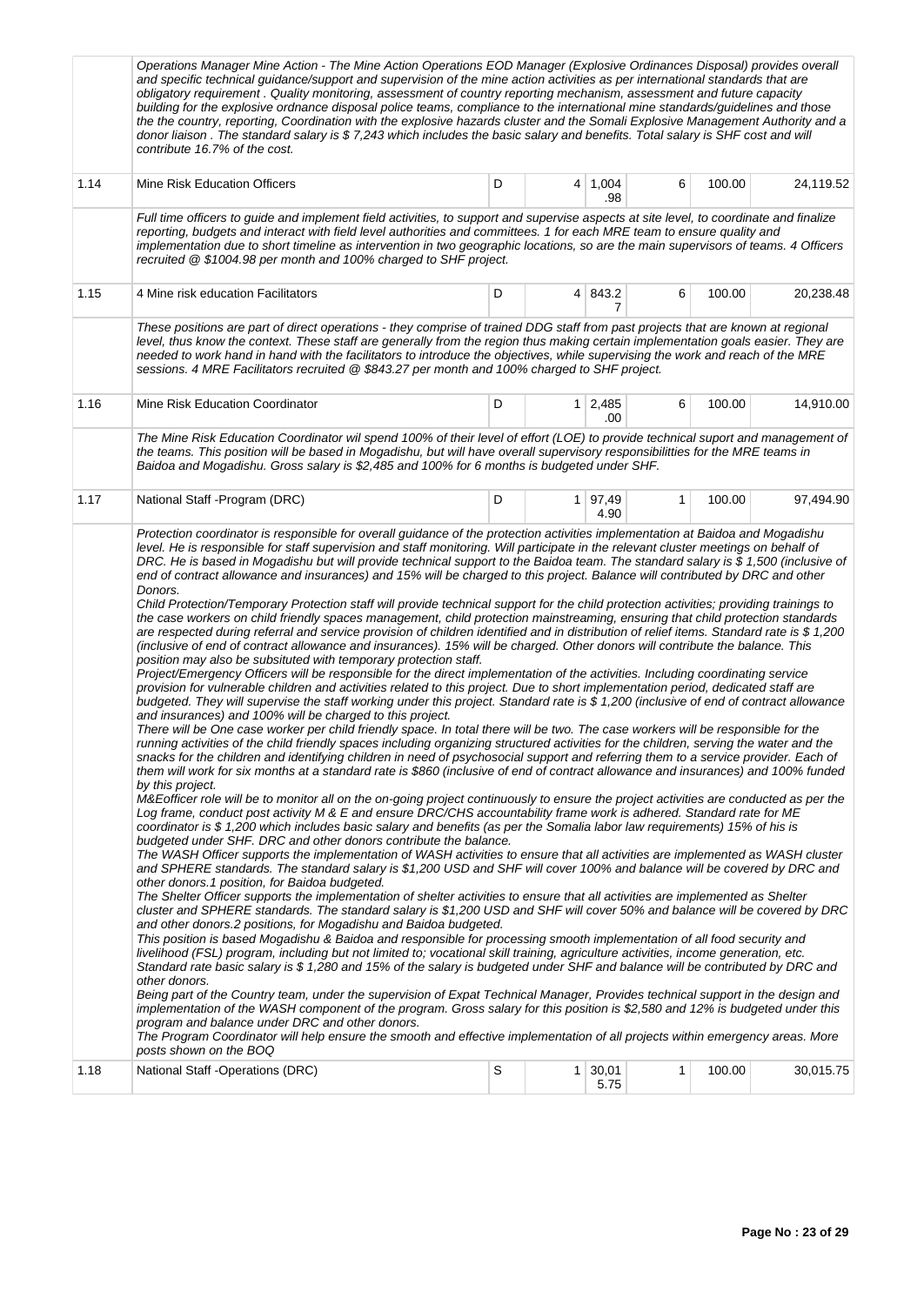|         | Area Operations Manager/Coordinator Mogadishu/Baidoa - The position oversees overall operations in Mogadishu & Baidoa and<br>responsible for Finance, HR-Admin, Procurement/Logistics, IT, Safety etc. and ensures adequate operational support is given to<br>implement the program activities and ensures all DRC/Donor & Local government regulations are adhered. Gross salary for the<br>position is \$6,403 and 12.50% of the salary is budgeted under SHF and balance covered by DRC and other donors. 2 positions,<br>one for Mogadishu and one for Baidoa budgeted.<br>Finance Coordinator - CP - This position is based in Mogadishu and responsible to provide leadership in areas of south central<br>for implementation of financial management plans, oversee implementation of the financial management systems at field level<br>and ensure integrity and accuracy in financial reporting. The Finance Coordinator will be dedicated to this project and manage<br>the overall Finance duties for DRC and implementing partner organizations. Gross salary for this position is \$2,485 and 50% is<br>budgeted under this project for 3 months.<br>Finance Coordinator/Officer (Mogadishu/Baidoa) - This position is based in Based in Mogadishu and responsible of verification of<br>financial documents and compliance issue, review payments, recording of daily transactions, budgeting and budget plan and<br>maintaining for Cash Books recording. Standard salary for Finance Officer is \$2,485 which includes basic salary and benefits as<br>per the Somalia Labor laws. 12.5% of the salary which includes basic salary and benefits are budgeted for SHF. DRC and other<br>donors contribute the balance. 2 positions, one for Mogadishu and one for Baidoa budgeted.<br>The Admin/HR Officers are based in Mogadishu and Baidoa, respectively. will facilitates various human resource functions, which<br>include recruitment, staffing, training and development as well as general administration of the project targeted areas. Monthly<br>salary of HR/Admin Officer is USD 1,550 per month. 12.5% of the average salary which includes basic salary and benefits are<br>budgeted under CHF. DRC and other donors contribute. 2 positions, one for Mogadishu and one for Baidoa budgeted.<br>HR/Admin Coordinator under the supervision of Head of HR/Admin support and provides technical oversight to area office<br>HR/Admin on recruitment, performance management, leave management etc.,. Gross salary for this position is \$2,485 and<br>12.5% of the cost is budgeted under SHF and balance covered by DRC and other donors.<br>Travel Officer support the DRC Somalia mission in ensuring best price on air travel, booking of accommodation for Nairobi<br>mission trips. Gross salary for this position is \$2,100 and 40% of the salary is budgeted under this project. |   |                |                 |   |        |            |
|---------|-------------------------------------------------------------------------------------------------------------------------------------------------------------------------------------------------------------------------------------------------------------------------------------------------------------------------------------------------------------------------------------------------------------------------------------------------------------------------------------------------------------------------------------------------------------------------------------------------------------------------------------------------------------------------------------------------------------------------------------------------------------------------------------------------------------------------------------------------------------------------------------------------------------------------------------------------------------------------------------------------------------------------------------------------------------------------------------------------------------------------------------------------------------------------------------------------------------------------------------------------------------------------------------------------------------------------------------------------------------------------------------------------------------------------------------------------------------------------------------------------------------------------------------------------------------------------------------------------------------------------------------------------------------------------------------------------------------------------------------------------------------------------------------------------------------------------------------------------------------------------------------------------------------------------------------------------------------------------------------------------------------------------------------------------------------------------------------------------------------------------------------------------------------------------------------------------------------------------------------------------------------------------------------------------------------------------------------------------------------------------------------------------------------------------------------------------------------------------------------------------------------------------------------------------------------------------------------------------------------------------------------------------------------------------------------------------------------------------------------------------------------------------------------------------------------------------------------------------------------------------------------------------------------------------|---|----------------|-----------------|---|--------|------------|
| 1.19    | <b>Total Expat staff Insurance</b><br>Total Expat staff Insurance - Accident, and medical insurance, along with R&R as per the Danish Demining Group's 'Staff<br>Wellness' policy. The break down is provided in the attached BoQ. 41.7% of this cost will be contributed by SHF. DRC and others                                                                                                                                                                                                                                                                                                                                                                                                                                                                                                                                                                                                                                                                                                                                                                                                                                                                                                                                                                                                                                                                                                                                                                                                                                                                                                                                                                                                                                                                                                                                                                                                                                                                                                                                                                                                                                                                                                                                                                                                                                                                                                                                                                                                                                                                                                                                                                                                                                                                                                                                                                                                                        | D | 1 <sup>1</sup> | 4,520<br>.00    | 6 | 41.70  | 11,309.04  |
|         | will contribute the balance.<br><b>Section Total</b>                                                                                                                                                                                                                                                                                                                                                                                                                                                                                                                                                                                                                                                                                                                                                                                                                                                                                                                                                                                                                                                                                                                                                                                                                                                                                                                                                                                                                                                                                                                                                                                                                                                                                                                                                                                                                                                                                                                                                                                                                                                                                                                                                                                                                                                                                                                                                                                                                                                                                                                                                                                                                                                                                                                                                                                                                                                                    |   |                |                 |   |        | 310,797.64 |
|         | 21. Supplies, Commodities, Materials                                                                                                                                                                                                                                                                                                                                                                                                                                                                                                                                                                                                                                                                                                                                                                                                                                                                                                                                                                                                                                                                                                                                                                                                                                                                                                                                                                                                                                                                                                                                                                                                                                                                                                                                                                                                                                                                                                                                                                                                                                                                                                                                                                                                                                                                                                                                                                                                                                                                                                                                                                                                                                                                                                                                                                                                                                                                                    |   |                |                 |   |        |            |
| 2.1     | Construction of VIP latrines                                                                                                                                                                                                                                                                                                                                                                                                                                                                                                                                                                                                                                                                                                                                                                                                                                                                                                                                                                                                                                                                                                                                                                                                                                                                                                                                                                                                                                                                                                                                                                                                                                                                                                                                                                                                                                                                                                                                                                                                                                                                                                                                                                                                                                                                                                                                                                                                                                                                                                                                                                                                                                                                                                                                                                                                                                                                                            | D |                | 165 542.0       | 1 | 100.00 | 89,430.00  |
|         | 0<br>Construction of Ventilated Improved Pit (VIP) latrines. These are 165 standard VIP latrines to be constructed in IDP locations in<br>Baidoa. A standard VIP latrine is 542 USD. Designs and BOQs are attached for reference                                                                                                                                                                                                                                                                                                                                                                                                                                                                                                                                                                                                                                                                                                                                                                                                                                                                                                                                                                                                                                                                                                                                                                                                                                                                                                                                                                                                                                                                                                                                                                                                                                                                                                                                                                                                                                                                                                                                                                                                                                                                                                                                                                                                                                                                                                                                                                                                                                                                                                                                                                                                                                                                                        |   |                |                 |   |        |            |
| $2.2\,$ | Installation of Hand washing facilities                                                                                                                                                                                                                                                                                                                                                                                                                                                                                                                                                                                                                                                                                                                                                                                                                                                                                                                                                                                                                                                                                                                                                                                                                                                                                                                                                                                                                                                                                                                                                                                                                                                                                                                                                                                                                                                                                                                                                                                                                                                                                                                                                                                                                                                                                                                                                                                                                                                                                                                                                                                                                                                                                                                                                                                                                                                                                 | D |                | 165 125.0<br>0  | 1 | 100.00 | 20,625.00  |
|         | Installation of Hand washing facilities - These are 165 standard hand wash facilities consisting of a stand, wash hand basins and<br>taps. This shall be installed in each latrine and community gathering areas. Standard design is as approved by WASH cluster.<br>See BOQ for details.                                                                                                                                                                                                                                                                                                                                                                                                                                                                                                                                                                                                                                                                                                                                                                                                                                                                                                                                                                                                                                                                                                                                                                                                                                                                                                                                                                                                                                                                                                                                                                                                                                                                                                                                                                                                                                                                                                                                                                                                                                                                                                                                                                                                                                                                                                                                                                                                                                                                                                                                                                                                                               |   |                |                 |   |        |            |
| 2.3     | Hygiene awareness and promotion                                                                                                                                                                                                                                                                                                                                                                                                                                                                                                                                                                                                                                                                                                                                                                                                                                                                                                                                                                                                                                                                                                                                                                                                                                                                                                                                                                                                                                                                                                                                                                                                                                                                                                                                                                                                                                                                                                                                                                                                                                                                                                                                                                                                                                                                                                                                                                                                                                                                                                                                                                                                                                                                                                                                                                                                                                                                                         | D |                | 2 15,55<br>6.00 | 1 | 100.00 | 31,112.00  |
|         | Hygiene awareness and promotion - DRC's approach to hygiene promotion will be integrated within the overall WASH strategy by<br>incorporating hygiene promotion into sanitation improvements activities. DRC will develop Behavior Change and Communication<br>(BCC) strategies by organizing training workshops, awareness campaigns and disseminating Information, Education and<br>Communication (IEC) tools that are culturally acceptable in hygiene promotion exercise. Dissemination of key hygiene messages<br>will target practices that prevents outbreak of AWD such as promotion of use of soap or ash for hand washing during critical<br>times, promotion of HHWT and safe disposal of human faces including children stool. KAP survey will be conducted at the end of<br>the response to assess changes in prioritized hygiene practices .Custom made community approaches to total sanitation will be<br>utilized to curb open defecation. The community will also be trained on household water treatment, especially those using<br>unprotected water sources.                                                                                                                                                                                                                                                                                                                                                                                                                                                                                                                                                                                                                                                                                                                                                                                                                                                                                                                                                                                                                                                                                                                                                                                                                                                                                                                                                                                                                                                                                                                                                                                                                                                                                                                                                                                                                                       |   |                |                 |   |        |            |
| 2.4     | Distribution of Hygiene kits                                                                                                                                                                                                                                                                                                                                                                                                                                                                                                                                                                                                                                                                                                                                                                                                                                                                                                                                                                                                                                                                                                                                                                                                                                                                                                                                                                                                                                                                                                                                                                                                                                                                                                                                                                                                                                                                                                                                                                                                                                                                                                                                                                                                                                                                                                                                                                                                                                                                                                                                                                                                                                                                                                                                                                                                                                                                                            | D |                | 2325 25.48      | 1 | 100.00 | 59,241.00  |
|         | Distribution of Hygiene kits - 2325 Hygiene kits will be supplied to complement hygiene promotion by CHPs and inspire behaviour<br>change, hygiene items will be distributed to the most vulnerable HHs affected or at risk of AWD (female/child headed<br>households, pregnant and lactating mothers, households with malnutrition child or with cases of AWD). The hygiene items will be<br>provided as per WASH cluster and AWD preparedness guidelines, and will contain Laundry Washing soap (240g), Body soap<br>(210g), Basin, Mosquito nets, Buckets and 20 It jerry-can to promote hand washing during critical moments. Distribution of the<br>hygiene items will be planned based on AWD seasonality calendar to prevent outbreaks.                                                                                                                                                                                                                                                                                                                                                                                                                                                                                                                                                                                                                                                                                                                                                                                                                                                                                                                                                                                                                                                                                                                                                                                                                                                                                                                                                                                                                                                                                                                                                                                                                                                                                                                                                                                                                                                                                                                                                                                                                                                                                                                                                                          |   |                |                 |   |        |            |
| 2.5     | Sanitation tools and equipment                                                                                                                                                                                                                                                                                                                                                                                                                                                                                                                                                                                                                                                                                                                                                                                                                                                                                                                                                                                                                                                                                                                                                                                                                                                                                                                                                                                                                                                                                                                                                                                                                                                                                                                                                                                                                                                                                                                                                                                                                                                                                                                                                                                                                                                                                                                                                                                                                                                                                                                                                                                                                                                                                                                                                                                                                                                                                          | D |                | 165 57.00       | 1 | 100.00 | 9,405.00   |
|         | Sanitation tools and equipment - These consists of a Shovels, Buckets, Fork, Pick axe, Wheel barrow and Brooms. Each<br>household is expected to benefit from this kit to assist in maintenance to latrine. 165 kits will be distributed to 165 households at a<br>standard unit cost of US\$ 57.                                                                                                                                                                                                                                                                                                                                                                                                                                                                                                                                                                                                                                                                                                                                                                                                                                                                                                                                                                                                                                                                                                                                                                                                                                                                                                                                                                                                                                                                                                                                                                                                                                                                                                                                                                                                                                                                                                                                                                                                                                                                                                                                                                                                                                                                                                                                                                                                                                                                                                                                                                                                                       |   |                |                 |   |        |            |
| 2.6     | Community Mobilization & Registration (enumerators,<br>refreshment, travel, etc.                                                                                                                                                                                                                                                                                                                                                                                                                                                                                                                                                                                                                                                                                                                                                                                                                                                                                                                                                                                                                                                                                                                                                                                                                                                                                                                                                                                                                                                                                                                                                                                                                                                                                                                                                                                                                                                                                                                                                                                                                                                                                                                                                                                                                                                                                                                                                                                                                                                                                                                                                                                                                                                                                                                                                                                                                                        | D |                | 2   500.0<br>0  | 1 | 100.00 | 1,000.00   |
|         | Community Mobilization & Registration- DRC will mobilize the beneficiary communities as well as their leaders as a means<br>creating general awareness of the project. This will be for 2 locations                                                                                                                                                                                                                                                                                                                                                                                                                                                                                                                                                                                                                                                                                                                                                                                                                                                                                                                                                                                                                                                                                                                                                                                                                                                                                                                                                                                                                                                                                                                                                                                                                                                                                                                                                                                                                                                                                                                                                                                                                                                                                                                                                                                                                                                                                                                                                                                                                                                                                                                                                                                                                                                                                                                     |   |                |                 |   |        |            |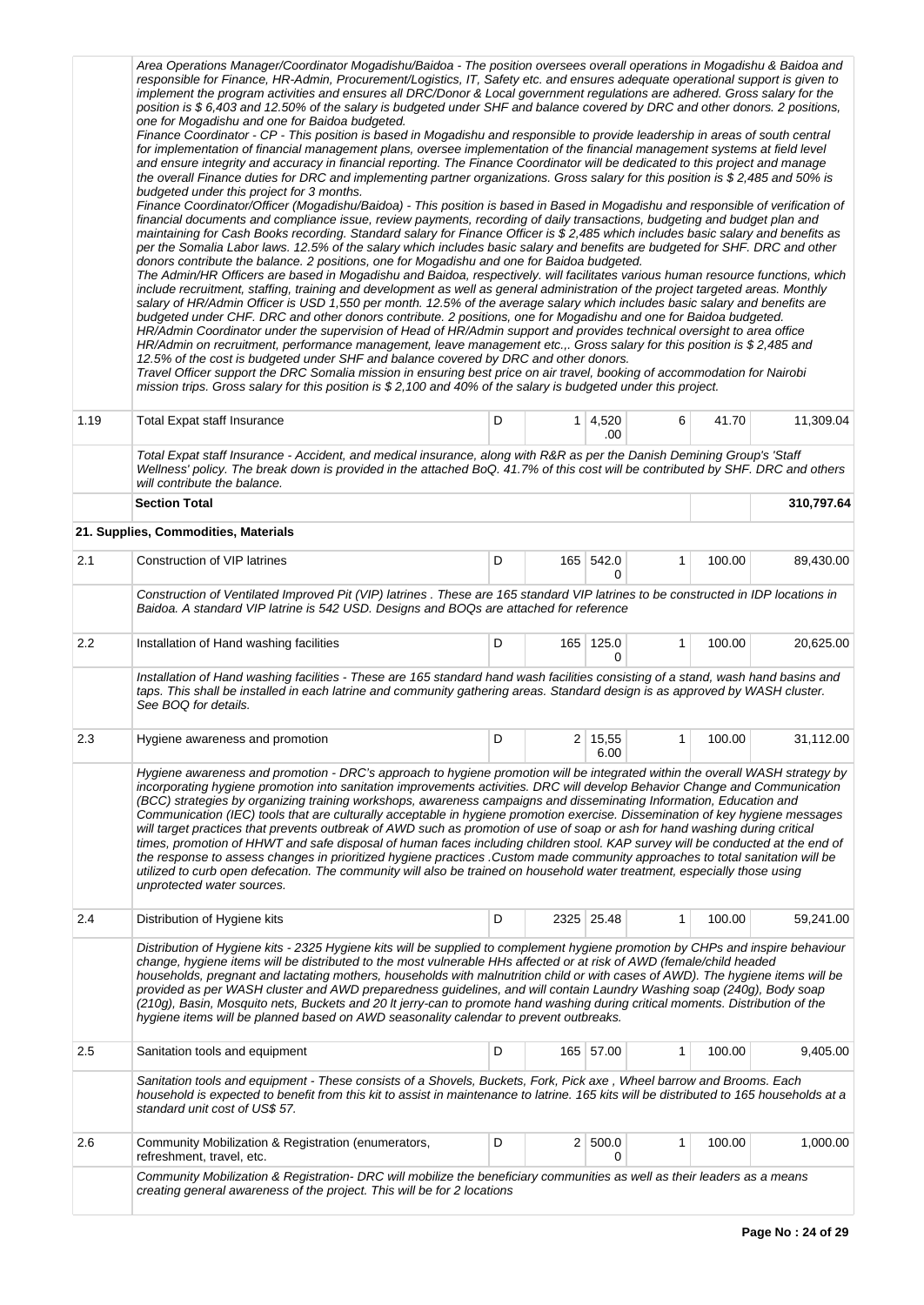| 2.7  | <b>Shelter Kits</b>                                                                                                                                                                                                                                                                                                                                                                                                                                                                                                                                                                                                                                                                                                                                                                                                                                                                                                                            | D |   | 2200 65.00            | 1            | 100.00 | 143,000.00 |
|------|------------------------------------------------------------------------------------------------------------------------------------------------------------------------------------------------------------------------------------------------------------------------------------------------------------------------------------------------------------------------------------------------------------------------------------------------------------------------------------------------------------------------------------------------------------------------------------------------------------------------------------------------------------------------------------------------------------------------------------------------------------------------------------------------------------------------------------------------------------------------------------------------------------------------------------------------|---|---|-----------------------|--------------|--------|------------|
|      | Shelter Kits - Emergency shelter will be procured locally, but meeting cluster guidelines. Where the goods are not available<br>locally, they will be source within the neighbouring towns or regions. A basic shelter kit is composed of Local available stick for<br>vertical Post (Philipian Tree) 5 No. "Local available sticks for truss, door and windows (Philipian Tree) OR White wood (8cm x<br>4cm size each) "- 7 No., Local available sticks (Philipian Tree) for horizontal frames & roofing OR white wood (5cm x 2.5 cm size<br>each) " 7 No, Local available sticks (Philipian Tree) at the base of roof truss OR White wood (10cm x 2.5cm size each) 2 No.,<br>Nails No. 5 - 1No, Nails No.6-1 No., Drum door with Frame-1 No., Hinges for door-1 No., Local plastic sheet (size: 4m x 7m)-2<br>No, and Outer wall clothing Buul layer- 2 No. 2,200 Emergency Shelter Kits will be procured at a Unit cost of 65 US\$ per kit. |   |   |                       |              |        |            |
| 2.8  | <b>NFI kits</b>                                                                                                                                                                                                                                                                                                                                                                                                                                                                                                                                                                                                                                                                                                                                                                                                                                                                                                                                | D |   | 550 51.20             | 1            | 100.00 | 28.160.00  |
|      | Non-Food Items (NFI) kits - A standard NFI kit will consist of a 3 Blanket, 1 Sleeping mat, 3 Soap bar, 1 Kitchen knife, 2 Cooking<br>pots, 1 Large spoon, 5Table spoon, 5Plates and 5Metal cups for each beneficiary household. The unit cost is 51.20 US\$                                                                                                                                                                                                                                                                                                                                                                                                                                                                                                                                                                                                                                                                                   |   |   |                       |              |        |            |
| 2.9  | NFI Tool kits (shared) - 500 tool kits                                                                                                                                                                                                                                                                                                                                                                                                                                                                                                                                                                                                                                                                                                                                                                                                                                                                                                         | D |   | 500 52.00             | 1            | 100.00 | 26,000.00  |
|      | A simple NFI/Shelter tool box, consisting of Shovels, Buckets, Fork, Pick axe and a Wheel barrows (500) to be shared by 5<br>households, will be pooled under CCCM and managed by camps/settlement committees. Unit cost for all is US\$ 52                                                                                                                                                                                                                                                                                                                                                                                                                                                                                                                                                                                                                                                                                                    |   |   |                       |              |        |            |
| 2.10 | Cash assistance                                                                                                                                                                                                                                                                                                                                                                                                                                                                                                                                                                                                                                                                                                                                                                                                                                                                                                                                | D |   | 2200 20.00            | $\mathbf{1}$ | 100.00 | 44,000.00  |
|      | Cash assistance - Each of the 2200 beneficiary household will be supported with a one-time conditional cash assistance of 20<br>US\$ to cater for immediate needs not factored in the project interventions. These includes both clothing, floor mats and skilled<br>labour on shelter.                                                                                                                                                                                                                                                                                                                                                                                                                                                                                                                                                                                                                                                        |   |   |                       |              |        |            |
| 2.11 | Distribution cost of Shelter Kits - 2 locations                                                                                                                                                                                                                                                                                                                                                                                                                                                                                                                                                                                                                                                                                                                                                                                                                                                                                                | D |   | $2 \mid 1,300$<br>.00 | $\mathbf{1}$ | 100.00 | 2,600.00   |
|      | The 2200 shelter kits will be procured and distributed to 2200 HH to meet the basic shelter needs of the targeted community. The<br>cost includes payment of Shelter kits distributor allowance and transportation cost to the sites. The total cost of distribution is \$<br>2600 in two locations.                                                                                                                                                                                                                                                                                                                                                                                                                                                                                                                                                                                                                                           |   |   |                       |              |        |            |
| 2.12 | Post Distribution Monitoring                                                                                                                                                                                                                                                                                                                                                                                                                                                                                                                                                                                                                                                                                                                                                                                                                                                                                                                   | D |   | $2 \mid 1.000$<br>.00 | $\mathbf{1}$ | 100.00 | 2.000.00   |
|      | Post Distribution Monitoring - DRC will carry out Post Distribution Monitoring - DRC will carry out post distribution monitoring<br>through End of project evaluation process, involving data collection on a section of beneficiaries, data on Shelter kits received<br>and also verification of cash assistance data. Lessons will be documented and shared with partners. The cost includes<br>enumerators allowances and refreshments during field visits and verification survey. US\$ 2000 is allocated for two locations.                                                                                                                                                                                                                                                                                                                                                                                                               |   |   |                       |              |        |            |
| 2.13 | Government Joint monitoring                                                                                                                                                                                                                                                                                                                                                                                                                                                                                                                                                                                                                                                                                                                                                                                                                                                                                                                    | D |   | 2 750.0<br>0          | $\mathbf{1}$ | 100.00 | 1,500.00   |
|      | Government Joint monitoring - A part of DRC accountability to the regional governments, joint monitoring will be organized to<br>monitor distribution activities as well as to verify the beneficiaries. The cost will cater for logistics, security and refreshments with<br>beneficiary communities. Total cost for this activity in both regions is US\$ 1500 for two locations.                                                                                                                                                                                                                                                                                                                                                                                                                                                                                                                                                            |   |   |                       |              |        |            |
| 2.14 | Visibility and Accountability Items                                                                                                                                                                                                                                                                                                                                                                                                                                                                                                                                                                                                                                                                                                                                                                                                                                                                                                            | D |   | $2 \mid 1,950$<br>.00 | $\mathbf{1}$ | 100.00 | 3,900.00   |
|      | Visibility and Accountability Items -DRC will design and produce posters, bill boards and visibility materials for the visibility of the<br>project in Mogadishu and Baidoa as per the donor visibility guidelines. A total of US\$ 3900 is provided for two locations.                                                                                                                                                                                                                                                                                                                                                                                                                                                                                                                                                                                                                                                                        |   |   |                       |              |        |            |
| 2.15 | <b>Child Protection</b>                                                                                                                                                                                                                                                                                                                                                                                                                                                                                                                                                                                                                                                                                                                                                                                                                                                                                                                        | D | 1 | 104,7<br>54.00        | $\mathbf{1}$ | 100.00 | 104,754.00 |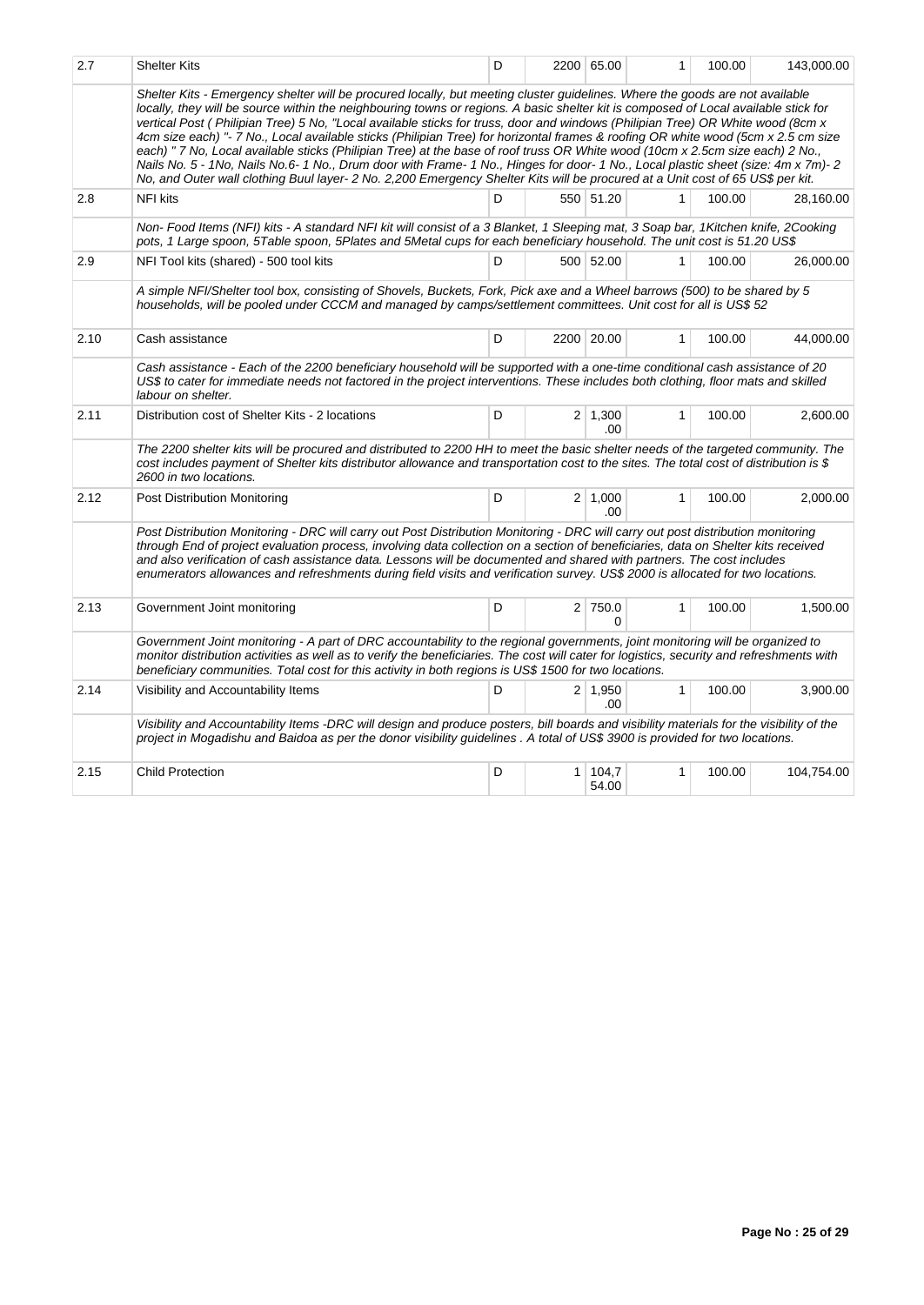|      | Medical support for most vulnerable girls and boys affected by drought - Hospital bills incurred, consultation and admission fees,<br>cost of medicines paid to hospitals for the treatment of children most vulnerable children(the estimated cost per child is USD 80,<br>however costs will vary on a case to case basis- for some victims/survivors the costs will be higher than others)<br>Psychosocial support for most vulnerable girls and boys affected by drought - Psychosocial support costs incurred for referral of<br>vulnerable children showing symptoms of "toxic" stress to appropriate service providers. Approximately 240 children will have<br>access to this opportunity at an estimated cost of USD 20. (the cost may vary depending on the nature of stress each child has)<br>Transportation support (Baidoa -20 and Mogadishu-20) -Cost of road transport to take the most vulnerable children to and from<br>hospital (actual costs will vary but its estimated that the maximum cost will be 20 USD), cost of hiring a casuals to transport food<br>or relief items given to child headed households, ex-child soldiers, unaccompanied minors<br>Dignity kits for girls and boys (90 boys and 90 girls); 180 children per location (Baidoa and Mogadishu) - Dignity kits for<br>vulnerable girls consisting of 3 under pants @ \$1.00, 3 pieces of dirac/ dress @ \$5.30, 9 pieces of sanitary cloth @ \$1.00, 3<br>pieces of soap bar @ \$0.30. Dignity kits for vulnerable boys comprising of 2 t-shirts estimated @ \$5.30 and 2 trousers @ \$7.15, 3<br>pieces of soap bar $@$ \$0.30 and 3 under pants $@$ \$1.00)<br>Non-food items - 270 vulnerable children affected by drought (child headed households, separated children) receive non food<br>items comprising of (3 blankets @USD 11 each, 1 sleeping mat @USD 6, 3 pieces of soap bar @\$0.30, 1 kitchen knife @\$<br>0.10, 2 pieces of cooking pots @ \$2.00, 1 large spoon @\$0.45, 5 table spoon @ \$0.10, 5 plates @ \$0.25, 5 metal cups @ \$1.00)<br>Provision of emergency kits - Emergency kits provided to 330 new arrival vulnerable children (unaccompanied and separated<br>children) and most vulnerable children affected by drought (ex-child soldiers, child headed households) consisting of 3 blankets<br>@\$11, 1 sleeping mat@\$6, 1 plastic sheet @\$18,1 mosquito net @\$1.5, two five litre jerry can @\$0.62 and 3 bar soap@0.30)<br>Construction of two Child Friendly spaces - Construction of one Child friendly center this entails; site clearance and digging of the<br>pit, construction of reinforced concrete over pit, preparing and laying 50mm thick cement flooring screed finished smooth cement<br>slurry, provide and fix corrugated galvanized iron (CGI) sheets; for walls and roof (2x3m each x 4 numbers)m, 32 Gauge<br>including nails, labor for fixing horizontal and vertical timbers for support and any other necessary tools; 100 mm (4 lnch) dia PVC<br>pipe for connecting latrine P-trap & septic tank;75 mm (3 inch) dia PVC pipe with wire mes for ventilation; 2.5 cm plywood for<br>shuttering RC Septic Tank cover slab; Door fabricated of 30 Gauge CGI sheets(complete in all aspects with hinges, screw and<br>lock with keys)<br>Four Early childhood development (ECD) standard kits for 0-8 years old per child friendly space (each kit contains drawing pads,<br>colored pencils, crayons, pencils, sharpeners, erasers, colored pads, building blocks, chain puzzle, wooden puzzle, stringing<br>beads, memory game, sponge balls)<br>Balls for boys and girls (1 volley ball and and 2 footballs); each ball is estimated at \$10<br>Five skipping ropes for girls; synthetic rope estimated costs is \$5 per rope<br>Snacks in the child friendly spaces (biscuits and water) for two groups of children per location (morning and afternoon) cost of<br>water is estimated at \$0.5 and biscuits @\$1per child. 200 children per day per location. |   |                        |              |        |           |
|------|------------------------------------------------------------------------------------------------------------------------------------------------------------------------------------------------------------------------------------------------------------------------------------------------------------------------------------------------------------------------------------------------------------------------------------------------------------------------------------------------------------------------------------------------------------------------------------------------------------------------------------------------------------------------------------------------------------------------------------------------------------------------------------------------------------------------------------------------------------------------------------------------------------------------------------------------------------------------------------------------------------------------------------------------------------------------------------------------------------------------------------------------------------------------------------------------------------------------------------------------------------------------------------------------------------------------------------------------------------------------------------------------------------------------------------------------------------------------------------------------------------------------------------------------------------------------------------------------------------------------------------------------------------------------------------------------------------------------------------------------------------------------------------------------------------------------------------------------------------------------------------------------------------------------------------------------------------------------------------------------------------------------------------------------------------------------------------------------------------------------------------------------------------------------------------------------------------------------------------------------------------------------------------------------------------------------------------------------------------------------------------------------------------------------------------------------------------------------------------------------------------------------------------------------------------------------------------------------------------------------------------------------------------------------------------------------------------------------------------------------------------------------------------------------------------------------------------------------------------------------------------------------------------------------------------------------------------------------------------------------------------------------------------------------------------------------------------------------------------------------------------------------------------------------------------------------------------------------------------------------------------------------------------------------------------------------------------------------------------------------------------------------------------------------------------------------------------------------------------------------------------------------------------------------------------------------------------------------------------------------------------------------------------------------------------------------------------------------------------------------------------------------------------------------------------------------------------------------------------------------------------------------------------------------------------------------------------------------------------------------------------------------|---|------------------------|--------------|--------|-----------|
| 2.16 | Mine Risk Education (MRE)                                                                                                                                                                                                                                                                                                                                                                                                                                                                                                                                                                                                                                                                                                                                                                                                                                                                                                                                                                                                                                                                                                                                                                                                                                                                                                                                                                                                                                                                                                                                                                                                                                                                                                                                                                                                                                                                                                                                                                                                                                                                                                                                                                                                                                                                                                                                                                                                                                                                                                                                                                                                                                                                                                                                                                                                                                                                                                                                                                                                                                                                                                                                                                                                                                                                                                                                                                                                                                                                                                                                                                                                                                                                                                                                                                                                                                                                                                                                                                                              | D | $1 \mid 39,70$<br>5.00 | $\mathbf{1}$ | 100.00 | 39,705.00 |
|      | Critical Mapping and meetings with service providers- Are a series of meetings in chosen locations to establish those individuals<br>of influence. Will take 3 days - renting of a venue for those to visit. Meetings with local authorities. Including refreshments and<br>stationary required.<br>MRE Sessions- Preparation and facilitation of MRE sessions. Includes simple refreshment for the participants such as water.<br>Training Mine Risk Education teams - A 14 days training of 4 MRE team leaders and 4 MRE facilitators. .MRE training is highly<br>specialized and to comply with United Nations Mine Action Service (UNMAS), International Mines Action Standards (IMAS) and<br>Information Management System for Mine action (IMSMA) standards.<br>Gender in Mine Action - A lump sum required by DDG for gender inclusion in projects of mine action - 1595 USD.<br>Visibility and Accountability Items - Visibility during programme implementation to ensure appropriate visibility of the donor and<br>DDG. The funds will be used for banners at the awareness sessions and also for t-shirts and scarves.                                                                                                                                                                                                                                                                                                                                                                                                                                                                                                                                                                                                                                                                                                                                                                                                                                                                                                                                                                                                                                                                                                                                                                                                                                                                                                                                                                                                                                                                                                                                                                                                                                                                                                                                                                                                                                                                                                                                                                                                                                                                                                                                                                                                                                                                                                                                                                                                                                                                                                                                                                                                                                                                                                                                                                                                                                                                                     |   |                        |              |        |           |
| 2.17 | Camp Coordination and Camp Management                                                                                                                                                                                                                                                                                                                                                                                                                                                                                                                                                                                                                                                                                                                                                                                                                                                                                                                                                                                                                                                                                                                                                                                                                                                                                                                                                                                                                                                                                                                                                                                                                                                                                                                                                                                                                                                                                                                                                                                                                                                                                                                                                                                                                                                                                                                                                                                                                                                                                                                                                                                                                                                                                                                                                                                                                                                                                                                                                                                                                                                                                                                                                                                                                                                                                                                                                                                                                                                                                                                                                                                                                                                                                                                                                                                                                                                                                                                                                                                  | D | $1 \mid 85,28$<br>4.00 | $\mathbf{1}$ | 100.00 | 85,284.00 |
|      | Referral pathway -meetings and referral costs- Support will be provided for meetings and existing referral pathways (Legal,<br>medical and material assistance for survivors/victims of rights violations)<br>Service mapping facilitation costs - Cost for a facilitator, refreshments and meetings for comprehensive documenting of all<br>existing services in settlements in Mogadishu and Baidoa, it will also settlement profiling, contact list, fact sheet, maps and<br>directory (Cost is for 2 locations)<br>Training of 2 Camp committees, 3 trainings - Trainings targeting settlement committees on coordination, human rights and<br>durable solutions. Sensitization sessions will be organized with local committees and administration in each settlement. Costs will<br>cover refreshments, quest speakers, banners etc.<br>Ensuring safety measures- support to Police patrols/community policing - Community policing committees to be formed in all<br>settlements to patrol and ensure safety, they will receive small incentives to be determined by settlement committees<br>Street Solar lights - 20 street solar lights will be constructed in strategic public locations, eg: near toilets, schools, markets,<br>women/child friendly spaces (10 in Baidoa, 10 in Mogadishu) to aid security, enable patrols, public activity at night and reduce<br>risks of violence<br>SOP development- facilitators costs - A facilitator will be hired to draft Standard Operating Procedures (SOPs) for settlement<br>coordination, this will be one time cost<br>Visibility materials in all project sites in line with SHF visibility guidelines (banners, leaflets among others)                                                                                                                                                                                                                                                                                                                                                                                                                                                                                                                                                                                                                                                                                                                                                                                                                                                                                                                                                                                                                                                                                                                                                                                                                                                                                                                                                                                                                                                                                                                                                                                                                                                                                                                                                                                                                                                                                                                                                                                                                                                                                                                                                                                                                                                                                                                   |   |                        |              |        |           |
| 2.18 | <b>Protection Monitoring</b>                                                                                                                                                                                                                                                                                                                                                                                                                                                                                                                                                                                                                                                                                                                                                                                                                                                                                                                                                                                                                                                                                                                                                                                                                                                                                                                                                                                                                                                                                                                                                                                                                                                                                                                                                                                                                                                                                                                                                                                                                                                                                                                                                                                                                                                                                                                                                                                                                                                                                                                                                                                                                                                                                                                                                                                                                                                                                                                                                                                                                                                                                                                                                                                                                                                                                                                                                                                                                                                                                                                                                                                                                                                                                                                                                                                                                                                                                                                                                                                           | D | $1 \mid 31,70$<br>0.00 | 1            | 100.00 | 31,700.00 |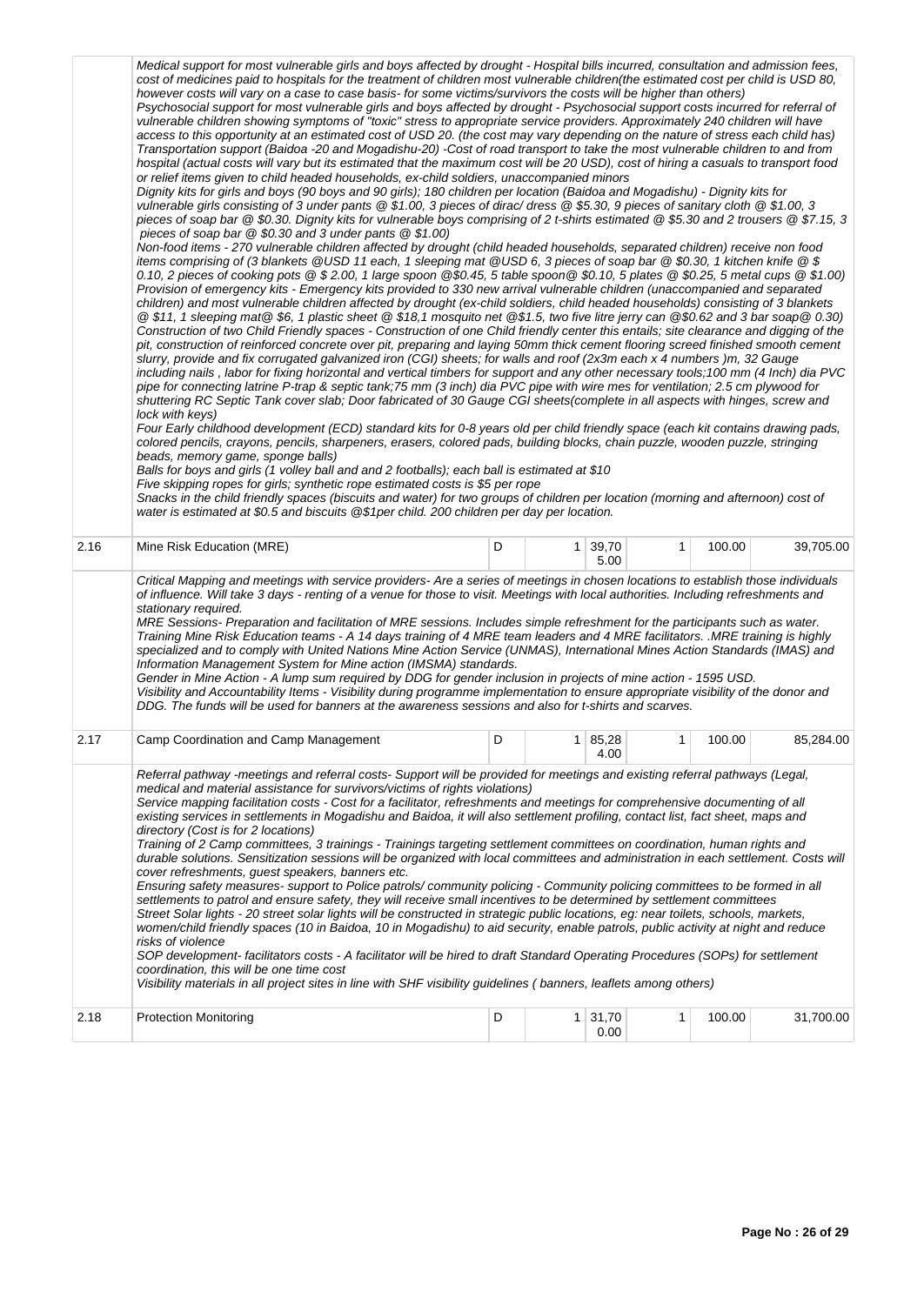|               | Protection Monitoring - Enhanced monitoring in and outside settlements to identify and analyze risks, incidents, and trends<br>relevant to the protection and assistance of populations. Cost to cover Protection monitors, information officers allowances,<br>transport, mobile phones, software and Protection kits for victims of rights violations (that includes bathing and washing soap,<br>clothes, shampoo, dates, slippers and macawis(mens kikoi). A full list for male and female is provided in the BOQ)<br>A female protection kit - consists of 2 sanitary towels, 4 Individual bars of toilet soap, 1 manual Toothbrush, 1 Standard<br>Toothpaste 125 ML, 3 Pcs of 100% cotton Female Underwear, 1 Durable Hair Comb of medium size, 1 Headscarf of size 40.55"<br>wide by 37" deep, 1 Body lotion/rubbing oil (200ml), 1 Gram Translucent PVC Bag (to package items) must have durability for at<br>least 3 years, 2 Pcs of Washing Powder, 1 bottle of Shampoo, 1 Dress (dirac), 1 Torch with 2 batteries/ Solar torch, 1 Laundry<br>soap, 1 Mosquito net (maro kaneeco), 1 pair of Rubber Slippers, 1 Bucket, 2 Cups, 1 Coconut oil and 2 pcs of Body cream.<br>Male Protection kit - consists of 3 pcs of washing Powder/Soap, 2 pcs of Shampoo, 3 pcs of Razors, 1 Bucket, 2 T-shirts, 1<br>Macawis, 1 Toothpaste with brush, 1 pair of Rubber Slippers, 4 bars of bathing soap 800gms, 2 pkts of Dates (3 kgs), 1 Comb, 1<br>Torch with 2 batteries/ Solar torch, 4 pcs of Under wear and 1 Mosquito net (maro kaneeco) |           |   |                        |              |        |            |  |
|---------------|------------------------------------------------------------------------------------------------------------------------------------------------------------------------------------------------------------------------------------------------------------------------------------------------------------------------------------------------------------------------------------------------------------------------------------------------------------------------------------------------------------------------------------------------------------------------------------------------------------------------------------------------------------------------------------------------------------------------------------------------------------------------------------------------------------------------------------------------------------------------------------------------------------------------------------------------------------------------------------------------------------------------------------------------------------------------------------------------------------------------------------------------------------------------------------------------------------------------------------------------------------------------------------------------------------------------------------------------------------------------------------------------------------------------------------------------------------------------------------------------------------------------------------------------|-----------|---|------------------------|--------------|--------|------------|--|
| 2.19          | <b>HLP</b> activities                                                                                                                                                                                                                                                                                                                                                                                                                                                                                                                                                                                                                                                                                                                                                                                                                                                                                                                                                                                                                                                                                                                                                                                                                                                                                                                                                                                                                                                                                                                          | D         |   | $2 \mid 7,780$<br>.00  | $\mathbf{1}$ | 100.00 | 15,560.00  |  |
|               | Housing Land and Propery (HLP) activities - Structured Information sharing sessions are organized in each settlement on HLP<br>issues in general and services available. Trainings on HLP and durable solutions will be conducted targeting local administration,<br>settlement committees and local leaders.                                                                                                                                                                                                                                                                                                                                                                                                                                                                                                                                                                                                                                                                                                                                                                                                                                                                                                                                                                                                                                                                                                                                                                                                                                  |           |   |                        |              |        |            |  |
|               | <b>Section Total</b>                                                                                                                                                                                                                                                                                                                                                                                                                                                                                                                                                                                                                                                                                                                                                                                                                                                                                                                                                                                                                                                                                                                                                                                                                                                                                                                                                                                                                                                                                                                           |           |   |                        |              |        | 738,976.00 |  |
| 22. Equipment |                                                                                                                                                                                                                                                                                                                                                                                                                                                                                                                                                                                                                                                                                                                                                                                                                                                                                                                                                                                                                                                                                                                                                                                                                                                                                                                                                                                                                                                                                                                                                |           |   |                        |              |        |            |  |
| 3.1           | <b>Equipments - Specialized Equipment</b>                                                                                                                                                                                                                                                                                                                                                                                                                                                                                                                                                                                                                                                                                                                                                                                                                                                                                                                                                                                                                                                                                                                                                                                                                                                                                                                                                                                                                                                                                                      | D         |   | $1 \mid 1,000$<br>.00  | $\mathbf{1}$ | 100.00 | 1,000.00   |  |
|               | These equipments are all for the project activities and for use in capacity building the MRE teams necessary for the<br>implementation of the project, they mainly consist of communication equipment for the MRE. These are VHF radios and spare<br>batteries.                                                                                                                                                                                                                                                                                                                                                                                                                                                                                                                                                                                                                                                                                                                                                                                                                                                                                                                                                                                                                                                                                                                                                                                                                                                                                |           |   |                        |              |        |            |  |
| 3.2           | Equipments - Specialized Computer and IT/Communication                                                                                                                                                                                                                                                                                                                                                                                                                                                                                                                                                                                                                                                                                                                                                                                                                                                                                                                                                                                                                                                                                                                                                                                                                                                                                                                                                                                                                                                                                         | D         | 1 | 400.0<br>0             | 1            | 100.00 | 400.00     |  |
|               | DDG will procure 2 external hard drives to back up data.                                                                                                                                                                                                                                                                                                                                                                                                                                                                                                                                                                                                                                                                                                                                                                                                                                                                                                                                                                                                                                                                                                                                                                                                                                                                                                                                                                                                                                                                                       |           |   |                        |              |        |            |  |
| 3.3           | Equipments - Furnitures & fittings                                                                                                                                                                                                                                                                                                                                                                                                                                                                                                                                                                                                                                                                                                                                                                                                                                                                                                                                                                                                                                                                                                                                                                                                                                                                                                                                                                                                                                                                                                             | D         |   | $1 \mid 1,000$<br>.00  | 1            | 50.00  | 500.00     |  |
|               | 50% US\$ 1,000 is budgeted to procure new furniture's for the project staff and repairs of equipment's which will be shared with<br>DRC.                                                                                                                                                                                                                                                                                                                                                                                                                                                                                                                                                                                                                                                                                                                                                                                                                                                                                                                                                                                                                                                                                                                                                                                                                                                                                                                                                                                                       |           |   |                        |              |        |            |  |
|               | <b>Section Total</b>                                                                                                                                                                                                                                                                                                                                                                                                                                                                                                                                                                                                                                                                                                                                                                                                                                                                                                                                                                                                                                                                                                                                                                                                                                                                                                                                                                                                                                                                                                                           |           |   |                        |              |        | 1,900.00   |  |
|               | 23. Contractual Services                                                                                                                                                                                                                                                                                                                                                                                                                                                                                                                                                                                                                                                                                                                                                                                                                                                                                                                                                                                                                                                                                                                                                                                                                                                                                                                                                                                                                                                                                                                       |           |   |                        |              |        |            |  |
| NA            | NA                                                                                                                                                                                                                                                                                                                                                                                                                                                                                                                                                                                                                                                                                                                                                                                                                                                                                                                                                                                                                                                                                                                                                                                                                                                                                                                                                                                                                                                                                                                                             | <b>NA</b> | 0 | 0.00                   | 0            | 0      | 0.00       |  |
|               | ΝA                                                                                                                                                                                                                                                                                                                                                                                                                                                                                                                                                                                                                                                                                                                                                                                                                                                                                                                                                                                                                                                                                                                                                                                                                                                                                                                                                                                                                                                                                                                                             |           |   |                        |              |        |            |  |
|               | <b>Section Total</b>                                                                                                                                                                                                                                                                                                                                                                                                                                                                                                                                                                                                                                                                                                                                                                                                                                                                                                                                                                                                                                                                                                                                                                                                                                                                                                                                                                                                                                                                                                                           |           |   |                        |              |        | 0.00       |  |
| 24. Travel    |                                                                                                                                                                                                                                                                                                                                                                                                                                                                                                                                                                                                                                                                                                                                                                                                                                                                                                                                                                                                                                                                                                                                                                                                                                                                                                                                                                                                                                                                                                                                                |           |   |                        |              |        |            |  |
| 5.1           | Accommodation & Travel related cost (Accommodation, visas,<br>airport, and flights)                                                                                                                                                                                                                                                                                                                                                                                                                                                                                                                                                                                                                                                                                                                                                                                                                                                                                                                                                                                                                                                                                                                                                                                                                                                                                                                                                                                                                                                            | S         |   | $1 \mid 32,02$<br>5.00 | 1            | 100.00 | 32,025.00  |  |
|               | This cost is travel related costs such as visa, Airport Taxes, and flights from to project targeted areas. The cost will be used by<br>Project involved staff only, particularly missions related to this project, during field visits, percentage of this money will be used<br>for accommodations and flights for experts e while supporting the field teams or participating project Kick off meetings/review<br>meetings. USD 32,025 is allocated for the duration of the project. All project staff budgeted under this project will be using the<br>budget line. We anticipate that 20 staff in total will use this cost                                                                                                                                                                                                                                                                                                                                                                                                                                                                                                                                                                                                                                                                                                                                                                                                                                                                                                                 |           |   |                        |              |        |            |  |
| 5.2           | Travel costs for monitoring                                                                                                                                                                                                                                                                                                                                                                                                                                                                                                                                                                                                                                                                                                                                                                                                                                                                                                                                                                                                                                                                                                                                                                                                                                                                                                                                                                                                                                                                                                                    | S         |   | $1 \mid 11,20$<br>0.00 | $\mathbf{1}$ | 100.00 | 11,200.00  |  |
|               | Costs for staff during project monitoring trips who are not based in the project targeted location and other local staff attending<br>project related meetings outside their duty stations such as project kick off meetings, quarterly meetings and any other trips<br>related to the project and or training of said project staff. This cost can include accommodation, airport charges, UNHAS & other<br>local flight costs and per diems. For staff visits that are from the DDG Somalia pool but their salaries not paid by this project ie<br>Regional manager/advisor Somalia; M&E coordinator; visits of the OM manager to Mogadishu to see SEMA (Somali Explosive<br>Managment Authority) and corresponding ministries. As a disputed region these visits need to be punctual so as not to arose<br>political discontent. All national staff save the cook/cleaner and watchmen are involved in kick off and midterm reviews. As a<br>short project these meetings will be needed so all can have a say and will also be done via the senior managers on a two week<br>basis. DDG intends to make sure there is a cohesiveness to the components to have maximum impact.                                                                                                                                                                                                                                                                                                                                                             |           |   |                        |              |        |            |  |
| 5.3           | Vehicle Rental (Mogadishu 3+ Baidoa 3)                                                                                                                                                                                                                                                                                                                                                                                                                                                                                                                                                                                                                                                                                                                                                                                                                                                                                                                                                                                                                                                                                                                                                                                                                                                                                                                                                                                                                                                                                                         | D         |   | $6 \mid 1,300$<br>.00  | 6            | 100.00 | 46,800.00  |  |
|               | Six vehicles will be hired for Mogadishu and Baidoa dedicated to this project to ensure timely implemetation.                                                                                                                                                                                                                                                                                                                                                                                                                                                                                                                                                                                                                                                                                                                                                                                                                                                                                                                                                                                                                                                                                                                                                                                                                                                                                                                                                                                                                                  |           |   |                        |              |        |            |  |
| 5.4           | Project Supervision Travel Costs- DDG                                                                                                                                                                                                                                                                                                                                                                                                                                                                                                                                                                                                                                                                                                                                                                                                                                                                                                                                                                                                                                                                                                                                                                                                                                                                                                                                                                                                                                                                                                          | D         |   | 10 6,067<br>.33        | 6            | 1.25   | 4,550.50   |  |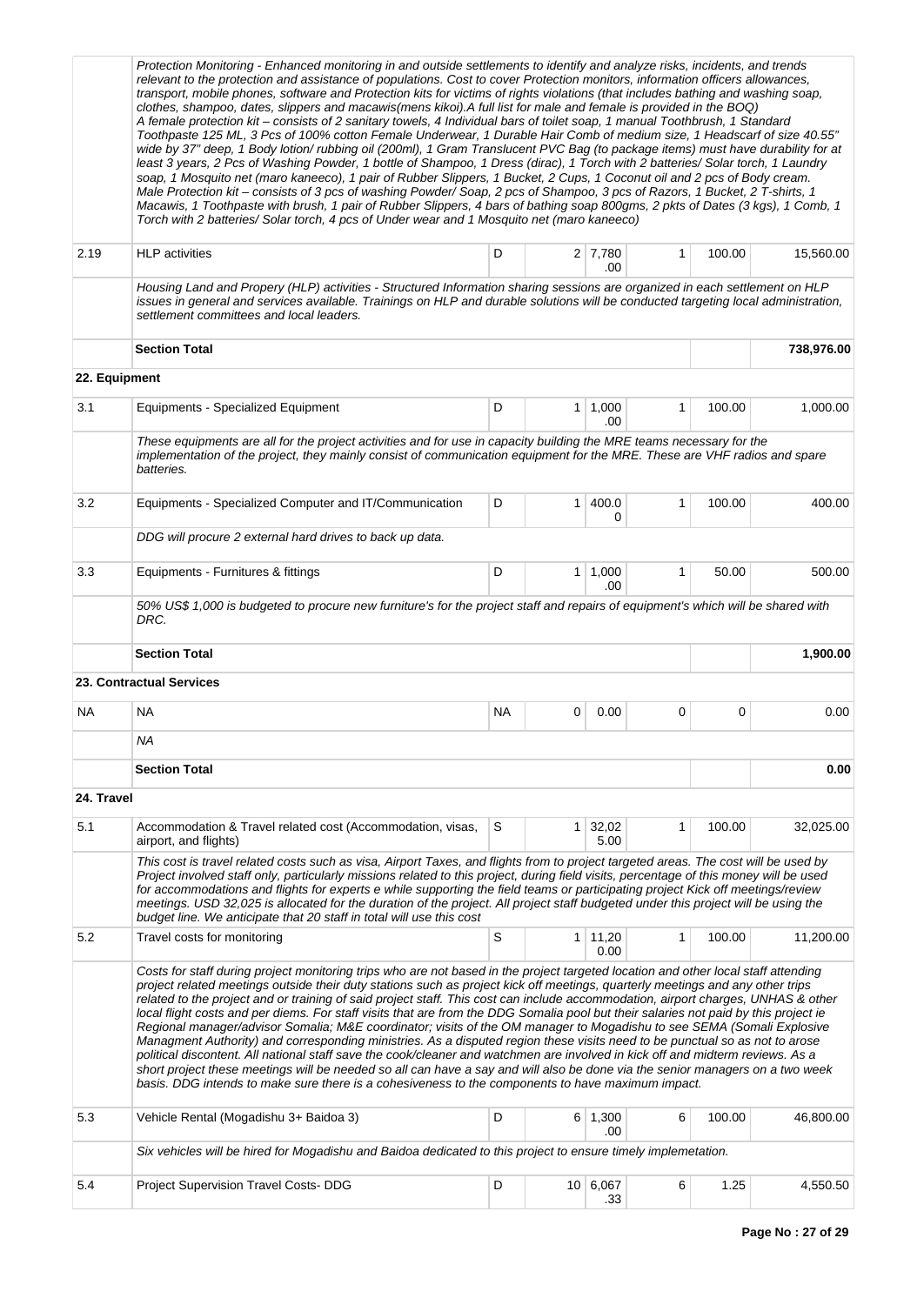|                         | Project supervision and monitoring - Mine Action requires quality control mechanisms - this is a % of having this carried out and<br>is part of the international standards of MA. Also includes visits by Global MRE/Mine Action expert to support the overall regional<br>response in each component. Covers cost of visits. lessons learned reports as a result assists in focusing direction of projects in<br>the long term and for sustainability. SHF covers a total of 4,550.5USD out of USD 6,067.33                                                                                                                    |           |                |                              |              |        |              |
|-------------------------|----------------------------------------------------------------------------------------------------------------------------------------------------------------------------------------------------------------------------------------------------------------------------------------------------------------------------------------------------------------------------------------------------------------------------------------------------------------------------------------------------------------------------------------------------------------------------------------------------------------------------------|-----------|----------------|------------------------------|--------------|--------|--------------|
| 5.5                     | <b>Technical Support Travel Costs DDG</b>                                                                                                                                                                                                                                                                                                                                                                                                                                                                                                                                                                                        | D         | 1 <sup>1</sup> | 9,090<br>.00                 | $\mathbf{1}$ | 43.40  | 3,945.06     |
|                         | Technical support Danish Demining Group - HQ level support for technical feedback and new standards for MA - mine action/ -<br>and MRE mine risk education - specific support given by HQ / regional for Mine Action activities. The costs involve one time field<br>visit to the project sites and offering technical oversignt to ensure the programme is operating within the Standards Operating<br>Procedures for MRE and Mine Action. A Return ticket for Global MRE/EOD Advisor coming to the field sites. The total required is<br>\$9090, but as these are mostly field based costs, SHF will cover \$3,945.06 (43.40%) |           |                |                              |              |        |              |
|                         | <b>Section Total</b>                                                                                                                                                                                                                                                                                                                                                                                                                                                                                                                                                                                                             |           |                |                              |              |        | 98,520.56    |
|                         | 25. Transfers and Grants to Counterparts                                                                                                                                                                                                                                                                                                                                                                                                                                                                                                                                                                                         |           |                |                              |              |        |              |
| <b>NA</b>               | <b>NA</b>                                                                                                                                                                                                                                                                                                                                                                                                                                                                                                                                                                                                                        | <b>NA</b> | 0              | 0.00                         | 0            | 0      | 0.00         |
|                         | ΝA                                                                                                                                                                                                                                                                                                                                                                                                                                                                                                                                                                                                                               |           |                |                              |              |        |              |
|                         | <b>Section Total</b>                                                                                                                                                                                                                                                                                                                                                                                                                                                                                                                                                                                                             |           |                |                              |              |        | 0.00         |
|                         | 26. General Operating and Other Direct Costs                                                                                                                                                                                                                                                                                                                                                                                                                                                                                                                                                                                     |           |                |                              |              |        |              |
| 7.1                     | Office/Guest House Rent - Mogadishu/Baidoa/Hargeisa                                                                                                                                                                                                                                                                                                                                                                                                                                                                                                                                                                              | S         | $\mathbf{1}$   | 14,70<br>0.00                | 6            | 11.22  | 9,896.04     |
|                         | Cost includes office/guest house rent and maintenance for Mogadishu (10.06%), Baidoa (16.70%) & Hargeisa offices (8%).<br>Average Unit Cos for the 3 offices is \$14,700 and 11.22% of the cost is budgeted under SHF for 6 months. The balance will be<br>covered by DRC and other donors.                                                                                                                                                                                                                                                                                                                                      |           |                |                              |              |        |              |
| 7.2                     | Utilities - Mogadishu/Baidoa/Hargeisa                                                                                                                                                                                                                                                                                                                                                                                                                                                                                                                                                                                            | S         | 1              | 5,800<br>.00.                | 6            | 13.97  | 4,861.56     |
|                         | Cost includes utility costs including electricity, water etc. for Mogadishu (10%), Baidoa (20%) & Hargeisa (10%) offices. Average<br>Unit Cost for the 3 offices is \$5,800 and 13.97% of the cost is budgeted under SHF for 6 months. The balance covered by DRC<br>and other donors.                                                                                                                                                                                                                                                                                                                                           |           |                |                              |              |        |              |
| 7.3                     | Communication Cost (including scratch cards)<br>Mogadishu/Baidoa/Hargeisa                                                                                                                                                                                                                                                                                                                                                                                                                                                                                                                                                        | S         |                | $1 \, 9,500$<br>.00          | 6            | 17.20  | 9,804.00     |
|                         | Cost includes phone cards, prepaid phone and internet for Mogadishu (15.5%), Baidoa (20%) & Hargeisa (15%) offices. Average<br>Unit cost for the 3 offices is \$9,500 and 17.2% of the cost is budgeted under SHF for 6 months. The balance covered by DRC and<br>other donors.                                                                                                                                                                                                                                                                                                                                                  |           |                |                              |              |        |              |
| 7.4                     | Stationery & Office Supplies - Mogadishu/Baidoa/Hargeisa                                                                                                                                                                                                                                                                                                                                                                                                                                                                                                                                                                         | S         |                | $1 \vert 6,172 \vert$<br>.74 | $\mathbf{1}$ | 100.00 | 6,172.74     |
|                         | Cost include selected stationaries and 100% charged to SHF. Rest of the stationaries covered by DRC and other donors.                                                                                                                                                                                                                                                                                                                                                                                                                                                                                                            |           |                |                              |              |        |              |
| 7.5                     | Bank charges Mogadishu/Baidoa/Hargeisa                                                                                                                                                                                                                                                                                                                                                                                                                                                                                                                                                                                           | D         | 1              | 23,91<br>7.10                | 1            | 100.00 | 23,917.10    |
|                         | Bank charges includes cost to transfer funds from DRC HQ to Somalia offices and costs incurred during fund transfers to effect<br>supplier payments. The bank fees are calculated as 2% of the total direct costs less the bank fees. The total directs of this project<br>before the bank fees are equal to \$1195855.16.                                                                                                                                                                                                                                                                                                       |           |                |                              |              |        |              |
| 7.6                     | Security costs (non-DRC staff) Mogadishu/Baidoa/Hargeisa                                                                                                                                                                                                                                                                                                                                                                                                                                                                                                                                                                         | S         | $\mathbf{1}$   | 13,41<br>0.00                | 6            | 18.80  | 15,126.48    |
|                         | Security cost includes armed guards hired to protect office/guesthouses and Special Police Unit) (SPU) back up for expatriate<br>travel with Somalia office/airport. Total Unit cost is \$13,410 and 18.8% of the total cost is charged under this project for 6 months.<br>The balance will be covered by DRC and other donors.                                                                                                                                                                                                                                                                                                 |           |                |                              |              |        |              |
|                         | <b>Section Total</b>                                                                                                                                                                                                                                                                                                                                                                                                                                                                                                                                                                                                             |           |                |                              |              |        | 69,777.92    |
| <b>SubTotal</b>         |                                                                                                                                                                                                                                                                                                                                                                                                                                                                                                                                                                                                                                  |           | 8,341.00       |                              |              |        | 1,219,972.12 |
| Direct                  |                                                                                                                                                                                                                                                                                                                                                                                                                                                                                                                                                                                                                                  |           |                |                              |              |        | 1,041,998.88 |
| Support                 |                                                                                                                                                                                                                                                                                                                                                                                                                                                                                                                                                                                                                                  |           |                |                              |              |        | 177,973.24   |
| <b>PSC Cost</b>         |                                                                                                                                                                                                                                                                                                                                                                                                                                                                                                                                                                                                                                  |           |                |                              |              |        |              |
| <b>PSC Cost Percent</b> |                                                                                                                                                                                                                                                                                                                                                                                                                                                                                                                                                                                                                                  |           |                |                              |              |        | 7.00         |
| <b>PSC Amount</b>       |                                                                                                                                                                                                                                                                                                                                                                                                                                                                                                                                                                                                                                  |           |                |                              |              |        | 85,398.05    |
|                         | <b>Total Cost</b><br>1,305,370.17                                                                                                                                                                                                                                                                                                                                                                                                                                                                                                                                                                                                |           |                |                              |              |        |              |